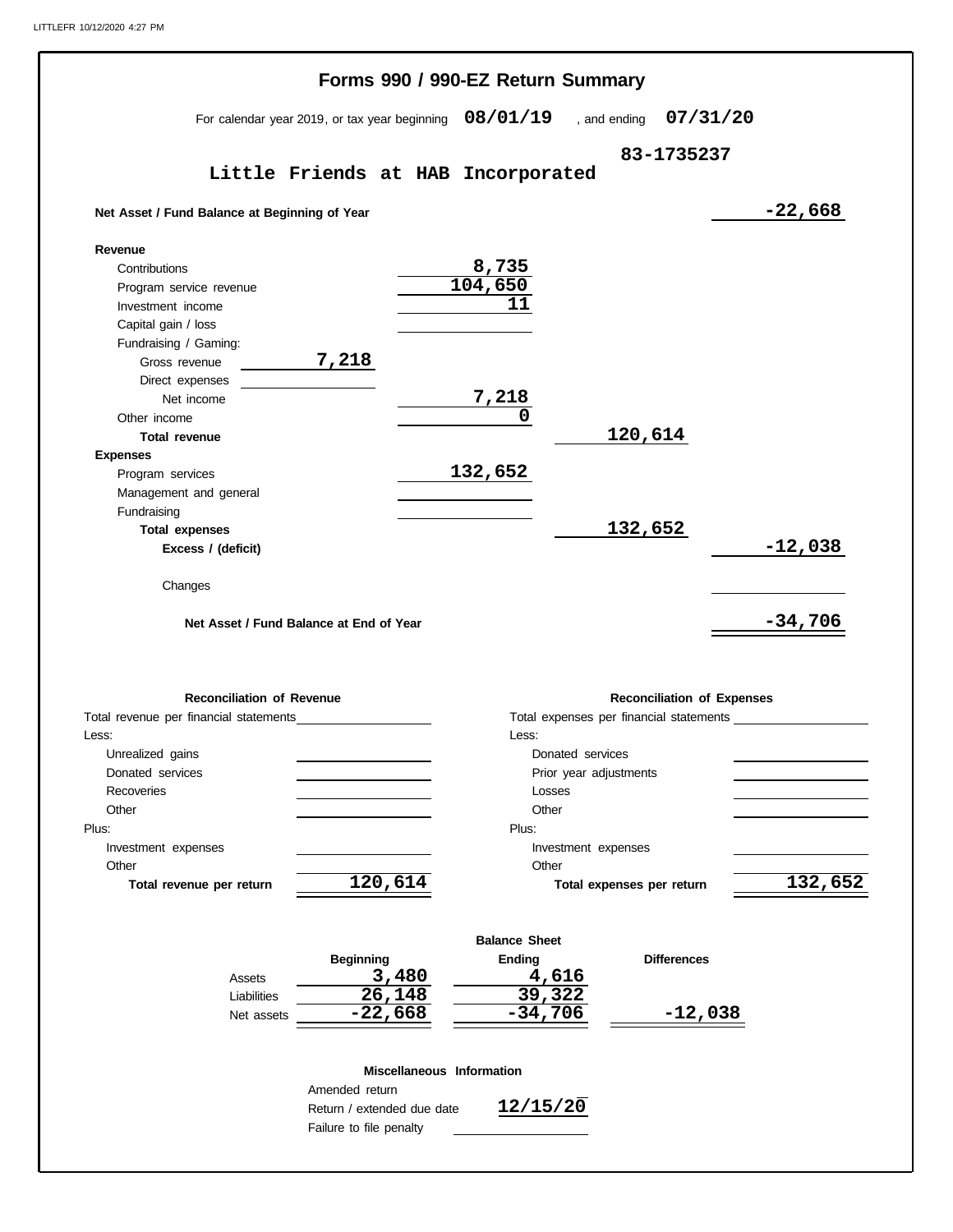#### $\blacksquare$  For calendar year 2019, or tax year beginning  $\enspace \enspace \enspace \enspace 08/01/19 \enspace$  , and ending  $\enspace \enspace \enspace 07/31/20 \enspace$ **Electronic Filing Exempt Organization Declaration and Signature for 8453-EO**

**For use with Forms 990, 990-EZ, 990-PF, 1120-POL, and 8868**

OMB No. 1545-0047 **2019**

Department of the Treasury<br>Internal Revenue Service

Name of exempt organization **Employer identification number Employer identification number** 

## **Little Friends at HAB Incorporated 83-1735237**

#### **Part I Type of Return and Return Information** (Whole Dollars Only)

check the box on line **1a, 2a, 3a, 4a,** or **5a** below and the amount on that line of the return being filed with this form was blank, then leave line **1b, 2b, 3b, 4b,** or **5b,** whichever is applicable, blank (do not enter -0-). If you entered -0- on the return, then enter -0- on the applicable line below. **Do not** complete more than one line in Part I. Check the box for the type of return being filed with Form 8453-EO and enter the applicable amount, if any, from the return. If you

| 1a Form 990 check here u      |  | $ \mathbf{X} $ b Total revenue, if any (Form 990, Part VIII, column (A), line 12) 1b |      | 120,614 |
|-------------------------------|--|--------------------------------------------------------------------------------------|------|---------|
| 2a Form 990-EZ check here u   |  | <b>b Total revenue,</b> if any (Form 990-EZ, line 9)                                 | 2b   |         |
| 3a Form 1120-POL check here u |  | <b>b</b> Total tax (Form 1120-POL, line 22)                                          |      |         |
| 4a Form 990-PF check here u   |  | <b>b</b> Tax based on investment income (Form 990-PF, Part VI, line 5)               | - 4b |         |
| 5a Form 8868 check here u     |  | <b>b Balance due</b> (Form 8868, line 3c)                                            |      |         |
|                               |  |                                                                                      |      |         |

#### **Part II Declaration of Officer**

**6** I authorize the U.S. Treasury and its designated Financial Agent to initiate an Automated Clearing House (ACH) electronic funds withdrawal (direct debit) entry to the financial institution account indicated in the tax preparation software for payment of the organization's federal taxes owed on this return, and the financial institution to debit the entry to this account. To revoke a payment, I must contact the U.S. Treasury Financial Agent at 1-888-353-4537 no later than 2 business days prior to the payment (settlement) date. I also authorize the financial institutions involved in the processing of the electronic payment of taxes to receive confidential information necessary to answer inquiries and resolve issues related to the payment.

If a copy of this return is being filed with a state agency(ies) regulating charities as part of the IRS Fed/State program, I certify that I executed the electronic disclosure consent contained within this return allowing disclosure by the IRS of this Form 990/990-EZ/ 990-PF (as specifically identified in Part I above) to the selected state agency(ies).

Under penalties of perjury, I declare that I am an officer of the above named organization and that I have examined a copy of the organization's 2019 electronic return and accompanying schedules and statements, and, to the best of my knowledge and belief, they are true, correct, and complete. I further declare that the amount in Part I above is the amount shown on the copy of the organization's electronic return. I consent to allow my intermediate service provider, transmitter, or electronic return originator (ERO) to send the organization's return to the IRS and to receive from the IRS **(a)** an acknowledgement of receipt or reason for rejection of the transmission, **(b)** the reason for any delay in processing the return or refund, and **(c)** the date of any refund.

| Sign |                      |      | Chair<br>Director and |  |
|------|----------------------|------|-----------------------|--|
| Here | Signature of officer | Date | Title                 |  |

#### **Part III Declaration of Electronic Return Originator (ERO) and Paid Preparer** (see instructions)

I declare that I have reviewed the above organization's return and that the entries on Form 8453-EO are complete and correct to the best of my knowledge. If I am only a collector, I am not responsible for reviewing the return and only declare that this form accurately reflects the data on the return. The organization officer will have signed this form before I submit the return. I will give the officer a copy of all forms and information to be filed with the IRS, and have followed all other requirements in Pub. 4163, Modernized e-File (MeF) Information for Authorized IRS *e-file* Providers for Business Returns. If I am also the Paid Preparer, under penalties of perjury I declare that I have examined the above organization's return and accompanying schedules and statements, and, to the best of my knowledge and belief, they are true, correct, and complete. This Paid Preparer declaration is based on all information of which I have any knowledge.

| <b>ERO's</b>                                                                                                                                            | ERO's<br>signature<br>Linda Forde                 |                    |  | Date                            | Check if<br>also paid<br>$\overline{\textbf{x}}$<br>preparer | Check if<br>self-<br>emploved |           | ERO's SSN or PTIN<br>P00842017 |  |  |
|---------------------------------------------------------------------------------------------------------------------------------------------------------|---------------------------------------------------|--------------------|--|---------------------------------|--------------------------------------------------------------|-------------------------------|-----------|--------------------------------|--|--|
| <b>Use</b>                                                                                                                                              | Firm's name (or                                   | The Forde Firm LLC |  |                                 |                                                              |                               | EIN       | 82-4388106                     |  |  |
| Only                                                                                                                                                    | yours if self-employed),<br>address, and ZIP code | 5150               |  | Belfort Rd. B Jacksony FL 32256 |                                                              |                               | Phone no. | 904-725-5832                   |  |  |
| Under penalties of perjury, I declare that I have examined the above return and accompanying schedules and statements, and, to the best of my knowledge |                                                   |                    |  |                                 |                                                              |                               |           |                                |  |  |

and belief, they are true, correct, and complete. Declaration of preparer is based on all information of which the preparer has any knowledge.

| Paid            | Print/Type preparer's name | Date<br>Preparer's signature |           | Check i<br>self<br>employed | PTIN |
|-----------------|----------------------------|------------------------------|-----------|-----------------------------|------|
| <b>Preparer</b> | Firm's name                |                              |           | Firm's EIN                  |      |
| <b>Use Only</b> | Firm's address             |                              | Phone no. |                             |      |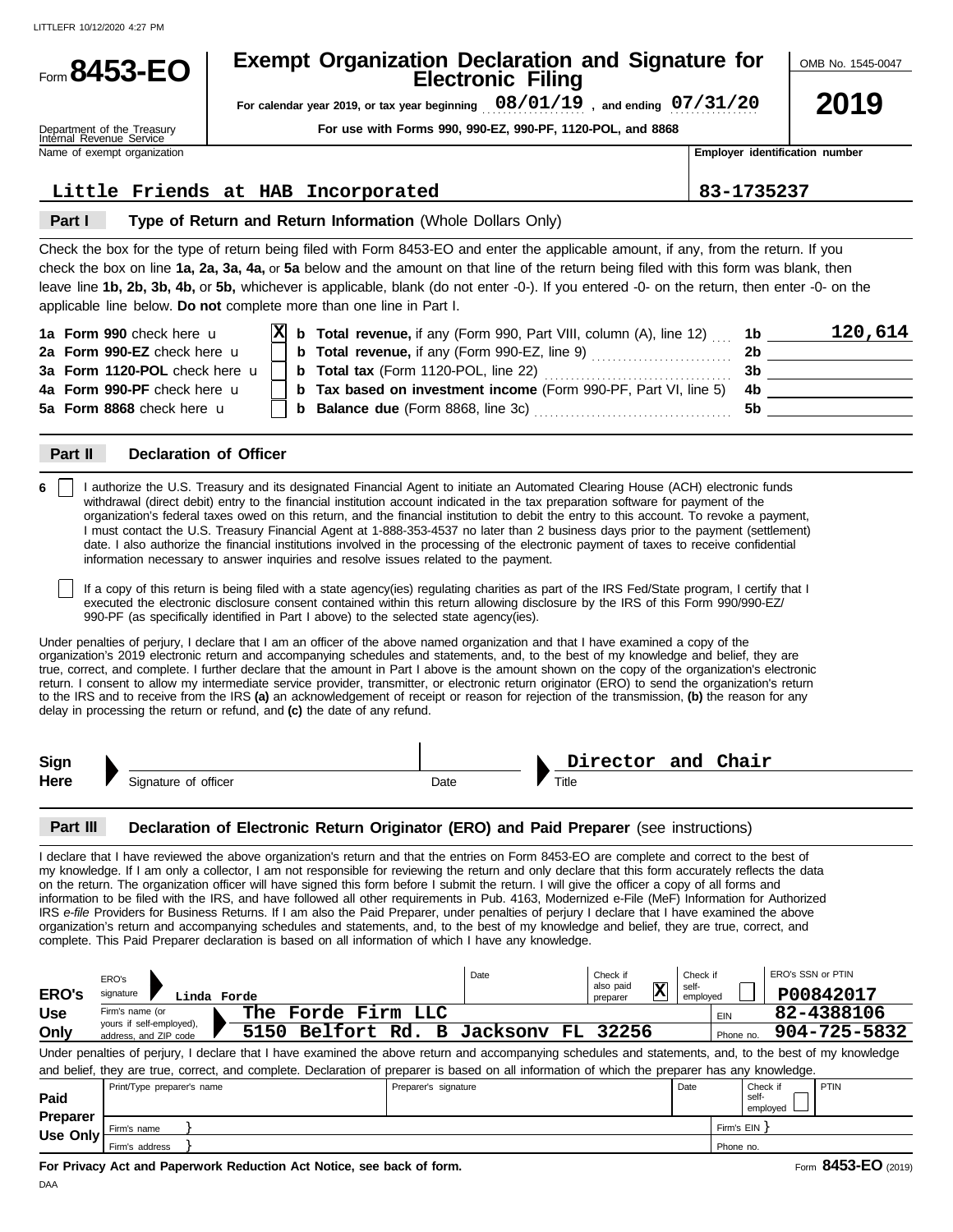(Rev. January 2020)

Form

# **990 2019 2019 2019 2019 2019 2019 2019 2019 2019 2019 2019 2019 2019 2019 2019 2019 2019 2019 2019 2019 2019 2019 2019 2019 2019 2019 2019 2019 2019 2019 2019**

u **Do not enter social security numbers on this form as it may be made public. Open to Public Under section 501(c), 527, or 4947(a)(1) of the Internal Revenue Code (except private foundations)**

OMB No. 1545-0047

|                       | ZV I J            |  |
|-----------------------|-------------------|--|
| <b>Open to Public</b> |                   |  |
|                       | <b>Inspection</b> |  |

|                                |                             | Department of the Treasury<br>Internal Revenue Service |                              |                     |                                          |                                                                                   |  |                      |       | <b>u</b> Go to www.irs.gov/Form990 for instructions and the latest information.                                                            |          |                                                            |                          |                | <b>OPULL TO LAND</b><br><b>Inspection</b>                                                                                                                                  |  |  |
|--------------------------------|-----------------------------|--------------------------------------------------------|------------------------------|---------------------|------------------------------------------|-----------------------------------------------------------------------------------|--|----------------------|-------|--------------------------------------------------------------------------------------------------------------------------------------------|----------|------------------------------------------------------------|--------------------------|----------------|----------------------------------------------------------------------------------------------------------------------------------------------------------------------------|--|--|
|                                |                             |                                                        |                              |                     |                                          |                                                                                   |  |                      |       | For the 2019 calendar year, or tax year beginning $08/01/19$ , and ending                                                                  | 07/31/20 |                                                            |                          |                |                                                                                                                                                                            |  |  |
| В                              | Check if applicable:        |                                                        | C Name of organization       |                     |                                          |                                                                                   |  |                      |       |                                                                                                                                            |          |                                                            |                          |                | D Employer identification number                                                                                                                                           |  |  |
|                                | Address change              |                                                        |                              |                     |                                          |                                                                                   |  |                      |       | Little Friends at HAB Incorporated                                                                                                         |          |                                                            |                          |                |                                                                                                                                                                            |  |  |
|                                |                             |                                                        | Doing business as            |                     |                                          |                                                                                   |  |                      |       |                                                                                                                                            |          |                                                            | 83-1735237               |                |                                                                                                                                                                            |  |  |
|                                | Name change                 |                                                        |                              |                     |                                          | Number and street (or P.O. box if mail is not delivered to street address)        |  |                      |       |                                                                                                                                            |          | Room/suite                                                 | E Telephone number       |                |                                                                                                                                                                            |  |  |
|                                | Initial return              |                                                        |                              |                     | 4001 Hendricks Ave                       |                                                                                   |  |                      |       |                                                                                                                                            |          |                                                            |                          |                |                                                                                                                                                                            |  |  |
|                                | Final return/<br>terminated |                                                        |                              |                     |                                          | City or town, state or province, country, and ZIP or foreign postal code          |  |                      |       |                                                                                                                                            |          |                                                            |                          |                |                                                                                                                                                                            |  |  |
|                                |                             |                                                        |                              | <b>JACKSONVILLE</b> |                                          |                                                                                   |  | FL 32207             |       |                                                                                                                                            |          |                                                            | G Gross receipts \$      |                | 120,614                                                                                                                                                                    |  |  |
|                                | Amended return              |                                                        |                              |                     | F Name and address of principal officer: |                                                                                   |  |                      |       |                                                                                                                                            |          |                                                            |                          |                |                                                                                                                                                                            |  |  |
|                                | Application pending         |                                                        |                              |                     | Mason, Juliette                          |                                                                                   |  |                      |       |                                                                                                                                            |          | H(a) Is this a group return for subordinates?              |                          |                | X No<br>Yes                                                                                                                                                                |  |  |
|                                |                             |                                                        |                              |                     |                                          | 947 Greenridge Rd                                                                 |  |                      |       |                                                                                                                                            |          | H(b) Are all subordinates included?                        |                          |                | No<br>Yes                                                                                                                                                                  |  |  |
|                                |                             |                                                        |                              |                     | Jacksonville                             |                                                                                   |  |                      |       | FL 32207                                                                                                                                   |          |                                                            |                          |                | If "No," attach a list. (see instructions)                                                                                                                                 |  |  |
|                                |                             | Tax-exempt status:                                     | $\vert \mathbf{x} \vert$     | 501(c)(3)           |                                          | $501(c)$ (                                                                        |  | ) $t$ (insert no.)   |       | 4947(a)(1) or                                                                                                                              | 527      |                                                            |                          |                |                                                                                                                                                                            |  |  |
|                                | Website: U                  |                                                        |                              |                     |                                          | https://www.littlefriendsathab.com                                                |  |                      |       |                                                                                                                                            |          |                                                            |                          |                |                                                                                                                                                                            |  |  |
|                                |                             |                                                        | $ \mathbf{X} $ Corporation   |                     |                                          |                                                                                   |  |                      |       |                                                                                                                                            |          | H(c) Group exemption number U<br>L Year of formation: 2018 |                          |                |                                                                                                                                                                            |  |  |
| Κ                              |                             | Form of organization:                                  |                              |                     | Trust                                    | Association                                                                       |  | Other <b>u</b>       |       |                                                                                                                                            |          |                                                            |                          |                | M State of legal domicile: FL                                                                                                                                              |  |  |
|                                | Part I                      |                                                        | <b>Summary</b>               |                     |                                          |                                                                                   |  |                      |       |                                                                                                                                            |          |                                                            |                          |                |                                                                                                                                                                            |  |  |
|                                |                             |                                                        |                              |                     |                                          |                                                                                   |  |                      |       |                                                                                                                                            |          |                                                            |                          |                |                                                                                                                                                                            |  |  |
|                                |                             |                                                        | See Schedule O               |                     |                                          |                                                                                   |  |                      |       |                                                                                                                                            |          |                                                            |                          |                |                                                                                                                                                                            |  |  |
|                                |                             |                                                        |                              |                     |                                          |                                                                                   |  |                      |       |                                                                                                                                            |          |                                                            |                          |                |                                                                                                                                                                            |  |  |
| Governance                     |                             |                                                        |                              |                     |                                          |                                                                                   |  |                      |       |                                                                                                                                            |          |                                                            |                          |                |                                                                                                                                                                            |  |  |
|                                |                             |                                                        |                              |                     |                                          |                                                                                   |  |                      |       | 2 Check this box $\mathbf{u}$ if the organization discontinued its operations or disposed of more than 25% of its net assets.              |          |                                                            |                          |                |                                                                                                                                                                            |  |  |
| ಯ                              |                             |                                                        |                              |                     |                                          | 3 Number of voting members of the governing body (Part VI, line 1a)               |  |                      |       |                                                                                                                                            |          |                                                            | $\mathbf{3}$             | 9              |                                                                                                                                                                            |  |  |
|                                |                             |                                                        |                              |                     |                                          |                                                                                   |  |                      |       |                                                                                                                                            |          |                                                            | $\overline{\mathbf{4}}$  | 9              |                                                                                                                                                                            |  |  |
|                                |                             |                                                        |                              |                     |                                          |                                                                                   |  |                      |       | Total number of individuals employed in calendar year 2019 (Part V, line 2a) [[[[[[[[[[[[[[[[[[[[[[[[[[[[[[[[                              |          |                                                            | 5                        | $\overline{9}$ |                                                                                                                                                                            |  |  |
| <b>Activities</b>              |                             |                                                        |                              |                     |                                          | 6 Total number of volunteers (estimate if necessary)                              |  |                      |       |                                                                                                                                            |          |                                                            | 6                        | $\Omega$       |                                                                                                                                                                            |  |  |
|                                |                             |                                                        |                              |                     |                                          |                                                                                   |  |                      |       |                                                                                                                                            |          |                                                            | 7a                       |                | 0                                                                                                                                                                          |  |  |
|                                |                             |                                                        |                              |                     |                                          |                                                                                   |  |                      |       |                                                                                                                                            |          |                                                            | 7b                       |                | 0                                                                                                                                                                          |  |  |
|                                |                             |                                                        |                              |                     |                                          |                                                                                   |  |                      |       |                                                                                                                                            |          | Prior Year                                                 |                          |                | Current Year                                                                                                                                                               |  |  |
|                                |                             |                                                        |                              |                     |                                          |                                                                                   |  |                      |       |                                                                                                                                            |          |                                                            | 22,768                   |                | 8,735                                                                                                                                                                      |  |  |
| Revenue                        |                             | 9 Program service revenue (Part VIII, line 2g)         |                              |                     |                                          |                                                                                   |  |                      |       | 52,128                                                                                                                                     |          | 104,650                                                    |                          |                |                                                                                                                                                                            |  |  |
|                                |                             |                                                        |                              |                     |                                          |                                                                                   |  |                      |       |                                                                                                                                            |          |                                                            | 3                        |                | 11                                                                                                                                                                         |  |  |
|                                |                             |                                                        |                              |                     |                                          |                                                                                   |  |                      |       | 11 Other revenue (Part VIII, column (A), lines 5, 6d, 8c, 9c, 10c, and 11e)                                                                |          |                                                            |                          |                | 7,218                                                                                                                                                                      |  |  |
|                                |                             |                                                        |                              |                     |                                          |                                                                                   |  |                      |       | 12 Total revenue - add lines 8 through 11 (must equal Part VIII, column (A), line 12)                                                      |          |                                                            | $\overline{74,899}$      |                | 120,614                                                                                                                                                                    |  |  |
|                                |                             |                                                        |                              |                     |                                          | 13 Grants and similar amounts paid (Part IX, column (A), lines 1-3)               |  |                      |       |                                                                                                                                            |          |                                                            |                          |                |                                                                                                                                                                            |  |  |
|                                |                             |                                                        |                              |                     |                                          |                                                                                   |  |                      |       |                                                                                                                                            |          |                                                            |                          |                |                                                                                                                                                                            |  |  |
|                                |                             |                                                        |                              |                     |                                          | 14 Benefits paid to or for members (Part IX, column (A), line 4)                  |  |                      |       |                                                                                                                                            |          |                                                            |                          |                |                                                                                                                                                                            |  |  |
| inses                          |                             |                                                        |                              |                     |                                          |                                                                                   |  |                      |       | 15 Salaries, other compensation, employee benefits (Part IX, column (A), lines 5-10)                                                       |          |                                                            | 87,213                   |                | 119,352                                                                                                                                                                    |  |  |
|                                |                             |                                                        |                              |                     |                                          |                                                                                   |  |                      |       |                                                                                                                                            |          |                                                            |                          |                |                                                                                                                                                                            |  |  |
| Exper                          |                             |                                                        |                              |                     |                                          | <b>b</b> Total fundraising expenses (Part IX, column (D), line 25) $\mathbf{u}$   |  |                      |       |                                                                                                                                            | 0        |                                                            |                          |                |                                                                                                                                                                            |  |  |
|                                |                             |                                                        |                              |                     |                                          | 17 Other expenses (Part IX, column (A), lines 11a-11d, 11f-24e)                   |  |                      |       |                                                                                                                                            |          |                                                            | 10,354                   |                | 13,300                                                                                                                                                                     |  |  |
|                                |                             |                                                        |                              |                     |                                          |                                                                                   |  |                      |       | 18 Total expenses. Add lines 13-17 (must equal Part IX, column (A), line 25)                                                               |          |                                                            | 97,567                   |                | 132,652                                                                                                                                                                    |  |  |
|                                |                             |                                                        |                              |                     |                                          | 19 Revenue less expenses. Subtract line 18 from line 12                           |  |                      |       |                                                                                                                                            |          |                                                            | $-22,668$                |                | $-12,038$                                                                                                                                                                  |  |  |
| Net Assets or<br>Fund Balances |                             |                                                        |                              |                     |                                          |                                                                                   |  |                      |       |                                                                                                                                            |          | Beginning of Current Year                                  |                          |                | End of Year                                                                                                                                                                |  |  |
|                                |                             | 20 Total assets (Part X, line 16)                      |                              |                     |                                          |                                                                                   |  |                      |       |                                                                                                                                            |          |                                                            | 3,480                    |                | 4,616                                                                                                                                                                      |  |  |
|                                | 21                          | Total liabilities (Part X, line 26)                    |                              |                     |                                          |                                                                                   |  |                      |       |                                                                                                                                            |          |                                                            | 26,148                   |                | 39,322                                                                                                                                                                     |  |  |
|                                |                             |                                                        |                              |                     |                                          |                                                                                   |  |                      |       |                                                                                                                                            |          |                                                            | $-22,668$                |                | $-34,706$                                                                                                                                                                  |  |  |
|                                | Part II                     |                                                        | <b>Signature Block</b>       |                     |                                          |                                                                                   |  |                      |       |                                                                                                                                            |          |                                                            |                          |                |                                                                                                                                                                            |  |  |
|                                |                             |                                                        |                              |                     |                                          |                                                                                   |  |                      |       |                                                                                                                                            |          |                                                            |                          |                | Under penalties of periury, I declare that I have examined this return, including accompanying schedules and statements, and to the best of my knowledge and belief, it is |  |  |
|                                |                             |                                                        |                              |                     |                                          |                                                                                   |  |                      |       | true, correct, and complete. Declaration of preparer (other than officer) is based on all information of which preparer has any knowledge. |          |                                                            |                          |                |                                                                                                                                                                            |  |  |
|                                |                             |                                                        |                              |                     |                                          |                                                                                   |  |                      |       |                                                                                                                                            |          |                                                            |                          |                |                                                                                                                                                                            |  |  |
| Sign                           |                             |                                                        | Signature of officer         |                     |                                          |                                                                                   |  |                      |       |                                                                                                                                            |          |                                                            | Date                     |                |                                                                                                                                                                            |  |  |
| Here                           |                             |                                                        | Mason,                       |                     | Juliette                                 |                                                                                   |  |                      |       |                                                                                                                                            |          | Director and Chair                                         |                          |                |                                                                                                                                                                            |  |  |
|                                |                             |                                                        | Type or print name and title |                     |                                          |                                                                                   |  |                      |       |                                                                                                                                            |          |                                                            |                          |                |                                                                                                                                                                            |  |  |
|                                |                             |                                                        | Print/Type preparer's name   |                     |                                          |                                                                                   |  | Preparer's signature |       |                                                                                                                                            |          | Date                                                       | Check                    |                | PTIN                                                                                                                                                                       |  |  |
| Paid                           |                             | Linda Forde                                            |                              |                     |                                          |                                                                                   |  | Linda Forde          |       |                                                                                                                                            |          |                                                            | $10/12/20$ self-employed |                | P00842017                                                                                                                                                                  |  |  |
|                                | Preparer                    |                                                        |                              |                     |                                          | The Forde Firm LLC                                                                |  |                      |       |                                                                                                                                            |          |                                                            |                          |                | 82-4388106                                                                                                                                                                 |  |  |
|                                | <b>Use Only</b>             | Firm's name                                            |                              |                     |                                          | 5150 Belfort Rd. Bldg 300                                                         |  |                      |       |                                                                                                                                            |          |                                                            | Firm's EIN }             |                |                                                                                                                                                                            |  |  |
|                                |                             |                                                        |                              |                     |                                          | Jacksonville, FL                                                                  |  |                      | 32256 |                                                                                                                                            |          |                                                            |                          |                | 904-725-5832                                                                                                                                                               |  |  |
|                                |                             | Firm's address                                         |                              |                     |                                          |                                                                                   |  |                      |       |                                                                                                                                            |          |                                                            | Phone no.                |                |                                                                                                                                                                            |  |  |
|                                |                             |                                                        |                              |                     |                                          | May the IRS discuss this return with the preparer shown above? (see instructions) |  |                      |       |                                                                                                                                            |          |                                                            |                          |                | Yes<br>No                                                                                                                                                                  |  |  |

| Sign     |                                                                                                              | Signature of officer                   |  |                                                                      |  | Date                 |                    |      |              |                          |            |              |  |  |
|----------|--------------------------------------------------------------------------------------------------------------|----------------------------------------|--|----------------------------------------------------------------------|--|----------------------|--------------------|------|--------------|--------------------------|------------|--------------|--|--|
| Here     |                                                                                                              | Mason,<br>Type or print name and title |  | Juliette                                                             |  |                      | Director and Chair |      |              |                          |            |              |  |  |
|          | Print/Type preparer's name                                                                                   |                                        |  |                                                                      |  | Preparer's signature |                    | Date |              | Check                    | PTIN       |              |  |  |
| Paid     | Linda Forde                                                                                                  |                                        |  |                                                                      |  | Linda Forde          |                    |      |              | $10/12/20$ self-employed | P00842017  |              |  |  |
| Preparer | Firm's name                                                                                                  |                                        |  | The Forde Firm LLC                                                   |  |                      |                    |      | Firm's $EIN$ |                          | 82-4388106 |              |  |  |
| Use Only | Firm's address                                                                                               |                                        |  | 5150 Belfort Rd. Bldg 300<br>Jacksonville, FL                        |  | 32256                |                    |      | Phone no.    |                          |            | 904-725-5832 |  |  |
|          | <b>No</b><br>May the IRS discuss this return with the preparer shown above? (see instructions)<br><b>Yes</b> |                                        |  |                                                                      |  |                      |                    |      |              |                          |            |              |  |  |
|          |                                                                                                              |                                        |  | Fax Bananceal: Badrietten, Aat Nation, and the accession instruments |  |                      |                    |      |              |                          |            | nnn.         |  |  |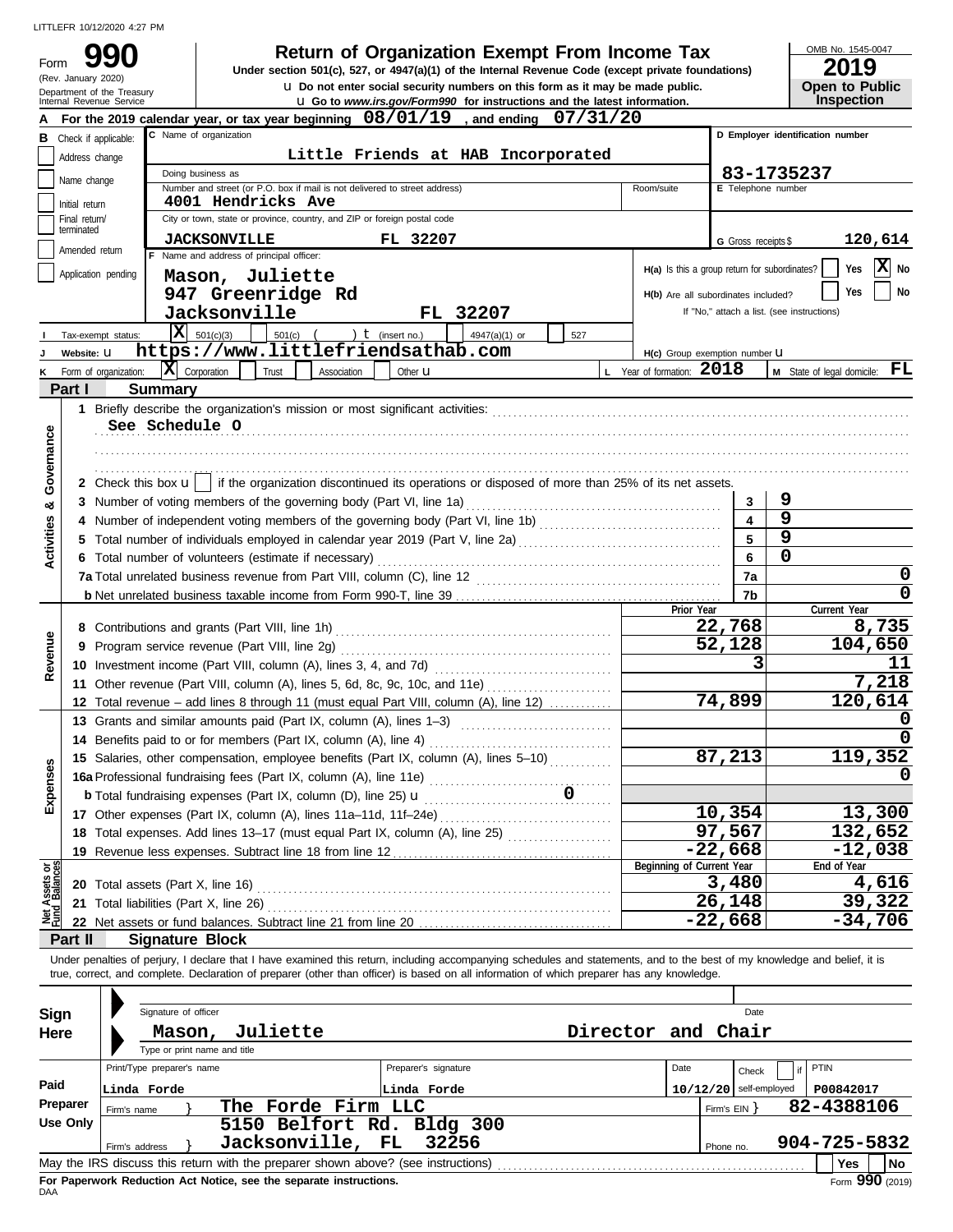| Form 990 (2019) Little Friends at HAB Incorporated 83-1735237               |                                                                                                                                |               | Page 2                                            |
|-----------------------------------------------------------------------------|--------------------------------------------------------------------------------------------------------------------------------|---------------|---------------------------------------------------|
| Part III                                                                    | <b>Statement of Program Service Accomplishments</b>                                                                            |               |                                                   |
|                                                                             |                                                                                                                                |               | $\boxed{\mathbf{x}}$                              |
| Briefly describe the organization's mission:<br>1<br>See Schedule O         |                                                                                                                                |               |                                                   |
|                                                                             |                                                                                                                                |               |                                                   |
|                                                                             |                                                                                                                                |               |                                                   |
|                                                                             |                                                                                                                                |               |                                                   |
| $\mathbf{2}$                                                                | Did the organization undertake any significant program services during the year which were not listed on the                   |               |                                                   |
|                                                                             |                                                                                                                                |               | Yes $ \mathbf{X} $ No                             |
| If "Yes," describe these new services on Schedule O.                        |                                                                                                                                |               |                                                   |
| 3<br>services?                                                              | Did the organization cease conducting, or make significant changes in how it conducts, any program                             |               | $\boxed{\phantom{1}}$ Yes $\boxed{\textbf{X}}$ No |
| If "Yes," describe these changes on Schedule O.                             |                                                                                                                                |               |                                                   |
| 4                                                                           | Describe the organization's program service accomplishments for each of its three largest program services, as measured by     |               |                                                   |
|                                                                             | expenses. Section 501(c)(3) and 501(c)(4) organizations are required to report the amount of grants and allocations to others, |               |                                                   |
| the total expenses, and revenue, if any, for each program service reported. |                                                                                                                                |               |                                                   |
|                                                                             |                                                                                                                                |               |                                                   |
| 4a (Code:                                                                   | $\ldots$ ) (Expenses \$ $\ldots$ , 132,652 including grants of \$ $\ldots$                                                     |               |                                                   |
| Childcare program available to serve the needs of parents and               |                                                                                                                                |               |                                                   |
| children in the community with age specific criteria for children ranging   |                                                                                                                                |               |                                                   |
| from infant to voluntary pre-kindergarten.                                  |                                                                                                                                |               |                                                   |
|                                                                             |                                                                                                                                |               |                                                   |
|                                                                             |                                                                                                                                |               |                                                   |
|                                                                             |                                                                                                                                |               |                                                   |
|                                                                             |                                                                                                                                |               |                                                   |
|                                                                             |                                                                                                                                |               |                                                   |
|                                                                             |                                                                                                                                |               |                                                   |
|                                                                             |                                                                                                                                |               |                                                   |
|                                                                             |                                                                                                                                |               |                                                   |
|                                                                             |                                                                                                                                |               |                                                   |
| N/A                                                                         |                                                                                                                                |               |                                                   |
|                                                                             |                                                                                                                                |               |                                                   |
|                                                                             |                                                                                                                                |               |                                                   |
|                                                                             |                                                                                                                                |               |                                                   |
|                                                                             |                                                                                                                                |               |                                                   |
|                                                                             |                                                                                                                                |               |                                                   |
|                                                                             |                                                                                                                                |               |                                                   |
|                                                                             |                                                                                                                                |               |                                                   |
|                                                                             |                                                                                                                                |               |                                                   |
|                                                                             |                                                                                                                                |               |                                                   |
|                                                                             |                                                                                                                                |               |                                                   |
| 4c (Code:<br>) (Expenses \$                                                 | including grants of \$                                                                                                         | ) (Revenue \$ |                                                   |
| N/A                                                                         |                                                                                                                                |               |                                                   |
|                                                                             |                                                                                                                                |               |                                                   |
|                                                                             |                                                                                                                                |               |                                                   |
|                                                                             |                                                                                                                                |               |                                                   |
|                                                                             |                                                                                                                                |               |                                                   |
|                                                                             |                                                                                                                                |               |                                                   |
|                                                                             |                                                                                                                                |               |                                                   |
|                                                                             |                                                                                                                                |               |                                                   |
|                                                                             |                                                                                                                                |               |                                                   |
|                                                                             |                                                                                                                                |               |                                                   |
|                                                                             |                                                                                                                                |               |                                                   |
| 4d Other program services (Describe on Schedule O.)                         |                                                                                                                                |               |                                                   |
| (Expenses \$                                                                | including grants of \$                                                                                                         | (Revenue \$   |                                                   |
| 4e Total program service expenses u                                         | 132,652                                                                                                                        |               |                                                   |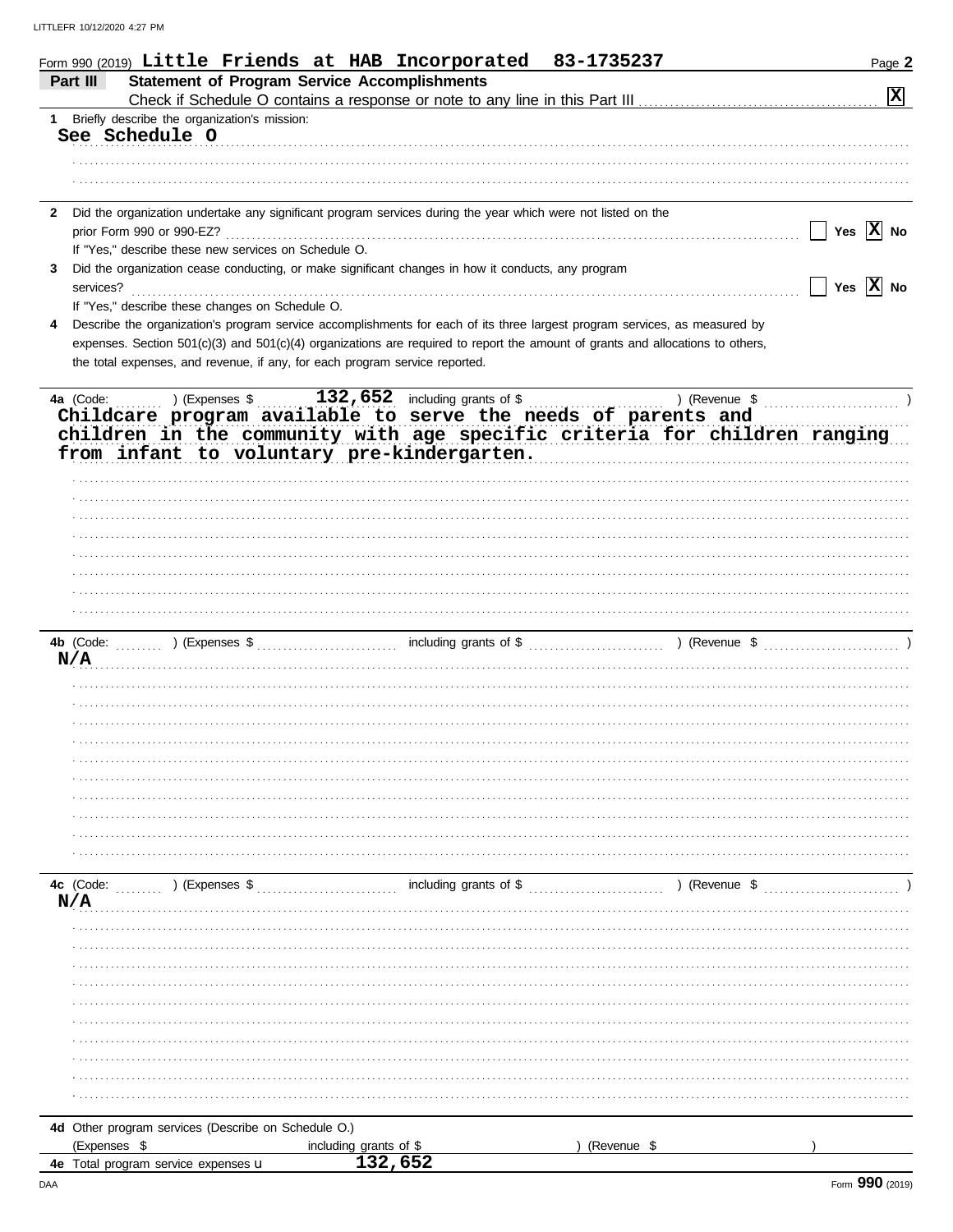## **Part IV Checklist of Required Schedules** Form 990 (2019) Page **3 Little Friends at HAB Incorporated 83-1735237**

| 1           | Is the organization described in section $501(c)(3)$ or $4947(a)(1)$ (other than a private foundation)? If "Yes,"                                    |                 | Yes | No |
|-------------|------------------------------------------------------------------------------------------------------------------------------------------------------|-----------------|-----|----|
|             | complete Schedule A                                                                                                                                  | 1               | X   |    |
| 2           | Is the organization required to complete Schedule B, Schedule of Contributors (see instructions)?                                                    | $\mathbf{2}$    |     | X  |
| 3           | Did the organization engage in direct or indirect political campaign activities on behalf of or in opposition to                                     |                 |     |    |
|             | candidates for public office? If "Yes," complete Schedule C, Part I                                                                                  | 3               |     | x  |
| 4           | Section 501(c)(3) organizations. Did the organization engage in lobbying activities, or have a section 501(h)                                        |                 |     |    |
|             | election in effect during the tax year? If "Yes," complete Schedule C, Part II                                                                       | 4               |     | x  |
| 5           | Is the organization a section $501(c)(4)$ , $501(c)(5)$ , or $501(c)(6)$ organization that receives membership dues,                                 |                 |     |    |
|             | assessments, or similar amounts as defined in Revenue Procedure 98-19? If "Yes," complete Schedule C, Part III                                       | 5               |     | x  |
| 6           | Did the organization maintain any donor advised funds or any similar funds or accounts for which donors                                              |                 |     |    |
|             | have the right to provide advice on the distribution or investment of amounts in such funds or accounts? If                                          |                 |     |    |
|             | "Yes," complete Schedule D, Part I                                                                                                                   | 6               |     | x  |
| 7           | Did the organization receive or hold a conservation easement, including easements to preserve open space,                                            |                 |     |    |
|             | the environment, historic land areas, or historic structures? If "Yes," complete Schedule D, Part II                                                 | 7               |     | x  |
| 8           | Did the organization maintain collections of works of art, historical treasures, or other similar assets? If "Yes,"<br>complete Schedule D, Part III | 8               |     | x  |
| 9           | Did the organization report an amount in Part X, line 21, for escrow or custodial account liability, serve as a                                      |                 |     |    |
|             | custodian for amounts not listed in Part X; or provide credit counseling, debt management, credit repair, or                                         |                 |     |    |
|             | debt negotiation services? If "Yes," complete Schedule D, Part IV                                                                                    | 9               |     | X. |
| 10          | Did the organization, directly or through a related organization, hold assets in donor-restricted endowments                                         |                 |     |    |
|             | or in quasi endowments? If "Yes," complete Schedule D, Part V                                                                                        | 10              |     | x  |
| 11          | If the organization's answer to any of the following questions is "Yes," then complete Schedule D, Parts VI,                                         |                 |     |    |
|             | VII, VIII, IX, or X as applicable.                                                                                                                   |                 |     |    |
| a           | Did the organization report an amount for land, buildings, and equipment in Part X, line 10? If "Yes,"<br>complete Schedule D, Part VI               | 11a             | x   |    |
| $\mathbf b$ | Did the organization report an amount for investments—other securities in Part X, line 12, that is 5% or more                                        |                 |     |    |
|             | of its total assets reported in Part X, line 16? If "Yes," complete Schedule D, Part VII                                                             | 11b             |     | X. |
| C           | Did the organization report an amount for investments—program related in Part X, line 13, that is 5% or more                                         |                 |     |    |
|             | of its total assets reported in Part X, line 16? If "Yes," complete Schedule D, Part VIII                                                            | 11c             |     | x  |
| d           | Did the organization report an amount for other assets in Part X, line 15, that is 5% or more of its total assets                                    |                 |     |    |
|             | reported in Part X, line 16? If "Yes," complete Schedule D, Part IX                                                                                  | 11d             |     | x  |
| е           | Did the organization report an amount for other liabilities in Part X, line 25? If "Yes," complete Schedule D, Part X                                | 11e             | X   |    |
| f           | Did the organization's separate or consolidated financial statements for the tax year include a footnote that addresses                              |                 |     |    |
|             | the organization's liability for uncertain tax positions under FIN 48 (ASC 740)? If "Yes," complete Schedule D, Part X                               | 11f             |     | X  |
| 12a         | Did the organization obtain separate, independent audited financial statements for the tax year? If "Yes," complete                                  |                 |     |    |
|             |                                                                                                                                                      | 12a             |     | x  |
| b           | Was the organization included in consolidated, independent audited financial statements for the tax year? If                                         |                 |     |    |
|             | "Yes," and if the organization answered "No" to line 12a, then completing Schedule D, Parts XI and XII is optional                                   | 12b             |     | X  |
| 13          |                                                                                                                                                      | 13              |     | X  |
| 14a         | Did the organization maintain an office, employees, or agents outside of the United States?                                                          | 14a             |     | X  |
| b           | Did the organization have aggregate revenues or expenses of more than \$10,000 from grantmaking,                                                     |                 |     |    |
|             | fundraising, business, investment, and program service activities outside the United States, or aggregate                                            |                 |     |    |
| 15          | Did the organization report on Part IX, column (A), line 3, more than \$5,000 of grants or other assistance to or                                    | 14b             |     | X  |
|             | for any foreign organization? If "Yes," complete Schedule F, Parts II and IV                                                                         | 15              |     | X  |
| 16          | Did the organization report on Part IX, column (A), line 3, more than \$5,000 of aggregate grants or other                                           |                 |     |    |
|             | assistance to or for foreign individuals? If "Yes," complete Schedule F, Parts III and IV                                                            | 16              |     | X  |
| 17          | Did the organization report a total of more than \$15,000 of expenses for professional fundraising services on                                       |                 |     |    |
|             |                                                                                                                                                      | 17              |     | X  |
| 18          | Did the organization report more than \$15,000 total of fundraising event gross income and contributions on                                          |                 |     |    |
|             | Part VIII, lines 1c and 8a? If "Yes," complete Schedule G, Part II                                                                                   | 18              |     | X  |
| 19          | Did the organization report more than \$15,000 of gross income from gaming activities on Part VIII, line 9a?                                         |                 |     |    |
|             |                                                                                                                                                      | 19              |     | x  |
| 20a         |                                                                                                                                                      | <b>20a</b>      |     | x  |
| b           |                                                                                                                                                      | 20 <sub>b</sub> |     |    |
| 21          | Did the organization report more than \$5,000 of grants or other assistance to any domestic organization or                                          |                 |     |    |
|             |                                                                                                                                                      | 21              |     | X. |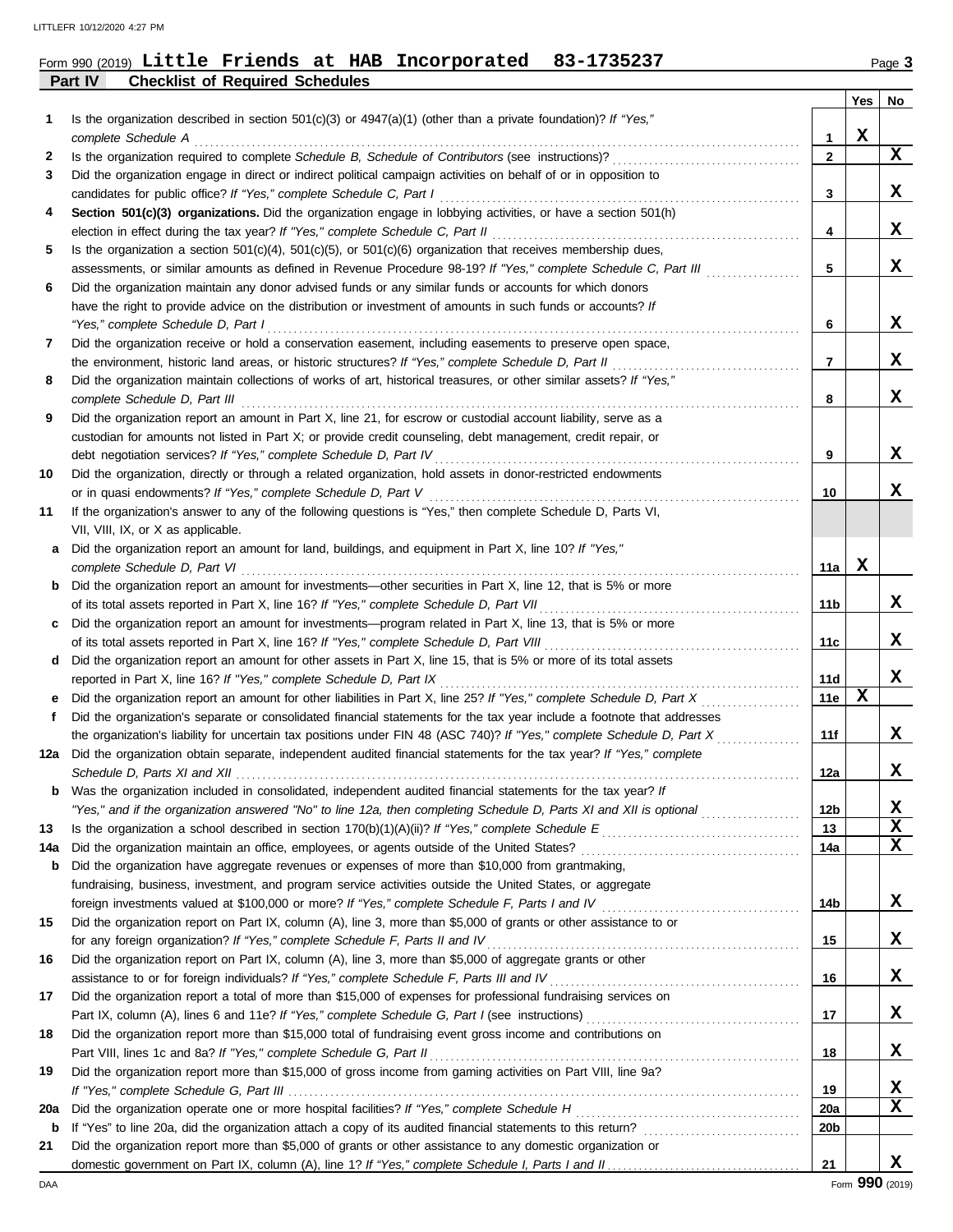| Form 990 (2019) Little Friends at HAB Incorporated 83-1735237 |  | Page 4 |
|---------------------------------------------------------------|--|--------|
|---------------------------------------------------------------|--|--------|

**Part IV Checklist of Required Schedules** *(continued)*

|     |                                                                                                                                            |                |           |                 | Yes | No               |
|-----|--------------------------------------------------------------------------------------------------------------------------------------------|----------------|-----------|-----------------|-----|------------------|
| 22  | Did the organization report more than \$5,000 of grants or other assistance to or for domestic individuals on                              |                |           |                 |     |                  |
|     | Part IX, column (A), line 2? If "Yes," complete Schedule I, Parts I and III                                                                |                |           | 22              |     | X                |
| 23  | Did the organization answer "Yes" to Part VII, Section A, line 3, 4, or 5 about compensation of the                                        |                |           |                 |     |                  |
|     | organization's current and former officers, directors, trustees, key employees, and highest compensated                                    |                |           |                 |     |                  |
|     | employees? If "Yes," complete Schedule J                                                                                                   |                |           | 23              |     | x                |
| 24a | Did the organization have a tax-exempt bond issue with an outstanding principal amount of more than                                        |                |           |                 |     |                  |
|     | \$100,000 as of the last day of the year, that was issued after December 31, 2002? If "Yes," answer lines 24b                              |                |           |                 |     |                  |
|     | through 24d and complete Schedule K. If "No," go to line 25a                                                                               |                |           | 24a             |     | x                |
| b   |                                                                                                                                            |                |           | 24b             |     |                  |
| c   | Did the organization maintain an escrow account other than a refunding escrow at any time during the year                                  |                |           |                 |     |                  |
|     | to defease any tax-exempt bonds?                                                                                                           |                |           | 24c<br>24d      |     |                  |
| d   | Section 501(c)(3), 501(c)(4), and 501(c)(29) organizations. Did the organization engage in an excess benefit                               |                |           |                 |     |                  |
| 25a | transaction with a disqualified person during the year? If "Yes," complete Schedule L, Part I                                              |                |           | 25a             |     | x                |
| b   | Is the organization aware that it engaged in an excess benefit transaction with a disqualified person in a prior                           |                |           |                 |     |                  |
|     | year, and that the transaction has not been reported on any of the organization's prior Forms 990 or 990-EZ?                               |                |           |                 |     |                  |
|     | If "Yes," complete Schedule L, Part I                                                                                                      |                |           | 25b             |     | X                |
| 26  | Did the organization report any amount on Part X, line 5 or 22, for receivables from or payables to any current                            |                |           |                 |     |                  |
|     | or former officer, director, trustee, key employee, creator or founder, substantial contributor, or 35%                                    |                |           |                 |     |                  |
|     | controlled entity or family member of any of these persons? If "Yes," complete Schedule L, Part II                                         |                |           | 26              |     | x                |
| 27  | Did the organization provide a grant or other assistance to any current or former officer, director, trustee, key                          |                |           |                 |     |                  |
|     | employee, creator or founder, substantial contributor or employee thereof, a grant selection committee                                     |                |           |                 |     |                  |
|     | member, or to a 35% controlled entity (including an employee thereof) or family member of any of these                                     |                |           |                 |     |                  |
|     | persons? If "Yes," complete Schedule L, Part III                                                                                           |                |           | 27              |     | x                |
| 28  | Was the organization a party to a business transaction with one of the following parties (see Schedule L, Part                             |                |           |                 |     |                  |
|     | IV instructions, for applicable filing thresholds, conditions, and exceptions):                                                            |                |           |                 |     |                  |
| a   | A current or former officer, director, trustee, key employee, creator or founder, or substantial contributor? If                           |                |           |                 |     |                  |
|     | "Yes," complete Schedule L, Part IV                                                                                                        |                |           | 28a             |     | х                |
| b   |                                                                                                                                            |                |           | 28b             |     | X                |
| c   | A 35% controlled entity of one or more individuals and/or organizations described in lines 28a or 28b? If                                  |                |           |                 |     |                  |
|     | "Yes," complete Schedule L, Part IV                                                                                                        |                |           | 28c             |     | X                |
| 29  |                                                                                                                                            |                |           | 29              |     | X                |
| 30  | Did the organization receive contributions of art, historical treasures, or other similar assets, or qualified                             |                |           |                 |     |                  |
|     | conservation contributions? If "Yes," complete Schedule M                                                                                  |                |           | 30              |     | X<br>$\mathbf x$ |
| 31  | Did the organization liquidate, terminate, or dissolve and cease operations? If "Yes," complete Schedule N, Part I                         |                |           | 31              |     |                  |
| 32  | Did the organization sell, exchange, dispose of, or transfer more than 25% of its net assets? If "Yes,"                                    |                |           | 32              |     | x                |
|     | complete Schedule N, Part II<br>Did the organization own 100% of an entity disregarded as separate from the organization under Regulations |                |           |                 |     |                  |
| 33  | sections 301.7701-2 and 301.7701-3? If "Yes," complete Schedule R, Part I                                                                  |                |           | 33              |     | X                |
| 34  | Was the organization related to any tax-exempt or taxable entity? If "Yes," complete Schedule R, Part II, III,                             |                |           |                 |     |                  |
|     | or IV, and Part V, line 1                                                                                                                  |                |           | 34              |     | X                |
| 35a |                                                                                                                                            |                |           | <b>35a</b>      |     | X                |
| b   | If "Yes" to line 35a, did the organization receive any payment from or engage in any transaction with a                                    |                |           |                 |     |                  |
|     | controlled entity within the meaning of section 512(b)(13)? If "Yes," complete Schedule R, Part V, line 2                                  |                |           | 35 <sub>b</sub> |     |                  |
| 36  | Section 501(c)(3) organizations. Did the organization make any transfers to an exempt non-charitable                                       |                |           |                 |     |                  |
|     | related organization? If "Yes," complete Schedule R, Part V, line 2                                                                        |                |           | 36              |     | X                |
| 37  | Did the organization conduct more than 5% of its activities through an entity that is not a related organization                           |                |           |                 |     |                  |
|     | and that is treated as a partnership for federal income tax purposes? If "Yes," complete Schedule R, Part VI                               |                |           | 37              |     | x                |
| 38  | Did the organization complete Schedule O and provide explanations in Schedule O for Part VI, lines 11b and                                 |                |           |                 |     |                  |
|     | 19? Note: All Form 990 filers are required to complete Schedule O.                                                                         |                |           | 38              | X   |                  |
|     | Statements Regarding Other IRS Filings and Tax Compliance<br>Part V                                                                        |                |           |                 |     |                  |
|     |                                                                                                                                            |                |           |                 |     |                  |
|     |                                                                                                                                            |                |           |                 | Yes | No               |
| 1a  | Enter the number reported in Box 3 of Form 1096. Enter -0- if not applicable                                                               | 1a             | 0         |                 |     |                  |
| b   | Enter the number of Forms W-2G included in line 1a. Enter -0- if not applicable                                                            | 1 <sub>b</sub> | $\pmb{0}$ |                 |     |                  |
| с   | Did the organization comply with backup withholding rules for reportable payments to vendors and                                           |                |           |                 |     |                  |
|     |                                                                                                                                            |                |           | 1c              |     | x                |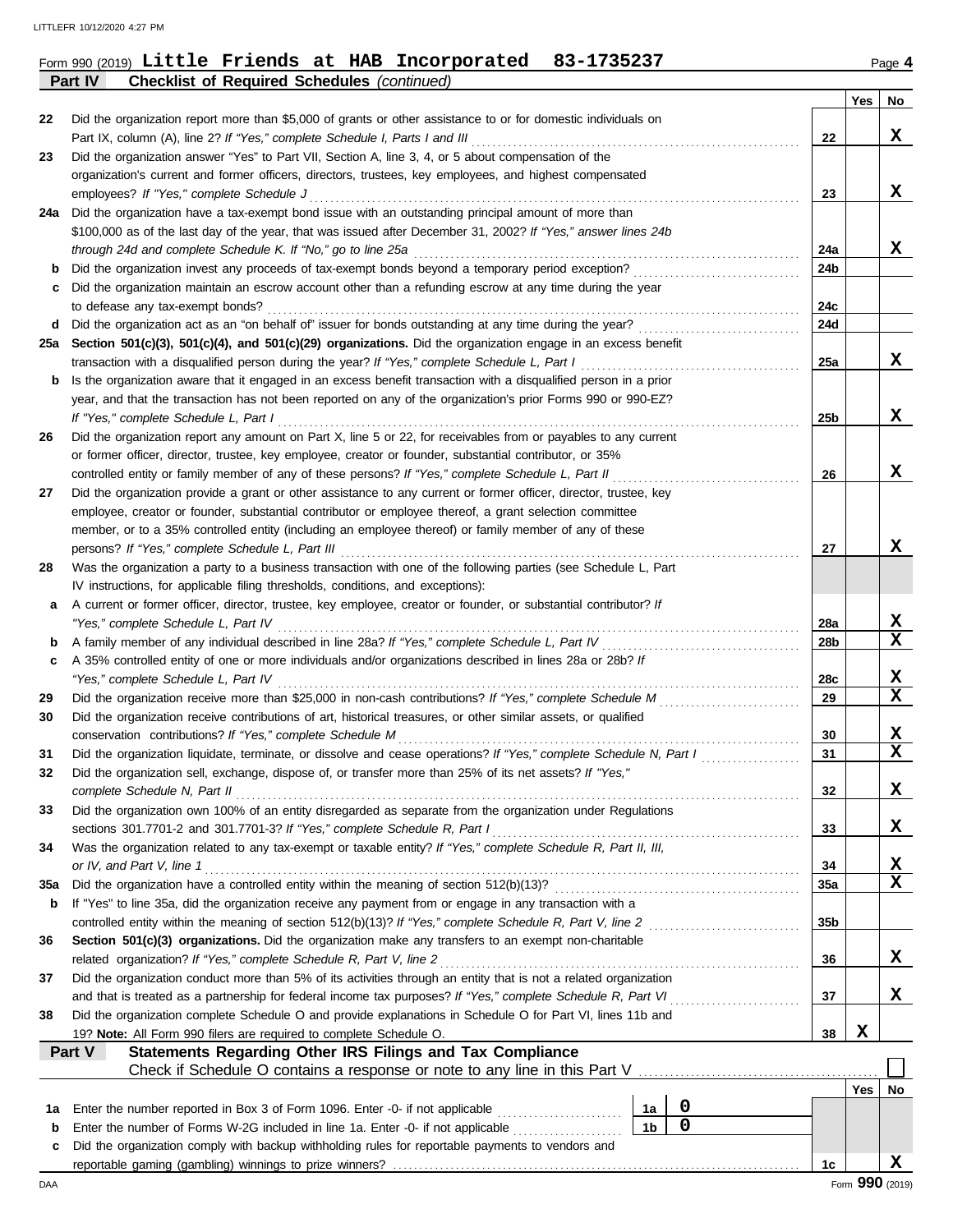|    | Statements Regarding Other IRS Filings and Tax Compliance (continued)<br><b>Part V</b>                                  |                |     |     |
|----|-------------------------------------------------------------------------------------------------------------------------|----------------|-----|-----|
|    |                                                                                                                         |                | Yes | No. |
| 2a | Enter the number of employees reported on Form W-3, Transmittal of Wage and Tax                                         |                |     |     |
|    | - 9<br>Statements, filed for the calendar year ending with or within the year covered by this return<br>2a              |                |     |     |
| b  | If at least one is reported on line 2a, did the organization file all required federal employment tax returns?          | 2 <sub>b</sub> | X   |     |
|    | <b>Note:</b> If the sum of lines 1a and 2a is greater than 250, you may be required to e-file (see instructions)        |                |     |     |
| За | Did the organization have unrelated business gross income of \$1,000 or more during the year?                           | 3a             |     | х   |
| b  | If "Yes," has it filed a Form 990-T for this year? If "No" to line 3b, provide an explanation on Schedule O             | 3 <sub>b</sub> |     |     |
| 4a | At any time during the calendar year, did the organization have an interest in, or a signature or other authority over, |                |     |     |
|    | a financial account in a foreign country (such as a bank account, securities account, or other financial account)?      | 4a             |     | x   |
| b  | If "Yes," enter the name of the foreign country <b>u</b>                                                                |                |     |     |
|    | See instructions for filing requirements for FinCEN Form 114, Report of Foreign Bank and Financial Accounts (FBAR).     |                |     |     |
| 5a | Was the organization a party to a prohibited tax shelter transaction at any time during the tax year?                   | 5a             |     | x   |
| b  |                                                                                                                         | 5 <sub>b</sub> |     | X   |
| c  | If "Yes" to line 5a or 5b, did the organization file Form 8886-T?                                                       | 5c             |     |     |
| 6а | Does the organization have annual gross receipts that are normally greater than \$100,000, and did the                  |                |     |     |
|    | organization solicit any contributions that were not tax deductible as charitable contributions?                        | 6a             |     | x   |
| b  | If "Yes," did the organization include with every solicitation an express statement that such contributions or          |                |     |     |
|    | gifts were not tax deductible?                                                                                          | 6b             |     |     |
|    |                                                                                                                         |                |     |     |

| 7  | Organizations that may receive deductible contributions under section 170(c).                                                      |    |    |   |
|----|------------------------------------------------------------------------------------------------------------------------------------|----|----|---|
| a  | Did the organization receive a payment in excess of \$75 made partly as a contribution and partly for goods                        |    |    |   |
|    | and services provided to the payor?                                                                                                |    | 7a |   |
|    | <b>b</b> If "Yes," did the organization notify the donor of the value of the goods or services provided?                           |    | 7b |   |
|    | Did the organization sell, exchange, or otherwise dispose of tangible personal property for which it was                           |    |    |   |
|    |                                                                                                                                    |    | 7c |   |
| d. | If "Yes," indicate the number of Forms 8282 filed during the year<br>[[[CODER THE VERTIFY]]                                        | 7d |    |   |
| e  | Did the organization receive any funds, directly or indirectly, to pay premiums on a personal benefit contract?                    |    | 7e |   |
|    | Did the organization, during the year, pay premiums, directly or indirectly, on a personal benefit contract?                       |    | 7f |   |
| q  | If the organization received a contribution of qualified intellectual property, did the organization file Form 8899 as required?   |    | 7g |   |
| h. | If the organization received a contribution of cars, boats, airplanes, or other vehicles, did the organization file a Form 1098-C? |    | 7h |   |
| 8  | Sponsoring organizations maintaining donor advised funds. Did a donor advised fund maintained by the                               |    |    |   |
|    | sponsoring organization have excess business holdings at any time during the year?                                                 |    | 8  | x |
| 9  | Sponsoring organizations maintaining donor advised funds.                                                                          |    |    |   |
| a  | Did the sponsoring organization make any taxable distributions under section 4966?                                                 |    | 9а |   |
| b. | Did the sponsoring organization make a distribution to a donor, donor advisor, or related person?                                  |    | 9b |   |
|    |                                                                                                                                    |    |    |   |

|     | Dia the sponsoning organization make a distinguion to a donor, donor advisor, or related person?                |                 | ັນມ             |  |   |  |  |  |
|-----|-----------------------------------------------------------------------------------------------------------------|-----------------|-----------------|--|---|--|--|--|
| 10  | Section 501(c)(7) organizations. Enter:                                                                         |                 |                 |  |   |  |  |  |
| а   |                                                                                                                 | 10a             |                 |  |   |  |  |  |
| b   | Gross receipts, included on Form 990, Part VIII, line 12, for public use of club facilities                     | 10 <sub>b</sub> |                 |  |   |  |  |  |
| 11  | Section 501(c)(12) organizations. Enter:                                                                        |                 |                 |  |   |  |  |  |
| a   | Gross income from members or shareholders                                                                       | 11a             |                 |  |   |  |  |  |
| b   | Gross income from other sources (Do not net amounts due or paid to other sources                                |                 |                 |  |   |  |  |  |
|     | against amounts due or received from them.)<br>11 <b>b</b>                                                      |                 |                 |  |   |  |  |  |
| 12a | Section 4947(a)(1) non-exempt charitable trusts. Is the organization filing Form 990 in lieu of Form 1041?      |                 | 12a             |  |   |  |  |  |
| b   | If "Yes," enter the amount of tax-exempt interest received or accrued during the year                           | 12b             |                 |  |   |  |  |  |
| 13  | Section 501(c)(29) qualified nonprofit health insurance issuers.                                                |                 |                 |  |   |  |  |  |
| а   | Is the organization licensed to issue qualified health plans in more than one state?                            |                 | 13а             |  |   |  |  |  |
|     | Note: See the instructions for additional information the organization must report on Schedule O.               |                 |                 |  |   |  |  |  |
| b   | Enter the amount of reserves the organization is required to maintain by the states in which                    |                 |                 |  |   |  |  |  |
|     |                                                                                                                 | 13b             |                 |  |   |  |  |  |
| C   | Enter the amount of reserves on hand                                                                            | 13 <sub>c</sub> |                 |  |   |  |  |  |
| 14a |                                                                                                                 |                 | 14a             |  | x |  |  |  |
| b   |                                                                                                                 |                 | 14 <sub>b</sub> |  |   |  |  |  |
| 15  | Is the organization subject to the section 4960 tax on payment(s) of more than \$1,000,000 in remuneration or   |                 |                 |  |   |  |  |  |
|     |                                                                                                                 |                 | 15              |  | x |  |  |  |
|     | If "Yes," see instructions and file Form 4720, Schedule N.                                                      |                 |                 |  |   |  |  |  |
| 16  | Is the organization an educational institution subject to the section 4968 excise tax on net investment income? |                 | 16              |  | х |  |  |  |
|     | If "Yes," complete Form 4720, Schedule O.                                                                       |                 |                 |  |   |  |  |  |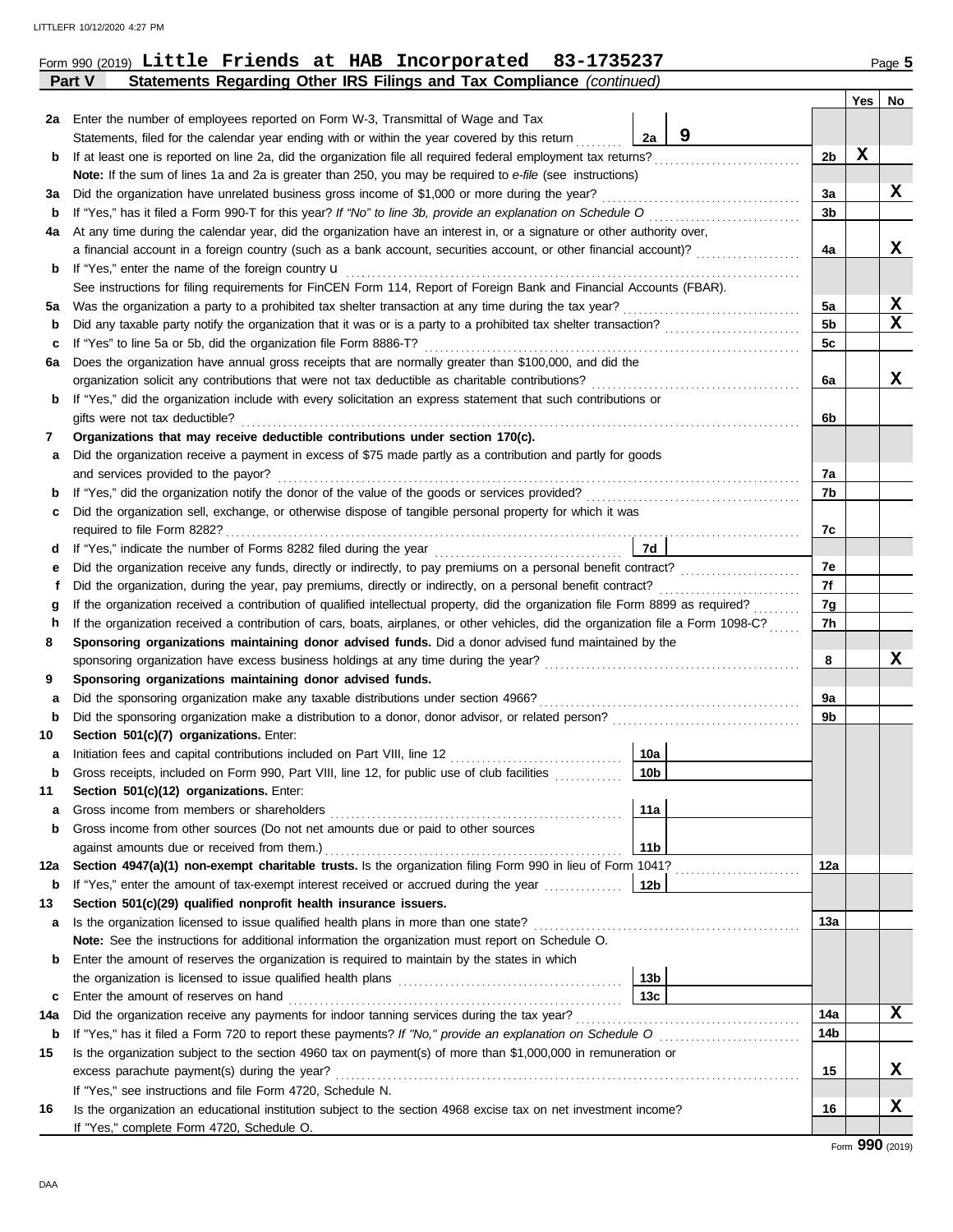|         |  |  | Form 990 (2019) Little Friends at HAB Incorporated 83-1735237               | Page $6$                                                                                                                  |  |
|---------|--|--|-----------------------------------------------------------------------------|---------------------------------------------------------------------------------------------------------------------------|--|
| Part VI |  |  |                                                                             | Governance, Management, and Disclosure For each "Yes" response to lines 2 through 7b below, and for a "No"                |  |
|         |  |  |                                                                             | response to line 8a, 8b, or 10b below, describe the circumstances, processes, or changes on Schedule O. See instructions. |  |
|         |  |  | Check if Schedule O contains a response or note to any line in this Part VI | $\mathbf{x}_\mathsf{L}$                                                                                                   |  |

|     | Section A. Governing Body and Management                                                                                            |    |   |     |     |             |
|-----|-------------------------------------------------------------------------------------------------------------------------------------|----|---|-----|-----|-------------|
|     |                                                                                                                                     |    |   |     | Yes | No.         |
| 1а  | Enter the number of voting members of the governing body at the end of the tax year                                                 | 1a | 9 |     |     |             |
|     | If there are material differences in voting rights among members of the governing body, or                                          |    |   |     |     |             |
|     | if the governing body delegated broad authority to an executive committee or similar                                                |    |   |     |     |             |
|     | committee, explain on Schedule O.                                                                                                   |    |   |     |     |             |
| b   | Enter the number of voting members included on line 1a, above, who are independent                                                  | 1b | 9 |     |     |             |
| 2   | Did any officer, director, trustee, or key employee have a family relationship or a business relationship with                      |    |   |     |     |             |
|     | any other officer, director, trustee, or key employee?                                                                              |    |   | 2   |     | X           |
| 3   | Did the organization delegate control over management duties customarily performed by or under the direct                           |    |   |     |     |             |
|     | supervision of officers, directors, trustees, or key employees to a management company or other person?                             |    |   | 3   |     | x           |
| 4   | Did the organization make any significant changes to its governing documents since the prior Form 990 was filed?                    |    |   | 4   |     | $\mathbf x$ |
| 5   |                                                                                                                                     |    |   | 5   |     | $\mathbf x$ |
| 6   | Did the organization have members or stockholders?                                                                                  |    |   | 6   | х   |             |
| 7a  | Did the organization have members, stockholders, or other persons who had the power to elect or appoint                             |    |   |     |     |             |
|     | one or more members of the governing body?                                                                                          |    |   | 7a  | X   |             |
| b   | Are any governance decisions of the organization reserved to (or subject to approval by) members,                                   |    |   |     |     |             |
|     | stockholders, or persons other than the governing body?                                                                             |    |   | 7b  | X   |             |
| 8   | Did the organization contemporaneously document the meetings held or written actions undertaken during the year by the following:   |    |   |     |     |             |
| а   | The governing body?                                                                                                                 |    |   | 8a  | X   |             |
| b   | Each committee with authority to act on behalf of the governing body?                                                               |    |   | 8b  | х   |             |
| 9   | Is there any officer, director, trustee, or key employee listed in Part VII, Section A, who cannot be reached at                    |    |   |     |     |             |
|     |                                                                                                                                     |    |   | 9   |     | x           |
|     | Section B. Policies (This Section B requests information about policies not required by the Internal Revenue Code.)                 |    |   |     |     |             |
|     |                                                                                                                                     |    |   |     | Yes | No          |
| 10a | Did the organization have local chapters, branches, or affiliates?                                                                  |    |   | 10a |     | x           |
| b   | If "Yes," did the organization have written policies and procedures governing the activities of such chapters,                      |    |   |     |     |             |
|     |                                                                                                                                     |    |   | 10b |     |             |
| 11a | Has the organization provided a complete copy of this Form 990 to all members of its governing body before filing the form?         |    |   | 11a |     | x           |
| b   | Describe in Schedule O the process, if any, used by the organization to review this Form 990.                                       |    |   |     |     |             |
| 12a | Did the organization have a written conflict of interest policy? If "No," go to line 13                                             |    |   | 12a | X   |             |
| b   | Were officers, directors, or trustees, and key employees required to disclose annually interests that could give rise to conflicts? |    |   | 12b | х   |             |
| c   | Did the organization regularly and consistently monitor and enforce compliance with the policy? If "Yes,"                           |    |   |     |     |             |
|     | describe in Schedule O how this was done                                                                                            |    |   | 12c | X   |             |
| 13  | Did the organization have a written whistleblower policy?                                                                           |    |   | 13  | х   |             |
| 14  | Did the organization have a written document retention and destruction policy?                                                      |    |   | 14  |     | x           |
| 15  | Did the process for determining compensation of the following persons include a review and approval by                              |    |   |     |     |             |
|     | independent persons, comparability data, and contemporaneous substantiation of the deliberation and decision?                       |    |   |     |     |             |
| а   |                                                                                                                                     |    |   | 15a |     | X           |
| b   | Other officers or key employees of the organization                                                                                 |    |   | 15b |     | $\mathbf x$ |
|     | If "Yes" to line 15a or 15b, describe the process in Schedule O (see instructions).                                                 |    |   |     |     |             |
| 16a | Did the organization invest in, contribute assets to, or participate in a joint venture or similar arrangement                      |    |   |     |     |             |
|     | with a taxable entity during the year?                                                                                              |    |   | 16a |     | x           |
| b   | If "Yes," did the organization follow a written policy or procedure requiring the organization to evaluate its                      |    |   |     |     |             |
|     |                                                                                                                                     |    |   |     |     |             |
|     | participation in joint venture arrangements under applicable federal tax law, and take steps to safeguard the                       |    |   |     |     |             |

# organization's exempt status with respect to such arrangements? ...

|    | <b>Section C. Disclosure</b>                                                                                                    |
|----|---------------------------------------------------------------------------------------------------------------------------------|
| 17 | List the states with which a copy of this Form 990 is required to be filed $\mathbf u$ None                                     |
| 18 | Section 6104 requires an organization to make its Forms 1023 (1024 or 1024-A, if applicable), 990, and 990-T (Section 501(c)    |
|    | (3)s only) available for public inspection. Indicate how you made these available. Check all that apply.                        |
|    | Own website $\Box$ Another's website $\Box$ Upon request $\Box$ Other (explain on Schedule O)                                   |
| 19 | Describe on Schedule O whether (and if so, how) the organization made its governing documents, conflict of interest policy, and |
|    | financial statements available to the public during the tax year.                                                               |
| 20 | State the name, address, and telephone number of the person who possesses the organization's books and records <b>u</b>         |
|    | Little Friends at HAB Inc<br>7250 Secret Woods Tr                                                                               |
|    | Jacksonville<br>FL 32216                                                                                                        |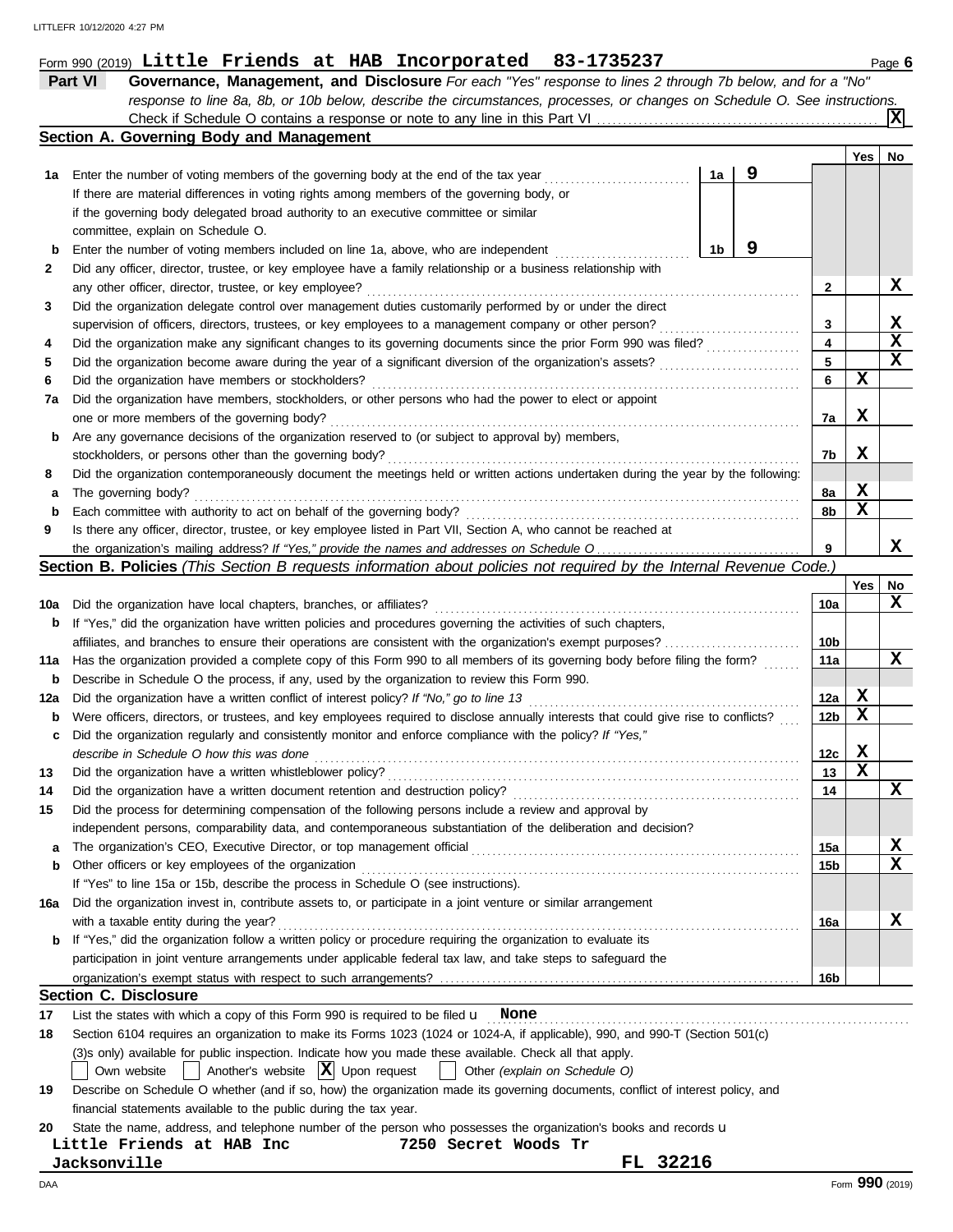| Form 990 (2019) Little Friends at HAB Incorporated 83-1735237                                                                                                                                                                       | Page 7 |  |  |  |  |  |  |  |
|-------------------------------------------------------------------------------------------------------------------------------------------------------------------------------------------------------------------------------------|--------|--|--|--|--|--|--|--|
| Compensation of Officers, Directors, Trustees, Key Employees, Highest Compensated Employees, and<br><b>Part VII</b>                                                                                                                 |        |  |  |  |  |  |  |  |
| <b>Independent Contractors</b>                                                                                                                                                                                                      |        |  |  |  |  |  |  |  |
|                                                                                                                                                                                                                                     |        |  |  |  |  |  |  |  |
| Officers, Directors, Trustees, Key Employees, and Highest Compensated Employees<br>Section A.                                                                                                                                       |        |  |  |  |  |  |  |  |
| 1a Complete this table for all persons required to be listed. Report compensation for the calendar year ending with or within the<br>organization's tax year.                                                                       |        |  |  |  |  |  |  |  |
| • List all of the organization's current officers, directors, trustees (whether individuals or organizations), regardless of amount of<br>compensation. Enter -0- in columns $(D)$ , $(E)$ , and $(F)$ if no compensation was paid. |        |  |  |  |  |  |  |  |
| • List all of the organization's current key employees if any See instructions for definition of "key employee"                                                                                                                     |        |  |  |  |  |  |  |  |

● List all of the organization's **current** key employees, if any. See instructions for definition of "key employee."

■ List the organization's five **current** highest compensated employees (other than an officer, director, trustee, or key employee)<br> **•** Preceived reportable compensation (Box 5 of Form W.2 and/or Box 7 of Form 1000 MISC)

who received reportable compensation (Box 5 of Form W-2 and/or Box 7 of Form 1099-MISC) of more than \$100,000 from the organization and any related organizations.

■ List all of the organization's **former** officers, key employees, and highest compensated employees who received more than<br> **•** 00,000 of reportable compensation from the ergonization and any related ergonizations \$100,000 of reportable compensation from the organization and any related organizations.

List all of the organization's **former directors or trustees** that received, in the capacity as a former director or trustee of the organization, more than \$10,000 of reportable compensation from the organization and any related organizations. See instructions for the order in which to list the persons above. **•**

Check this box if neither the organization nor any related organization compensated any current officer, director, or trustee. **X**

| (A)<br>Name and title      | (B)<br>Average<br>hours<br>per week<br>(list any<br>hours for | (C)<br>Position<br>(do not check more than one<br>box, unless person is both an<br>officer and a director/trustee) |                          |             |              |                                 |        | (D)<br>Reportable<br>compensation<br>from the<br>organization<br>(W-2/1099-MISC) | (E)<br>Reportable<br>compensation<br>from related<br>organizations<br>(W-2/1099-MISC) | (F)<br>Estimated amount<br>of other<br>compensation<br>from the<br>organization and |
|----------------------------|---------------------------------------------------------------|--------------------------------------------------------------------------------------------------------------------|--------------------------|-------------|--------------|---------------------------------|--------|----------------------------------------------------------------------------------|---------------------------------------------------------------------------------------|-------------------------------------------------------------------------------------|
|                            | related<br>organizations<br>below<br>dotted line)             | Individual<br>or director<br>trustee                                                                               | Institutional<br>trustee | Officer     | Key employee | Highest compensated<br>employee | Former |                                                                                  |                                                                                       | related organizations                                                               |
| (1) Mason, Juliette        | 2.00                                                          |                                                                                                                    |                          |             |              |                                 |        |                                                                                  |                                                                                       |                                                                                     |
| Director and Chair         | 0.00                                                          | $\mathbf x$                                                                                                        |                          | $\mathbf x$ |              |                                 |        | 0                                                                                | 0                                                                                     | $\mathbf 0$                                                                         |
| (2) Mitchell III, John     | "Jack"                                                        |                                                                                                                    | Α.                       |             |              |                                 |        |                                                                                  |                                                                                       |                                                                                     |
|                            | 2.00                                                          |                                                                                                                    |                          |             |              |                                 |        |                                                                                  |                                                                                       |                                                                                     |
| Treasurer                  | 0.00                                                          |                                                                                                                    |                          | $\mathbf x$ |              |                                 |        | 0                                                                                | 0                                                                                     | $\mathbf 0$                                                                         |
| (3) Reese, Amanda          |                                                               |                                                                                                                    |                          |             |              |                                 |        |                                                                                  |                                                                                       |                                                                                     |
| Vice-Chair                 | 2.00<br>0.00                                                  |                                                                                                                    |                          | $\mathbf x$ |              |                                 |        | 0                                                                                | 0                                                                                     | $\mathbf 0$                                                                         |
| (4) Lee, Alyson C.         |                                                               |                                                                                                                    |                          |             |              |                                 |        |                                                                                  |                                                                                       |                                                                                     |
|                            | 1.00                                                          |                                                                                                                    |                          |             |              |                                 |        |                                                                                  |                                                                                       |                                                                                     |
| Officer                    | 0.00                                                          |                                                                                                                    |                          | $\mathbf x$ |              |                                 |        | 0                                                                                | 0                                                                                     | $\mathbf 0$                                                                         |
| Chelsea<br>$(5)$ Weise,    |                                                               |                                                                                                                    |                          |             |              |                                 |        |                                                                                  |                                                                                       |                                                                                     |
|                            | 2.00                                                          |                                                                                                                    |                          |             |              |                                 |        |                                                                                  |                                                                                       |                                                                                     |
| Principal, ExOfficio       | 0.00                                                          |                                                                                                                    |                          | $\mathbf x$ |              |                                 |        | 0                                                                                | 0                                                                                     | $\mathbf 0$                                                                         |
| (6) Fordham, Pamela        | E.<br>1.00                                                    |                                                                                                                    |                          |             |              |                                 |        |                                                                                  |                                                                                       |                                                                                     |
| Officer                    | 0.00                                                          |                                                                                                                    |                          | $\mathbf x$ |              |                                 |        | 0                                                                                | 0                                                                                     | $\mathbf 0$                                                                         |
| (7) Spradley, Elizabeth E. |                                                               |                                                                                                                    |                          |             |              |                                 |        |                                                                                  |                                                                                       |                                                                                     |
|                            | 1.00                                                          |                                                                                                                    |                          |             |              |                                 |        |                                                                                  |                                                                                       |                                                                                     |
| Officer                    | 0.00                                                          |                                                                                                                    |                          | $\mathbf x$ |              |                                 |        | 0                                                                                | 0                                                                                     | $\mathbf 0$                                                                         |
| (8) Stepp, Susan E.        |                                                               |                                                                                                                    |                          |             |              |                                 |        |                                                                                  |                                                                                       |                                                                                     |
|                            | 1.00                                                          |                                                                                                                    |                          |             |              |                                 |        |                                                                                  |                                                                                       |                                                                                     |
| Officer                    | 0.00                                                          |                                                                                                                    |                          | $\mathbf x$ |              |                                 |        | 0                                                                                | 0                                                                                     | $\mathbf 0$                                                                         |
| (9) Welkley, Caroline      | F.                                                            |                                                                                                                    |                          |             |              |                                 |        |                                                                                  |                                                                                       |                                                                                     |
|                            | 2.00                                                          |                                                                                                                    |                          |             |              |                                 |        |                                                                                  |                                                                                       |                                                                                     |
| Secretary                  | 0.00                                                          |                                                                                                                    |                          | $\mathbf x$ |              |                                 |        | 0                                                                                | 0                                                                                     | 0                                                                                   |
| (10) Hill, R. Marshall     |                                                               |                                                                                                                    |                          |             |              |                                 |        |                                                                                  |                                                                                       |                                                                                     |
|                            | 1.00                                                          |                                                                                                                    |                          |             |              |                                 |        |                                                                                  |                                                                                       |                                                                                     |
| Officer                    | 0.00                                                          |                                                                                                                    |                          | $\mathbf x$ |              |                                 |        | 0                                                                                | 0                                                                                     | $\mathbf 0$                                                                         |
| (11)                       |                                                               |                                                                                                                    |                          |             |              |                                 |        |                                                                                  |                                                                                       |                                                                                     |
|                            |                                                               |                                                                                                                    |                          |             |              |                                 |        |                                                                                  |                                                                                       |                                                                                     |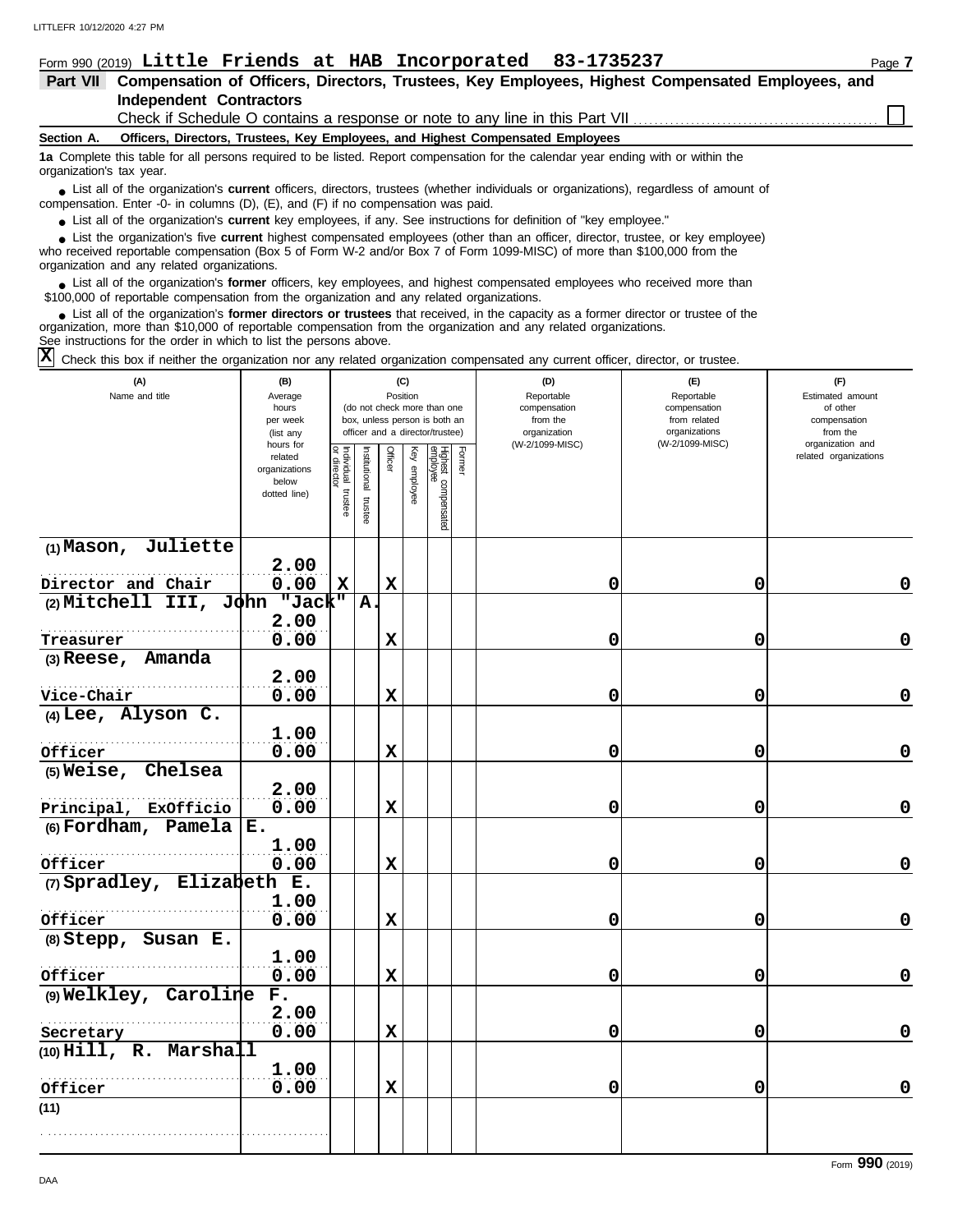| Part VII     |                                                                                                                                                                                 |                                                                |                         |                       |         |                 |                                                                                                 |        | Form 990 (2019) Little Friends at HAB Incorporated 83-1735237<br>Section A. Officers, Directors, Trustees, Key Employees, and Highest Compensated Employees (continued)                                              |                                                                                                                                  |                                                                 |                       | Page 8 |
|--------------|---------------------------------------------------------------------------------------------------------------------------------------------------------------------------------|----------------------------------------------------------------|-------------------------|-----------------------|---------|-----------------|-------------------------------------------------------------------------------------------------|--------|----------------------------------------------------------------------------------------------------------------------------------------------------------------------------------------------------------------------|----------------------------------------------------------------------------------------------------------------------------------|-----------------------------------------------------------------|-----------------------|--------|
|              | (A)<br>Name and title                                                                                                                                                           |                                                                |                         |                       |         | (C)<br>Position | (do not check more than one<br>box, unless person is both an<br>officer and a director/trustee) |        | (D)<br>Reportable<br>compensation<br>from the<br>organization                                                                                                                                                        | (E)<br>Reportable<br>compensation<br>from related<br>organizations                                                               | (F)<br>Estimated amount<br>of other<br>compensation<br>from the |                       |        |
|              |                                                                                                                                                                                 | hours for<br>related<br>organizations<br>below<br>dotted line) | Individual 1<br>trustee | Institutional trustee | Officer | Key employee    | Highest compensated<br>employee                                                                 | Former | (W-2/1099-MISC)                                                                                                                                                                                                      | (W-2/1099-MISC)                                                                                                                  | organization and                                                | related organizations |        |
|              |                                                                                                                                                                                 |                                                                |                         |                       |         |                 |                                                                                                 |        |                                                                                                                                                                                                                      |                                                                                                                                  |                                                                 |                       |        |
|              |                                                                                                                                                                                 |                                                                |                         |                       |         |                 |                                                                                                 |        |                                                                                                                                                                                                                      |                                                                                                                                  |                                                                 |                       |        |
|              |                                                                                                                                                                                 |                                                                |                         |                       |         |                 |                                                                                                 |        |                                                                                                                                                                                                                      |                                                                                                                                  |                                                                 |                       |        |
|              |                                                                                                                                                                                 |                                                                |                         |                       |         |                 |                                                                                                 |        |                                                                                                                                                                                                                      |                                                                                                                                  |                                                                 |                       |        |
|              |                                                                                                                                                                                 |                                                                |                         |                       |         |                 |                                                                                                 |        |                                                                                                                                                                                                                      |                                                                                                                                  |                                                                 |                       |        |
|              |                                                                                                                                                                                 |                                                                |                         |                       |         |                 |                                                                                                 |        |                                                                                                                                                                                                                      |                                                                                                                                  |                                                                 |                       |        |
|              |                                                                                                                                                                                 |                                                                |                         |                       |         |                 |                                                                                                 |        |                                                                                                                                                                                                                      |                                                                                                                                  |                                                                 |                       |        |
|              |                                                                                                                                                                                 |                                                                |                         |                       |         |                 |                                                                                                 |        |                                                                                                                                                                                                                      |                                                                                                                                  |                                                                 |                       |        |
| C            | Total from continuation sheets to Part VII, Section A                                                                                                                           |                                                                |                         |                       |         |                 |                                                                                                 | u<br>u |                                                                                                                                                                                                                      |                                                                                                                                  |                                                                 |                       |        |
| 2            |                                                                                                                                                                                 |                                                                |                         |                       |         |                 |                                                                                                 | u      | Total number of individuals (including but not limited to those listed above) who received more than \$100,000 of                                                                                                    |                                                                                                                                  |                                                                 |                       |        |
| 3            | reportable compensation from the organization $\bf{u}$ 0                                                                                                                        |                                                                |                         |                       |         |                 |                                                                                                 |        | Did the organization list any former officer, director, trustee, key employee, or highest compensated                                                                                                                |                                                                                                                                  |                                                                 | Yes                   | No.    |
| 4            |                                                                                                                                                                                 |                                                                |                         |                       |         |                 |                                                                                                 |        | For any individual listed on line 1a, is the sum of reportable compensation and other compensation from the<br>organization and related organizations greater than \$150,000? If "Yes," complete Schedule J for such |                                                                                                                                  | 3                                                               |                       | X      |
| 5            | individual communications and contact the contact of the contact of the contact of the contact of the contact o                                                                 |                                                                |                         |                       |         |                 |                                                                                                 |        | Did any person listed on line 1a receive or accrue compensation from any unrelated organization or individual                                                                                                        |                                                                                                                                  | 4                                                               |                       | X      |
|              | Section B. Independent Contractors                                                                                                                                              |                                                                |                         |                       |         |                 |                                                                                                 |        |                                                                                                                                                                                                                      |                                                                                                                                  | 5                                                               |                       | X      |
| 1            |                                                                                                                                                                                 |                                                                |                         |                       |         |                 |                                                                                                 |        | Complete this table for your five highest compensated independent contractors that received more than \$100,000 of                                                                                                   | compensation from the organization. Report compensation for the calendar year ending with or within the organization's tax year. |                                                                 |                       |        |
|              |                                                                                                                                                                                 | (A)<br>Name and business address                               |                         |                       |         |                 |                                                                                                 |        |                                                                                                                                                                                                                      | (B)<br>Description of services                                                                                                   |                                                                 | (C)<br>Compensation   |        |
|              |                                                                                                                                                                                 |                                                                |                         |                       |         |                 |                                                                                                 |        |                                                                                                                                                                                                                      |                                                                                                                                  |                                                                 |                       |        |
|              |                                                                                                                                                                                 |                                                                |                         |                       |         |                 |                                                                                                 |        |                                                                                                                                                                                                                      |                                                                                                                                  |                                                                 |                       |        |
|              |                                                                                                                                                                                 |                                                                |                         |                       |         |                 |                                                                                                 |        |                                                                                                                                                                                                                      |                                                                                                                                  |                                                                 |                       |        |
| $\mathbf{2}$ | Total number of independent contractors (including but not limited to those listed above) who<br>received more than \$100,000 of compensation from the organization $\mathbf u$ |                                                                |                         |                       |         |                 |                                                                                                 |        |                                                                                                                                                                                                                      | 0                                                                                                                                |                                                                 |                       |        |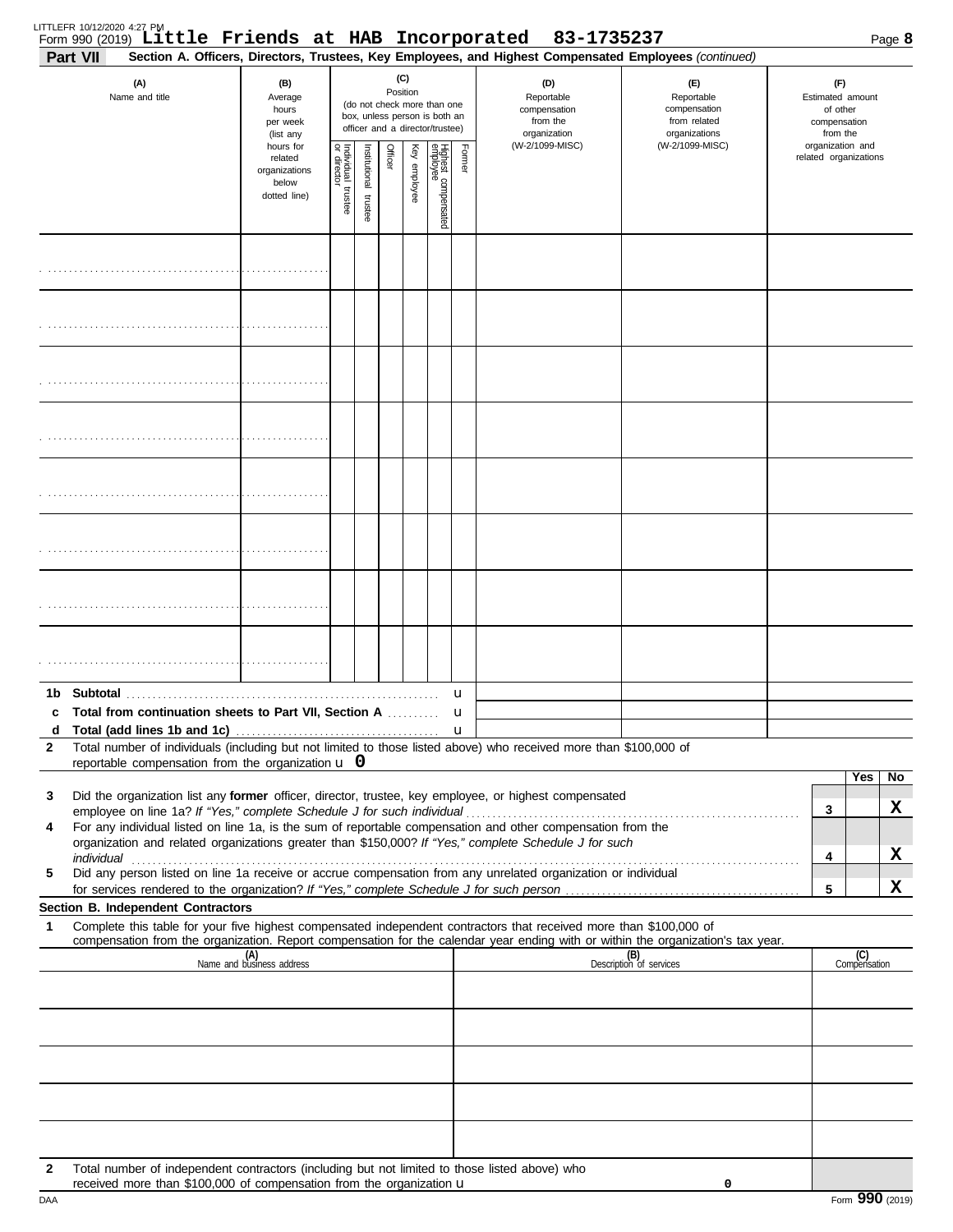# Form 990 (2019) Page **9 Little Friends at HAB Incorporated 83-1735237**

# **Part VIII Statement of Revenue**

Check if Schedule O contains a response or note to any line in this Part VIII . . . . . . . . . . . . . . . . . . . . . . . . . . . . . . . . . . . . . . . . . . . .

|                                                                  |                  |                                                                                     |    |                |                 |                      | (A)<br>Total revenue | (B)<br>Related or exempt<br>function revenue | (C)<br>Unrelated<br>business revenue | (D)<br>Revenue excluded<br>from tax under<br>sections 512-514 |
|------------------------------------------------------------------|------------------|-------------------------------------------------------------------------------------|----|----------------|-----------------|----------------------|----------------------|----------------------------------------------|--------------------------------------|---------------------------------------------------------------|
|                                                                  |                  | 1a Federated campaigns                                                              |    |                | 1a              |                      |                      |                                              |                                      |                                                               |
|                                                                  |                  | <b>b</b> Membership dues                                                            |    |                | 1 <sub>b</sub>  |                      |                      |                                              |                                      |                                                               |
|                                                                  |                  |                                                                                     |    |                | 1 <sub>c</sub>  |                      |                      |                                              |                                      |                                                               |
|                                                                  |                  | c Fundraising events                                                                |    |                | 1 <sub>d</sub>  |                      |                      |                                              |                                      |                                                               |
|                                                                  |                  | d Related organizations                                                             |    | .              |                 | 6,000                |                      |                                              |                                      |                                                               |
|                                                                  |                  | e Government grants (contributions)                                                 |    |                | 1е              |                      |                      |                                              |                                      |                                                               |
| <b>Contributions, Gifts, Grants</b><br>and Other Similar Amounts |                  | f All other contributions, gifts, grants,<br>and similar amounts not included above |    |                | 1f              | 2,735                |                      |                                              |                                      |                                                               |
|                                                                  |                  | <b>g</b> Noncash contributions included in lines 1a-1f                              |    |                | 1g $\sqrt{3}$   |                      |                      |                                              |                                      |                                                               |
|                                                                  |                  |                                                                                     |    |                |                 | $\mathbf u$          | 8,735                |                                              |                                      |                                                               |
|                                                                  |                  |                                                                                     |    |                |                 | <b>Business Code</b> |                      |                                              |                                      |                                                               |
|                                                                  | 2a               | Child care fees                                                                     |    |                |                 |                      | 82,288               | 82,288                                       |                                      |                                                               |
| Program Service<br>Revenue                                       | b                | Voluntary Pre Kinder Fees                                                           |    |                |                 |                      | 17,237               | 17,237                                       |                                      |                                                               |
|                                                                  |                  | Registration Fees                                                                   |    |                |                 |                      | 5,125                | 5,125                                        |                                      |                                                               |
|                                                                  |                  |                                                                                     |    |                |                 |                      |                      |                                              |                                      |                                                               |
|                                                                  |                  |                                                                                     |    |                |                 |                      |                      |                                              |                                      |                                                               |
|                                                                  |                  | f All other program service revenue                                                 |    |                |                 |                      |                      |                                              |                                      |                                                               |
|                                                                  |                  |                                                                                     |    |                |                 | $\mathbf u$          | 104,650              |                                              |                                      |                                                               |
|                                                                  | 3                | Investment income (including dividends, interest, and                               |    |                |                 |                      |                      |                                              |                                      |                                                               |
|                                                                  |                  |                                                                                     |    |                |                 | u                    | 11                   | 11                                           |                                      |                                                               |
|                                                                  | 4                | Income from investment of tax-exempt bond proceeds                                  |    |                |                 |                      |                      |                                              |                                      |                                                               |
|                                                                  |                  |                                                                                     |    |                |                 | u                    |                      |                                              |                                      |                                                               |
|                                                                  | 5                |                                                                                     |    |                |                 | u                    |                      |                                              |                                      |                                                               |
|                                                                  |                  |                                                                                     |    | (i) Real       |                 | (ii) Personal        |                      |                                              |                                      |                                                               |
|                                                                  | 6a               | Gross rents                                                                         | 6a |                |                 |                      |                      |                                              |                                      |                                                               |
|                                                                  | b                | Less: rental expenses                                                               | 6b |                |                 |                      |                      |                                              |                                      |                                                               |
|                                                                  | с                | Rental inc. or (loss)                                                               | 6с |                |                 |                      |                      |                                              |                                      |                                                               |
|                                                                  | d                | <b>7a</b> Gross amount from                                                         |    |                |                 | u                    |                      |                                              |                                      |                                                               |
|                                                                  |                  | sales of assets                                                                     |    | (i) Securities |                 | (ii) Other           |                      |                                              |                                      |                                                               |
|                                                                  |                  | other than inventory                                                                | 7a |                |                 |                      |                      |                                              |                                      |                                                               |
|                                                                  |                  | <b>b</b> Less: cost or other                                                        |    |                |                 |                      |                      |                                              |                                      |                                                               |
| Revenue                                                          |                  | basis and sales exps.                                                               | 7b |                |                 |                      |                      |                                              |                                      |                                                               |
|                                                                  |                  | c Gain or (loss)                                                                    | 7c |                |                 |                      |                      |                                              |                                      |                                                               |
| Other                                                            |                  |                                                                                     |    |                |                 | u                    |                      |                                              |                                      |                                                               |
|                                                                  |                  | 8a Gross income from fundraising events                                             |    |                |                 |                      |                      |                                              |                                      |                                                               |
|                                                                  |                  |                                                                                     |    |                |                 |                      |                      |                                              |                                      |                                                               |
|                                                                  |                  | of contributions reported on line 1c).                                              |    |                |                 |                      |                      |                                              |                                      |                                                               |
|                                                                  |                  | See Part IV, line 18                                                                |    |                | 8а              | 7,218                |                      |                                              |                                      |                                                               |
|                                                                  |                  | <b>b</b> Less: direct expenses                                                      |    |                | 8b              |                      |                      |                                              |                                      |                                                               |
|                                                                  |                  | c Net income or (loss) from fundraising events                                      |    |                |                 | u                    | 7,218                |                                              |                                      | 7,218                                                         |
|                                                                  |                  | 9a Gross income from gaming activities.                                             |    |                |                 |                      |                      |                                              |                                      |                                                               |
|                                                                  |                  | See Part IV, line 19                                                                |    | .              | 9а              |                      |                      |                                              |                                      |                                                               |
|                                                                  |                  | <b>b</b> Less: direct expenses                                                      |    |                | 9 <sub>b</sub>  |                      |                      |                                              |                                      |                                                               |
|                                                                  |                  | c Net income or (loss) from gaming activities                                       |    |                |                 | u                    |                      |                                              |                                      |                                                               |
|                                                                  |                  | 10a Gross sales of inventory, less                                                  |    |                |                 |                      |                      |                                              |                                      |                                                               |
|                                                                  |                  | returns and allowances                                                              |    |                | 10a             |                      |                      |                                              |                                      |                                                               |
|                                                                  |                  | <b>b</b> Less: cost of goods sold                                                   |    | .              | 10 <sub>b</sub> |                      |                      |                                              |                                      |                                                               |
|                                                                  |                  | c Net income or (loss) from sales of inventory                                      |    |                |                 | $\mathbf u$          |                      |                                              |                                      |                                                               |
|                                                                  |                  |                                                                                     |    |                |                 | <b>Business Code</b> |                      |                                              |                                      |                                                               |
|                                                                  | 11a              |                                                                                     |    |                |                 |                      |                      |                                              |                                      |                                                               |
|                                                                  |                  |                                                                                     |    |                |                 |                      |                      |                                              |                                      |                                                               |
|                                                                  | b                |                                                                                     |    |                |                 |                      |                      |                                              |                                      |                                                               |
| Miscellaneous<br>Revenue                                         |                  |                                                                                     |    |                |                 |                      |                      |                                              |                                      |                                                               |
|                                                                  | d                |                                                                                     |    |                |                 |                      |                      |                                              |                                      |                                                               |
|                                                                  |                  |                                                                                     |    |                |                 | $\mathbf u$          | 120,614              | 104,661                                      | 0                                    | 7,218                                                         |
|                                                                  | 12 <sup>12</sup> |                                                                                     |    |                |                 | $\mathbf{u}$         |                      |                                              |                                      | $\alpha \alpha \wedge \alpha$                                 |

DAA

 $\Box$ 

Form **990** (2019)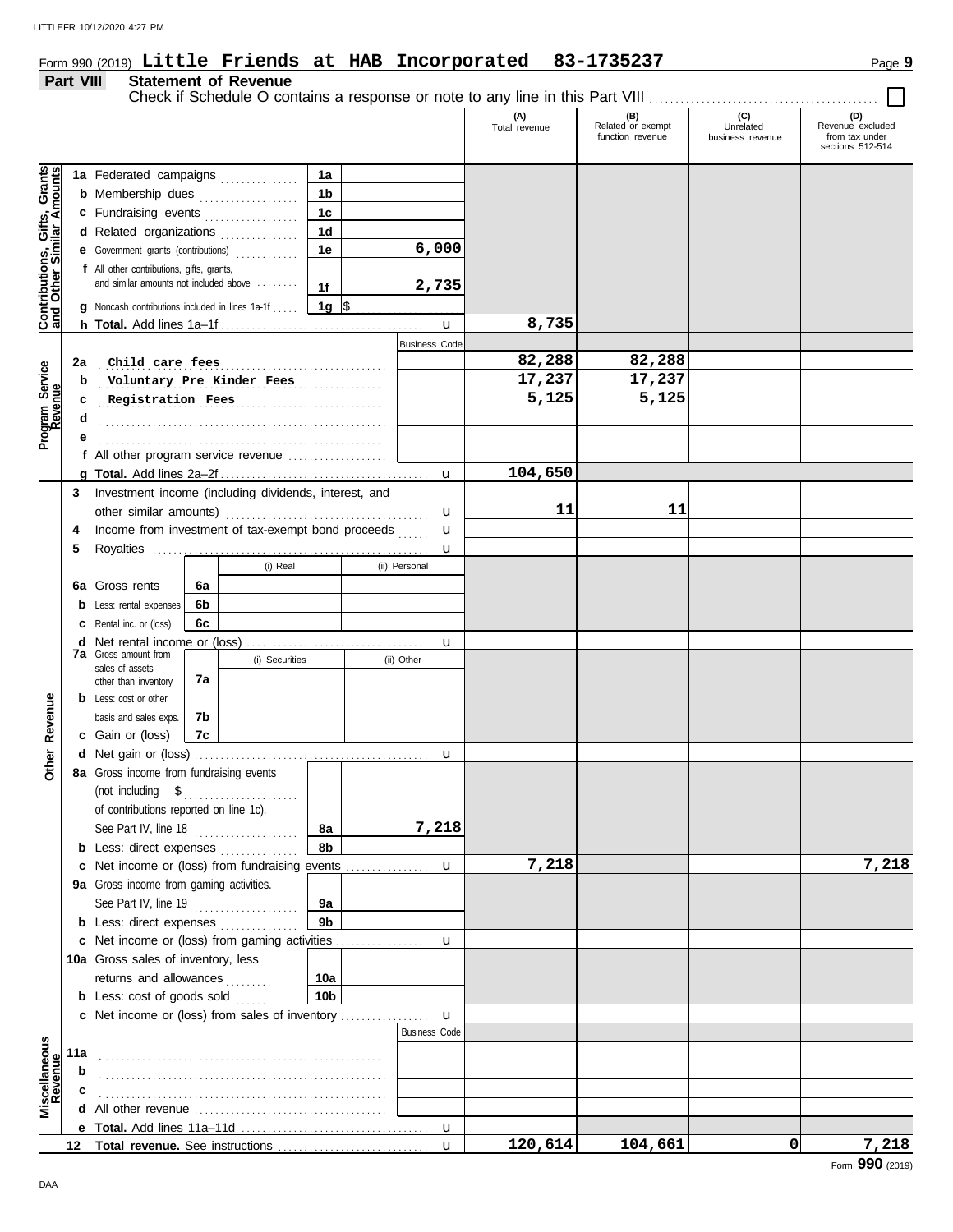#### **Part IX Statement of Functional Expenses** Form 990 (2019) Page **10 Little Friends at HAB Incorporated 83-1735237**

|    | Check if Schedule O contains a response or note to any line in this Part IX                                                                                                                                                                                                                                                                                                                                                                                                                          |                       |                                    |                                           |                                |
|----|------------------------------------------------------------------------------------------------------------------------------------------------------------------------------------------------------------------------------------------------------------------------------------------------------------------------------------------------------------------------------------------------------------------------------------------------------------------------------------------------------|-----------------------|------------------------------------|-------------------------------------------|--------------------------------|
|    | Do not include amounts reported on lines 6b,<br>7b, 8b, 9b, and 10b of Part VIII.                                                                                                                                                                                                                                                                                                                                                                                                                    | (A)<br>Total expenses | (B)<br>Program service<br>expenses | (C)<br>Management and<br>general expenses | (D)<br>Fundraising<br>expenses |
| 1  | Grants and other assistance to domestic organizations                                                                                                                                                                                                                                                                                                                                                                                                                                                |                       |                                    |                                           |                                |
|    | and domestic governments. See Part IV, line 21                                                                                                                                                                                                                                                                                                                                                                                                                                                       |                       |                                    |                                           |                                |
| 2  | Grants and other assistance to domestic                                                                                                                                                                                                                                                                                                                                                                                                                                                              |                       |                                    |                                           |                                |
|    | individuals. See Part IV, line 22                                                                                                                                                                                                                                                                                                                                                                                                                                                                    |                       |                                    |                                           |                                |
| 3  | Grants and other assistance to foreign                                                                                                                                                                                                                                                                                                                                                                                                                                                               |                       |                                    |                                           |                                |
|    | organizations, foreign governments, and foreign                                                                                                                                                                                                                                                                                                                                                                                                                                                      |                       |                                    |                                           |                                |
|    | individuals. See Part IV, lines 15 and 16                                                                                                                                                                                                                                                                                                                                                                                                                                                            |                       |                                    |                                           |                                |
| 4  | Benefits paid to or for members                                                                                                                                                                                                                                                                                                                                                                                                                                                                      |                       |                                    |                                           |                                |
| 5  | Compensation of current officers, directors,                                                                                                                                                                                                                                                                                                                                                                                                                                                         |                       |                                    |                                           |                                |
|    | trustees, and key employees                                                                                                                                                                                                                                                                                                                                                                                                                                                                          |                       |                                    |                                           |                                |
| 6  | Compensation not included above to disqualified                                                                                                                                                                                                                                                                                                                                                                                                                                                      |                       |                                    |                                           |                                |
|    | persons (as defined under section 4958(f)(1)) and                                                                                                                                                                                                                                                                                                                                                                                                                                                    |                       |                                    |                                           |                                |
|    | persons described in section 4958(c)(3)(B)                                                                                                                                                                                                                                                                                                                                                                                                                                                           |                       |                                    |                                           |                                |
| 7  | Other salaries and wages<br>and a straight and straight and a straight and a straight and a straight and a straight and a straight and a                                                                                                                                                                                                                                                                                                                                                             | 109,517               | 109,517                            |                                           |                                |
| 8  | Pension plan accruals and contributions (include                                                                                                                                                                                                                                                                                                                                                                                                                                                     |                       |                                    |                                           |                                |
|    | section 401(k) and 403(b) employer contributions)                                                                                                                                                                                                                                                                                                                                                                                                                                                    |                       |                                    |                                           |                                |
| 9  | Other employee benefits                                                                                                                                                                                                                                                                                                                                                                                                                                                                              |                       |                                    |                                           |                                |
| 10 | Payroll taxes                                                                                                                                                                                                                                                                                                                                                                                                                                                                                        | 9,835                 | 9,835                              |                                           |                                |
| 11 | Fees for services (nonemployees):                                                                                                                                                                                                                                                                                                                                                                                                                                                                    |                       |                                    |                                           |                                |
| а  |                                                                                                                                                                                                                                                                                                                                                                                                                                                                                                      |                       |                                    |                                           |                                |
| b  |                                                                                                                                                                                                                                                                                                                                                                                                                                                                                                      |                       |                                    |                                           |                                |
|    |                                                                                                                                                                                                                                                                                                                                                                                                                                                                                                      |                       |                                    |                                           |                                |
| d  | Lobbying                                                                                                                                                                                                                                                                                                                                                                                                                                                                                             |                       |                                    |                                           |                                |
| е  | Professional fundraising services. See Part IV, line 17                                                                                                                                                                                                                                                                                                                                                                                                                                              |                       |                                    |                                           |                                |
| f  | Investment management fees                                                                                                                                                                                                                                                                                                                                                                                                                                                                           |                       |                                    |                                           |                                |
| g  | Other. (If line 11g amount exceeds 10% of line 25, column                                                                                                                                                                                                                                                                                                                                                                                                                                            |                       |                                    |                                           |                                |
|    | (A) amount, list line 11g expenses on Schedule O.)                                                                                                                                                                                                                                                                                                                                                                                                                                                   | 7,267                 | 7,267                              |                                           |                                |
| 12 | Advertising and promotion                                                                                                                                                                                                                                                                                                                                                                                                                                                                            | 698                   | 698                                |                                           |                                |
| 13 |                                                                                                                                                                                                                                                                                                                                                                                                                                                                                                      | 2,471                 | 2,471                              |                                           |                                |
| 14 | Information technology                                                                                                                                                                                                                                                                                                                                                                                                                                                                               |                       |                                    |                                           |                                |
| 15 |                                                                                                                                                                                                                                                                                                                                                                                                                                                                                                      |                       |                                    |                                           |                                |
| 16 |                                                                                                                                                                                                                                                                                                                                                                                                                                                                                                      |                       |                                    |                                           |                                |
| 17 |                                                                                                                                                                                                                                                                                                                                                                                                                                                                                                      |                       |                                    |                                           |                                |
| 18 | Payments of travel or entertainment expenses                                                                                                                                                                                                                                                                                                                                                                                                                                                         |                       |                                    |                                           |                                |
|    | for any federal, state, or local public officials                                                                                                                                                                                                                                                                                                                                                                                                                                                    |                       |                                    |                                           |                                |
| 19 | Conferences, conventions, and meetings                                                                                                                                                                                                                                                                                                                                                                                                                                                               |                       |                                    |                                           |                                |
| 20 |                                                                                                                                                                                                                                                                                                                                                                                                                                                                                                      |                       |                                    |                                           |                                |
| 21 | Payments to affiliates                                                                                                                                                                                                                                                                                                                                                                                                                                                                               |                       |                                    |                                           |                                |
| 22 | Depreciation, depletion, and amortization                                                                                                                                                                                                                                                                                                                                                                                                                                                            |                       |                                    |                                           |                                |
| 23 | $In surface \begin{tabular}{@{}l@{}} \hline \multicolumn{3}{c}{\textbf{}} & \multicolumn{3}{c}{\textbf{}} \\ \multicolumn{3}{c}{\textbf{}} & \multicolumn{3}{c}{\textbf{}} \\ \multicolumn{3}{c}{\textbf{}} & \multicolumn{3}{c}{\textbf{}} \\ \multicolumn{3}{c}{\textbf{}} & \multicolumn{3}{c}{\textbf{}} \\ \multicolumn{3}{c}{\textbf{}} & \multicolumn{3}{c}{\textbf{}} \\ \multicolumn{3}{c}{\textbf{}} & \multicolumn{3}{c}{\textbf{}} \\ \multicolumn{3}{c}{\textbf{}} & \multicolumn{3}{c$ | 2,864                 | 2,864                              |                                           |                                |
| 24 | Other expenses. Itemize expenses not covered                                                                                                                                                                                                                                                                                                                                                                                                                                                         |                       |                                    |                                           |                                |
|    | above (List miscellaneous expenses on line 24e. If                                                                                                                                                                                                                                                                                                                                                                                                                                                   |                       |                                    |                                           |                                |
|    | line 24e amount exceeds 10% of line 25, column                                                                                                                                                                                                                                                                                                                                                                                                                                                       |                       |                                    |                                           |                                |
|    | (A) amount, list line 24e expenses on Schedule O.)                                                                                                                                                                                                                                                                                                                                                                                                                                                   |                       |                                    |                                           |                                |
| а  |                                                                                                                                                                                                                                                                                                                                                                                                                                                                                                      |                       |                                    |                                           |                                |
| b  |                                                                                                                                                                                                                                                                                                                                                                                                                                                                                                      |                       |                                    |                                           |                                |
| c  |                                                                                                                                                                                                                                                                                                                                                                                                                                                                                                      |                       |                                    |                                           |                                |
| d  |                                                                                                                                                                                                                                                                                                                                                                                                                                                                                                      |                       |                                    |                                           |                                |
| е  |                                                                                                                                                                                                                                                                                                                                                                                                                                                                                                      |                       |                                    |                                           |                                |
| 25 | Total functional expenses. Add lines 1 through 24e                                                                                                                                                                                                                                                                                                                                                                                                                                                   | 132,652               | 132,652                            | 0                                         | 0                              |
| 26 | Joint costs. Complete this line only if the                                                                                                                                                                                                                                                                                                                                                                                                                                                          |                       |                                    |                                           |                                |
|    | organization reported in column (B) joint costs<br>from a combined educational campaign and                                                                                                                                                                                                                                                                                                                                                                                                          |                       |                                    |                                           |                                |
|    | fundraising solicitation. Check here u                                                                                                                                                                                                                                                                                                                                                                                                                                                               |                       |                                    |                                           |                                |

following SOP 98-2 (ASC 958-720) . . . . . . . . . . . . .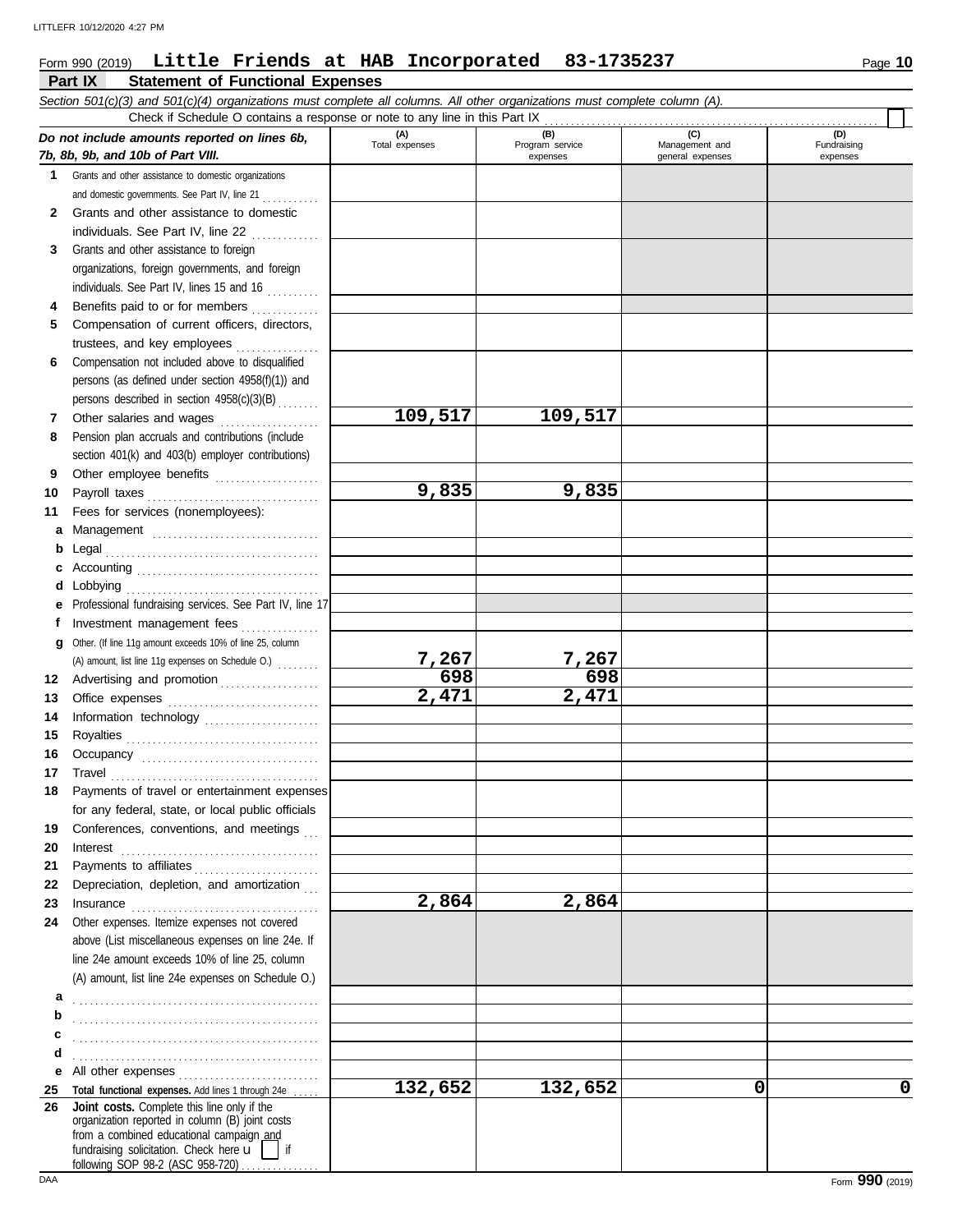|        | Part X           | Form 990 (2019) Little Friends at HAB Incorporated 83-1735237<br><b>Balance Sheet</b>                                                                                                                                                     |  |       |                          |                | Page 11            |
|--------|------------------|-------------------------------------------------------------------------------------------------------------------------------------------------------------------------------------------------------------------------------------------|--|-------|--------------------------|----------------|--------------------|
|        |                  |                                                                                                                                                                                                                                           |  |       |                          |                |                    |
|        |                  |                                                                                                                                                                                                                                           |  |       | (A)<br>Beginning of year |                | (B)<br>End of year |
|        | 1                | Cash-non-interest-bearing                                                                                                                                                                                                                 |  |       | 1                        |                |                    |
|        | 2                |                                                                                                                                                                                                                                           |  |       | 2,194                    | $\overline{2}$ | 3,096              |
|        | 3                |                                                                                                                                                                                                                                           |  |       | 3                        | 555            |                    |
|        | 4                | Accounts receivable, net                                                                                                                                                                                                                  |  |       | 4                        |                |                    |
|        | 5                | Loans and other receivables from any current or former officer, director,                                                                                                                                                                 |  |       |                          |                |                    |
|        |                  | trustee, key employee, creator or founder, substantial contributor, or 35%                                                                                                                                                                |  |       |                          |                |                    |
|        |                  | controlled entity or family member of any of these persons                                                                                                                                                                                |  |       | 5                        |                |                    |
|        | 6                | Loans and other receivables from other disqualified persons (as defined                                                                                                                                                                   |  |       |                          |                |                    |
|        |                  | under section 4958(f)(1)), and persons described in section $4958(c)(3)(B)$                                                                                                                                                               |  |       |                          | 6              |                    |
| Assets |                  |                                                                                                                                                                                                                                           |  |       |                          | $\overline{7}$ |                    |
|        |                  |                                                                                                                                                                                                                                           |  |       |                          | 8              |                    |
|        |                  |                                                                                                                                                                                                                                           |  |       |                          | 9              |                    |
|        |                  | <b>10a</b> Land, buildings, and equipment: cost or other                                                                                                                                                                                  |  |       |                          |                |                    |
|        |                  |                                                                                                                                                                                                                                           |  | 1,608 |                          |                |                    |
|        |                  | <b>b</b> Less: accumulated depreciation <b>contains the set of the language of language and language and language and language and language and language and language and language and language and language and language and languag</b> |  | 643   | 1,286                    | 10c            | 965                |
|        | 11               | Investments---publicly traded securities                                                                                                                                                                                                  |  |       |                          | 11             |                    |
|        | 12               |                                                                                                                                                                                                                                           |  |       |                          | 12             |                    |
|        | 13               |                                                                                                                                                                                                                                           |  |       | 13                       |                |                    |
|        | 14               | Intangible assets                                                                                                                                                                                                                         |  |       | 14                       |                |                    |
|        | 15               | Other assets. See Part IV, line 11                                                                                                                                                                                                        |  |       |                          | 15             |                    |
|        | 16               |                                                                                                                                                                                                                                           |  |       | 3,480                    | 16             | 4,616              |
|        | 17 <sup>17</sup> |                                                                                                                                                                                                                                           |  |       | 855                      | 17             | 890                |
|        |                  |                                                                                                                                                                                                                                           |  |       |                          |                |                    |

|                 | 18 |                                                                                                                                                                         | 18 |                  |
|-----------------|----|-------------------------------------------------------------------------------------------------------------------------------------------------------------------------|----|------------------|
|                 | 19 | Deferred revenue                                                                                                                                                        | 19 |                  |
|                 | 20 |                                                                                                                                                                         | 20 |                  |
|                 | 21 | Escrow or custodial account liability. Complete Part IV of Schedule D                                                                                                   | 21 |                  |
|                 | 22 | Loans and other payables to any current or former officer, director,                                                                                                    |    |                  |
|                 |    | trustee, key employee, creator or founder, substantial contributor, or 35%                                                                                              |    |                  |
| Liabilities     |    | controlled entity or family member of any of these persons                                                                                                              | 22 |                  |
|                 | 23 | Secured mortgages and notes payable to unrelated third parties [111] Secured mortgages and notes payable to unrelated third parties [11] Annumental mortgages and notes | 23 |                  |
|                 | 24 | Unsecured notes and loans payable to unrelated third parties                                                                                                            | 24 |                  |
|                 | 25 | Other liabilities (including federal income tax, payables to related third                                                                                              |    |                  |
|                 |    | parties, and other liabilities not included on lines 17-24). Complete Part X                                                                                            |    |                  |
|                 |    | 25, 293<br>of Schedule D                                                                                                                                                | 25 | 38,432<br>39,322 |
|                 | 26 | 26, 148                                                                                                                                                                 | 26 |                  |
|                 |    | Organizations that follow FASB ASC 958, check here $\mathbf{u} \mathbf{X} $                                                                                             |    |                  |
| <b>Balances</b> |    | and complete lines 27, 28, 32, and 33.                                                                                                                                  |    |                  |
|                 | 27 | $-22,668$<br>Net assets without donor restrictions                                                                                                                      | 27 | $-34,706$        |
|                 | 28 | Net assets with donor restrictions                                                                                                                                      | 28 |                  |
| Fund            |    | Organizations that do not follow FASB ASC 958, check here u                                                                                                             |    |                  |
|                 |    | and complete lines 29 through 33.                                                                                                                                       |    |                  |
| ৯               | 29 | Capital stock or trust principal, or current funds                                                                                                                      | 29 |                  |
| ssets           | 30 | Paid-in or capital surplus, or land, building, or equipment fund                                                                                                        | 30 |                  |
|                 | 31 | Retained earnings, endowment, accumulated income, or other funds                                                                                                        | 31 |                  |
| ğ               | 32 | $-22,668$<br>Total net assets or fund balances                                                                                                                          | 32 | $-34,706$        |
|                 | 33 | 3,480                                                                                                                                                                   | 33 | 4,616            |
|                 |    |                                                                                                                                                                         |    |                  |

Form **990** (2019)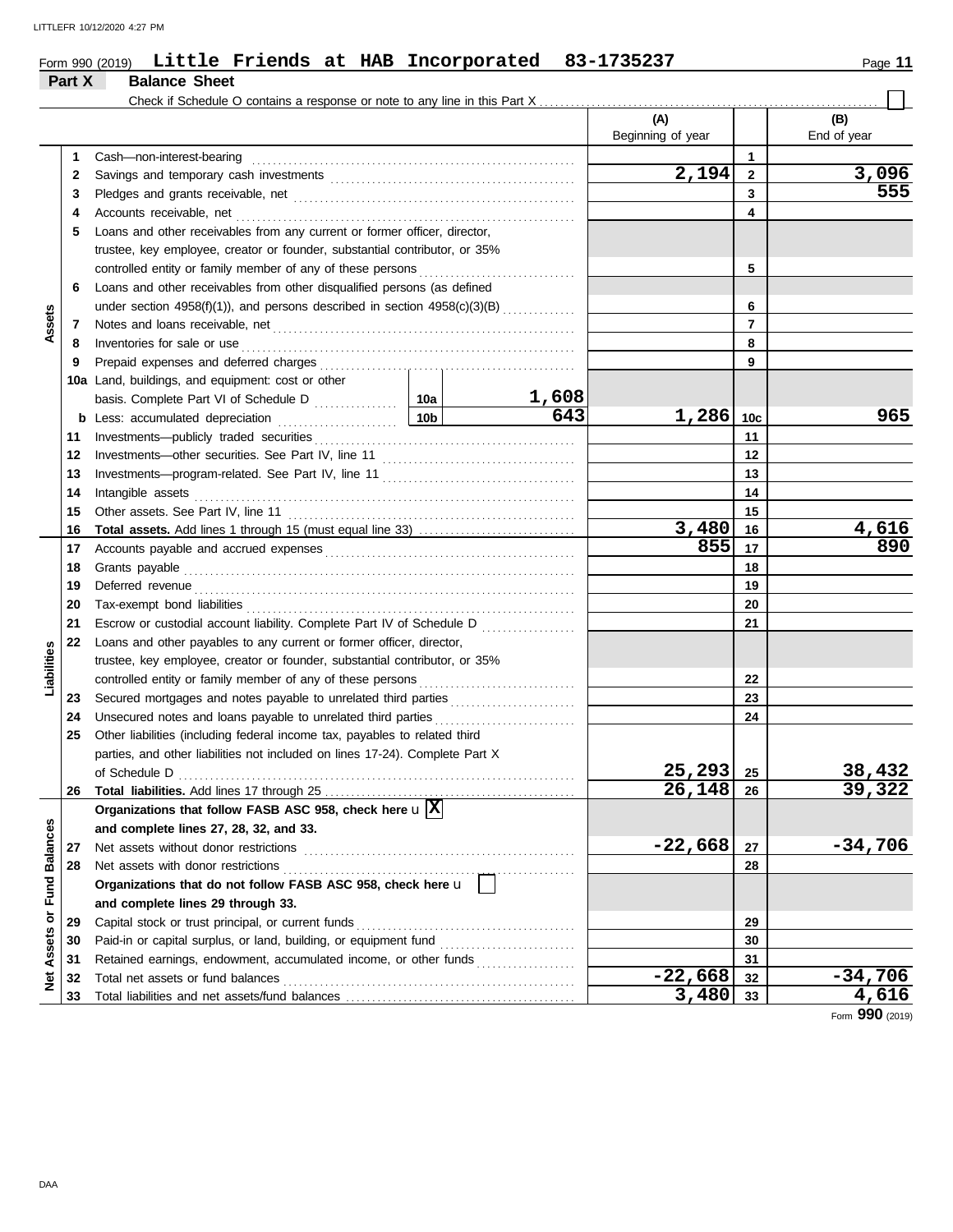LITTLEFR 10/12/2020 4:27 PM

|              | Form 990 (2019) Little Friends at HAB Incorporated<br>83-1735237                                                      |                         |    |           | Page 12         |
|--------------|-----------------------------------------------------------------------------------------------------------------------|-------------------------|----|-----------|-----------------|
|              | <b>Reconciliation of Net Assets</b><br>Part XI                                                                        |                         |    |           |                 |
|              |                                                                                                                       |                         |    |           |                 |
| 1            |                                                                                                                       |                         |    | 120, 614  |                 |
| $\mathbf{2}$ |                                                                                                                       | $\mathbf{2}$            |    | 132,652   |                 |
| 3            | Revenue less expenses. Subtract line 2 from line 1                                                                    | $\overline{\mathbf{3}}$ |    | $-12,038$ |                 |
| 4            |                                                                                                                       | $\overline{\mathbf{4}}$ |    | $-22,668$ |                 |
| 5            |                                                                                                                       | 5                       |    |           |                 |
| 6            |                                                                                                                       | 6                       |    |           |                 |
| 7            | Investment expenses                                                                                                   | $\overline{7}$          |    |           |                 |
| 8            | Prior period adjustments                                                                                              | 8                       |    |           |                 |
| 9            | Other changes in net assets or fund balances (explain on Schedule O)                                                  | 9                       |    |           |                 |
| 10           | Net assets or fund balances at end of year. Combine lines 3 through 9 (must equal Part X, line                        |                         |    |           |                 |
|              | 32, column (B))                                                                                                       | 10                      |    | $-34,706$ |                 |
|              | <b>Financial Statements and Reporting</b><br>Part XII                                                                 |                         |    |           |                 |
|              |                                                                                                                       |                         |    |           |                 |
|              |                                                                                                                       |                         |    | Yes       | No              |
| 1            | $ \mathbf{X} $ Cash<br>Accounting method used to prepare the Form 990:<br>Accrual<br>Other                            |                         |    |           |                 |
|              | If the organization changed its method of accounting from a prior year or checked "Other," explain in                 |                         |    |           |                 |
|              | Schedule O.                                                                                                           |                         |    |           |                 |
|              | 2a Were the organization's financial statements compiled or reviewed by an independent accountant?                    |                         | 2a |           | X               |
|              | If "Yes," check a box below to indicate whether the financial statements for the year were compiled or                |                         |    |           |                 |
|              | reviewed on a separate basis, consolidated basis, or both:                                                            |                         |    |           |                 |
|              | Separate basis<br>Consolidated basis<br>Both consolidated and separate basis                                          |                         |    |           |                 |
|              | b Were the organization's financial statements audited by an independent accountant?                                  |                         | 2b |           | X               |
|              | If "Yes," check a box below to indicate whether the financial statements for the year were audited on a               |                         |    |           |                 |
|              | separate basis, consolidated basis, or both:                                                                          |                         |    |           |                 |
|              | Both consolidated and separate basis<br>Separate basis<br>Consolidated basis                                          |                         |    |           |                 |
|              | c If "Yes" to line 2a or 2b, does the organization have a committee that assumes responsibility for oversight of      |                         |    |           |                 |
|              | the audit, review, or compilation of its financial statements and selection of an independent accountant?             |                         | 2c |           |                 |
|              | If the organization changed either its oversight process or selection process during the tax year, explain on         |                         |    |           |                 |
|              | Schedule O.                                                                                                           |                         |    |           |                 |
|              | 3a As a result of a federal award, was the organization required to undergo an audit or audits as set forth in the    |                         |    |           |                 |
|              | Single Audit Act and OMB Circular A-133?                                                                              |                         | За |           |                 |
|              | <b>b</b> If "Yes," did the organization undergo the required audit or audits? If the organization did not undergo the |                         |    |           |                 |
|              | required audit or audits, explain why on Schedule O and describe any steps taken to undergo such audits               |                         | 3b |           | Form 990 (2019) |
|              |                                                                                                                       |                         |    |           |                 |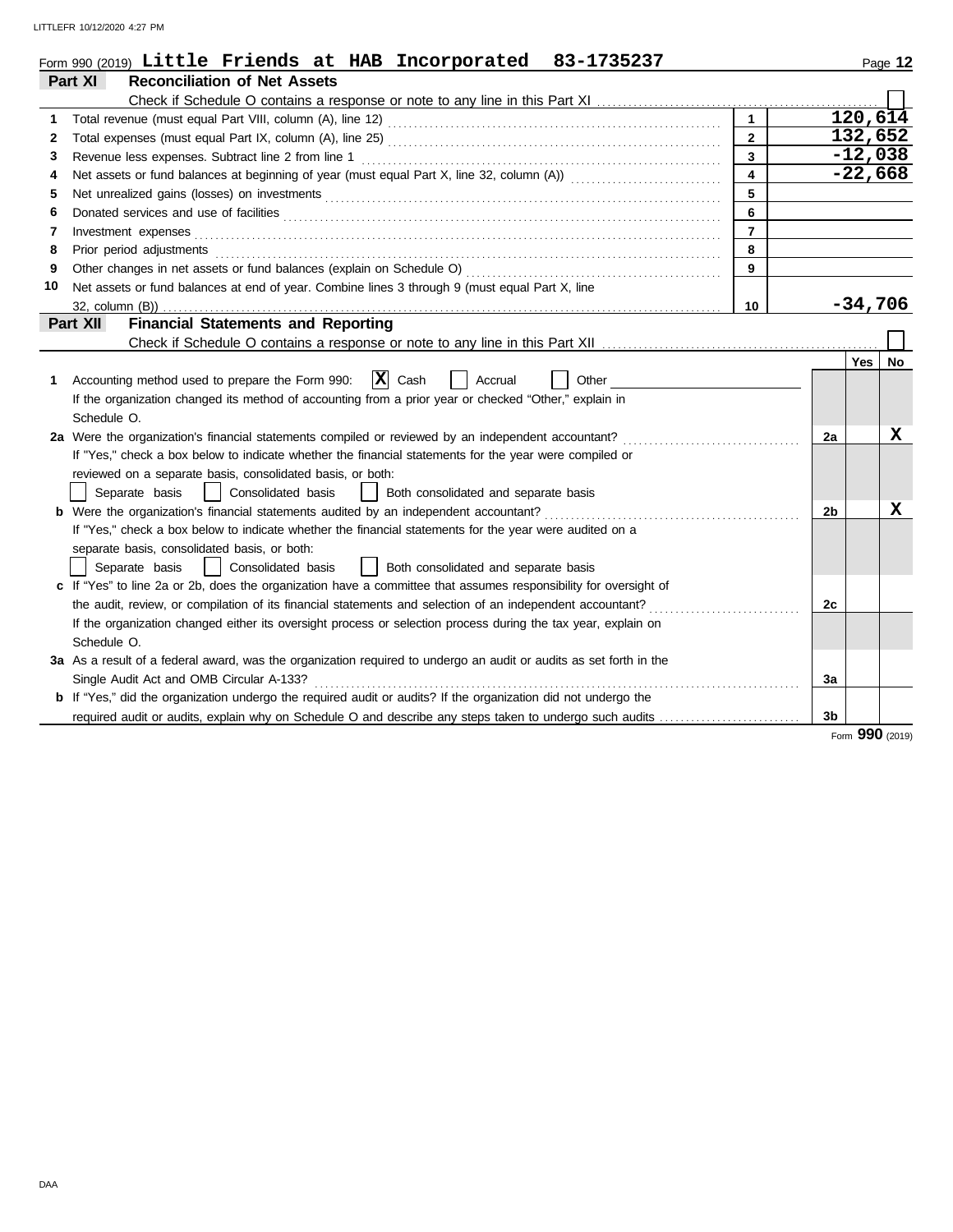LITTLEFR 10/12/2020 4:27 PM

|          | <b>SCHEDULE A</b>                     |                                                            | <b>Public Charity Status and Public Support</b>                                                                                                                                                                     |                                                                   |                                                                                                                                                                                                                                                                 | OMB No. 1545-0047                                     |  |  |  |
|----------|---------------------------------------|------------------------------------------------------------|---------------------------------------------------------------------------------------------------------------------------------------------------------------------------------------------------------------------|-------------------------------------------------------------------|-----------------------------------------------------------------------------------------------------------------------------------------------------------------------------------------------------------------------------------------------------------------|-------------------------------------------------------|--|--|--|
|          | (Form 990 or 990-EZ)                  |                                                            | 2019<br>Complete if the organization is a section 501(c)(3) organization or a section 4947(a)(1) nonexempt charitable trust.                                                                                        |                                                                   |                                                                                                                                                                                                                                                                 |                                                       |  |  |  |
|          | Department of the Treasury            |                                                            | La Attach to Form 990 or Form 990-EZ.<br>Open to Public                                                                                                                                                             |                                                                   |                                                                                                                                                                                                                                                                 |                                                       |  |  |  |
|          | Internal Revenue Service              |                                                            | <b>u</b> Go to www.irs.gov/Form990 for instructions and the latest information.                                                                                                                                     |                                                                   |                                                                                                                                                                                                                                                                 | <b>Inspection</b>                                     |  |  |  |
|          | Name of the organization              |                                                            |                                                                                                                                                                                                                     |                                                                   |                                                                                                                                                                                                                                                                 | Employer identification number                        |  |  |  |
|          | Part I                                |                                                            | Little Friends at HAB Incorporated                                                                                                                                                                                  |                                                                   | 83-1735237<br>Reason for Public Charity Status (All organizations must complete this part.) See instructions.                                                                                                                                                   |                                                       |  |  |  |
|          |                                       |                                                            | The organization is not a private foundation because it is: (For lines 1 through 12, check only one box.)                                                                                                           |                                                                   |                                                                                                                                                                                                                                                                 |                                                       |  |  |  |
| 1        |                                       |                                                            | A church, convention of churches, or association of churches described in section 170(b)(1)(A)(i).                                                                                                                  |                                                                   |                                                                                                                                                                                                                                                                 |                                                       |  |  |  |
| 2        | X                                     |                                                            | A school described in section 170(b)(1)(A)(ii). (Attach Schedule E (Form 990 or 990-EZ).)                                                                                                                           |                                                                   |                                                                                                                                                                                                                                                                 |                                                       |  |  |  |
| 3        |                                       |                                                            | A hospital or a cooperative hospital service organization described in section 170(b)(1)(A)(iii).                                                                                                                   |                                                                   |                                                                                                                                                                                                                                                                 |                                                       |  |  |  |
| 4        |                                       |                                                            |                                                                                                                                                                                                                     |                                                                   | A medical research organization operated in conjunction with a hospital described in section 170(b)(1)(A)(iii). Enter the hospital's name,                                                                                                                      |                                                       |  |  |  |
| 5        | city, and state:                      |                                                            |                                                                                                                                                                                                                     |                                                                   | An organization operated for the benefit of a college or university owned or operated by a governmental unit described in                                                                                                                                       |                                                       |  |  |  |
| 6        |                                       | section 170(b)(1)(A)(iv). (Complete Part II.)              | A federal, state, or local government or governmental unit described in section 170(b)(1)(A)(v).                                                                                                                    |                                                                   |                                                                                                                                                                                                                                                                 |                                                       |  |  |  |
| 7        |                                       | described in section 170(b)(1)(A)(vi). (Complete Part II.) |                                                                                                                                                                                                                     |                                                                   | An organization that normally receives a substantial part of its support from a governmental unit or from the general public                                                                                                                                    |                                                       |  |  |  |
| 8        |                                       |                                                            | A community trust described in section 170(b)(1)(A)(vi). (Complete Part II.)                                                                                                                                        |                                                                   |                                                                                                                                                                                                                                                                 |                                                       |  |  |  |
| 9        |                                       |                                                            |                                                                                                                                                                                                                     |                                                                   | An agricultural research organization described in section 170(b)(1)(A)(ix) operated in conjunction with a land-grant college<br>or university or a non-land-grant college of agriculture (see instructions). Enter the name, city, and state of the college or |                                                       |  |  |  |
| 10       | university:                           |                                                            |                                                                                                                                                                                                                     |                                                                   | An organization that normally receives: (1) more than 33 1/3% of its support from contributions, membership fees, and gross                                                                                                                                     |                                                       |  |  |  |
|          |                                       |                                                            | support from gross investment income and unrelated business taxable income (less section 511 tax) from businesses                                                                                                   |                                                                   | receipts from activities related to its exempt functions—subject to certain exceptions, and (2) no more than 33 1/3% of its                                                                                                                                     |                                                       |  |  |  |
|          |                                       |                                                            | acquired by the organization after June 30, 1975. See section 509(a)(2). (Complete Part III.)                                                                                                                       |                                                                   |                                                                                                                                                                                                                                                                 |                                                       |  |  |  |
| 11<br>12 |                                       |                                                            | An organization organized and operated exclusively to test for public safety. See section 509(a)(4).                                                                                                                |                                                                   | An organization organized and operated exclusively for the benefit of, to perform the functions of, or to carry out the purposes                                                                                                                                |                                                       |  |  |  |
|          |                                       |                                                            |                                                                                                                                                                                                                     |                                                                   | of one or more publicly supported organizations described in section 509(a)(1) or section 509(a)(2). See section 509(a)(3).<br>Check the box in lines 12a through 12d that describes the type of supporting organization and complete lines 12e, 12f, and 12g.  |                                                       |  |  |  |
|          | a                                     |                                                            |                                                                                                                                                                                                                     |                                                                   | Type I. A supporting organization operated, supervised, or controlled by its supported organization(s), typically by giving                                                                                                                                     |                                                       |  |  |  |
|          |                                       |                                                            | the supported organization(s) the power to regularly appoint or elect a majority of the directors or trustees of the<br>supporting organization. You must complete Part IV, Sections A and B.                       |                                                                   |                                                                                                                                                                                                                                                                 |                                                       |  |  |  |
|          | b                                     |                                                            | organization(s). You must complete Part IV, Sections A and C.                                                                                                                                                       |                                                                   | Type II. A supporting organization supervised or controlled in connection with its supported organization(s), by having<br>control or management of the supporting organization vested in the same persons that control or manage the supported                 |                                                       |  |  |  |
|          | c                                     |                                                            | its supported organization(s) (see instructions). You must complete Part IV, Sections A, D, and E.                                                                                                                  |                                                                   | Type III functionally integrated. A supporting organization operated in connection with, and functionally integrated with,                                                                                                                                      |                                                       |  |  |  |
|          | d                                     |                                                            |                                                                                                                                                                                                                     |                                                                   | Type III non-functionally integrated. A supporting organization operated in connection with its supported organization(s)<br>that is not functionally integrated. The organization generally must satisfy a distribution requirement and an attentiveness       |                                                       |  |  |  |
|          |                                       |                                                            | requirement (see instructions). You must complete Part IV, Sections A and D, and Part V.<br>Check this box if the organization received a written determination from the IRS that it is a Type I, Type II, Type III |                                                                   |                                                                                                                                                                                                                                                                 |                                                       |  |  |  |
|          | е                                     |                                                            | functionally integrated, or Type III non-functionally integrated supporting organization.                                                                                                                           |                                                                   |                                                                                                                                                                                                                                                                 |                                                       |  |  |  |
|          | f                                     | Enter the number of supported organizations                |                                                                                                                                                                                                                     |                                                                   |                                                                                                                                                                                                                                                                 |                                                       |  |  |  |
|          | g                                     |                                                            | Provide the following information about the supported organization(s).                                                                                                                                              |                                                                   |                                                                                                                                                                                                                                                                 |                                                       |  |  |  |
|          | (i) Name of supported<br>organization | (ii) EIN                                                   | (iii) Type of organization<br>(described on lines 1-10<br>above (see instructions))                                                                                                                                 | (iv) Is the organization<br>listed in your governing<br>document? | (v) Amount of monetary<br>support (see<br>instructions)                                                                                                                                                                                                         | (vi) Amount of<br>other support (see<br>instructions) |  |  |  |
|          |                                       |                                                            |                                                                                                                                                                                                                     | Yes<br>No                                                         |                                                                                                                                                                                                                                                                 |                                                       |  |  |  |
| (A)      |                                       |                                                            |                                                                                                                                                                                                                     |                                                                   |                                                                                                                                                                                                                                                                 |                                                       |  |  |  |
| (B)      |                                       |                                                            |                                                                                                                                                                                                                     |                                                                   |                                                                                                                                                                                                                                                                 |                                                       |  |  |  |
| (C)      |                                       |                                                            |                                                                                                                                                                                                                     |                                                                   |                                                                                                                                                                                                                                                                 |                                                       |  |  |  |
| (D)      |                                       |                                                            |                                                                                                                                                                                                                     |                                                                   |                                                                                                                                                                                                                                                                 |                                                       |  |  |  |
| (E)      |                                       |                                                            |                                                                                                                                                                                                                     |                                                                   |                                                                                                                                                                                                                                                                 |                                                       |  |  |  |
| Total    |                                       |                                                            |                                                                                                                                                                                                                     |                                                                   |                                                                                                                                                                                                                                                                 |                                                       |  |  |  |

**For Paperwork Reduction Act Notice, see the Instructions for Form 990 or 990-EZ.**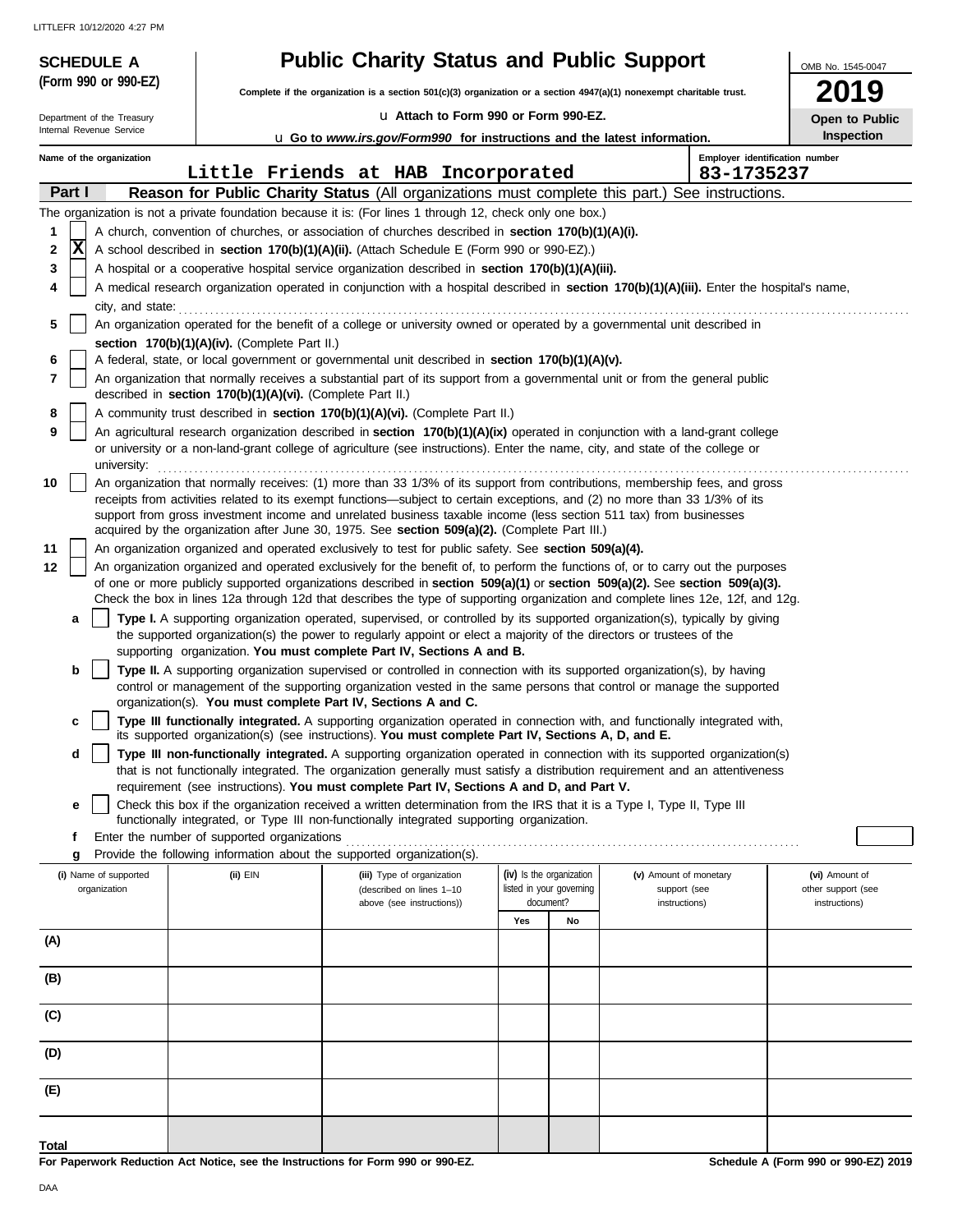## Schedule A (Form 990 or 990-EZ) 2019 Page **2 Little Friends at HAB Incorporated 83-1735237**

(Complete only if you checked the box on line 5, 7, or 8 of Part I or if the organization failed to qualify under Part II Support Schedule for Organizations Described in Sections 170(b)(1)(A)(iv) and 170(b)(1)(A)(vi) Part III. If the organization fails to qualify under the tests listed below, please complete Part III.)

|     | <b>Section A. Public Support</b>                                                                                                                                                                                   |          |          |            |            |            |           |
|-----|--------------------------------------------------------------------------------------------------------------------------------------------------------------------------------------------------------------------|----------|----------|------------|------------|------------|-----------|
|     | Calendar year (or fiscal year beginning in)<br>u                                                                                                                                                                   | (a) 2015 | (b) 2016 | $(c)$ 2017 | $(d)$ 2018 | (e) 2019   | (f) Total |
| 1   | Gifts, grants, contributions, and<br>membership fees received. (Do not<br>include any "unusual grants.")                                                                                                           |          |          |            |            |            |           |
| 2   | Tax revenues levied for the<br>organization's benefit and either paid<br>to or expended on its behalf                                                                                                              |          |          |            |            |            |           |
| 3   | The value of services or facilities<br>furnished by a governmental unit to the<br>organization without charge                                                                                                      |          |          |            |            |            |           |
| 4   | <b>Total.</b> Add lines 1 through 3                                                                                                                                                                                |          |          |            |            |            |           |
| 5   | The portion of total contributions by<br>each person (other than a<br>governmental unit or publicly<br>supported organization) included on<br>line 1 that exceeds 2% of the amount<br>shown on line 11, column (f) |          |          |            |            |            |           |
| 6   | Public support. Subtract line 5 from line 4                                                                                                                                                                        |          |          |            |            |            |           |
|     | <b>Section B. Total Support</b>                                                                                                                                                                                    |          |          |            |            |            |           |
|     | Calendar year (or fiscal year beginning in)<br>u                                                                                                                                                                   | (a) 2015 | (b) 2016 | (c) 2017   | $(d)$ 2018 | (e) $2019$ | (f) Total |
| 7   | Amounts from line 4                                                                                                                                                                                                |          |          |            |            |            |           |
| 8   | Gross income from interest, dividends,<br>payments received on securities loans,<br>rents, royalties, and income from<br>similar sources                                                                           |          |          |            |            |            |           |
| 9   | Net income from unrelated business<br>activities, whether or not the business<br>is regularly carried on                                                                                                           |          |          |            |            |            |           |
| 10  | Other income. Do not include gain or<br>loss from the sale of capital assets<br>(Explain in Part VI.)                                                                                                              |          |          |            |            |            |           |
| 11  | Total support. Add lines 7 through 10                                                                                                                                                                              |          |          |            |            |            |           |
| 12  | Gross receipts from related activities, etc. (see instructions)                                                                                                                                                    |          |          |            |            | 12         |           |
| 13  | First five years. If the Form 990 is for the organization's first, second, third, fourth, or fifth tax year as a section 501(c)(3)                                                                                 |          |          |            |            |            |           |
|     | organization, check this box and stop here                                                                                                                                                                         |          |          |            |            |            |           |
|     | Section C. Computation of Public Support Percentage                                                                                                                                                                |          |          |            |            |            |           |
| 14  | Public support percentage for 2019 (line 6, column (f) divided by line 11, column (f)) [[[[[[[[[[[[[[[[[[[[[[                                                                                                      |          |          |            |            | 14         | %         |
| 15  | Public support percentage from 2018 Schedule A, Part II, line 14                                                                                                                                                   |          |          |            |            | 15         | %         |
|     | 16a 33 1/3% support test-2019. If the organization did not check the box on line 13, and line 14 is 33 1/3% or more, check this                                                                                    |          |          |            |            |            |           |
|     | box and stop here. The organization qualifies as a publicly supported organization                                                                                                                                 |          |          |            |            |            |           |
| b   | 33 1/3% support test-2018. If the organization did not check a box on line 13 or 16a, and line 15 is 33 1/3% or more, check                                                                                        |          |          |            |            |            |           |
|     |                                                                                                                                                                                                                    |          |          |            |            |            |           |
| 17а | 10%-facts-and-circumstances test-2019. If the organization did not check a box on line 13, 16a, or 16b, and line 14 is                                                                                             |          |          |            |            |            |           |
|     | 10% or more, and if the organization meets the "facts-and-circumstances" test, check this box and stop here. Explain in                                                                                            |          |          |            |            |            |           |
|     | Part VI how the organization meets the "facts-and-circumstances" test. The organization qualifies as a publicly supported                                                                                          |          |          |            |            |            |           |
|     | organization                                                                                                                                                                                                       |          |          |            |            |            |           |
| b   | 10%-facts-and-circumstances test-2018. If the organization did not check a box on line 13, 16a, 16b, or 17a, and line                                                                                              |          |          |            |            |            |           |
|     | 15 is 10% or more, and if the organization meets the "facts-and-circumstances" test, check this box and stop here.                                                                                                 |          |          |            |            |            |           |
|     | Explain in Part VI how the organization meets the "facts-and-circumstances" test. The organization qualifies as a publicly                                                                                         |          |          |            |            |            |           |
|     | supported organization                                                                                                                                                                                             |          |          |            |            |            |           |
| 18  | Private foundation. If the organization did not check a box on line 13, 16a, 16b, 17a, or 17b, check this box and see                                                                                              |          |          |            |            |            |           |
|     | instructions                                                                                                                                                                                                       |          |          |            |            |            |           |
|     |                                                                                                                                                                                                                    |          |          |            |            |            |           |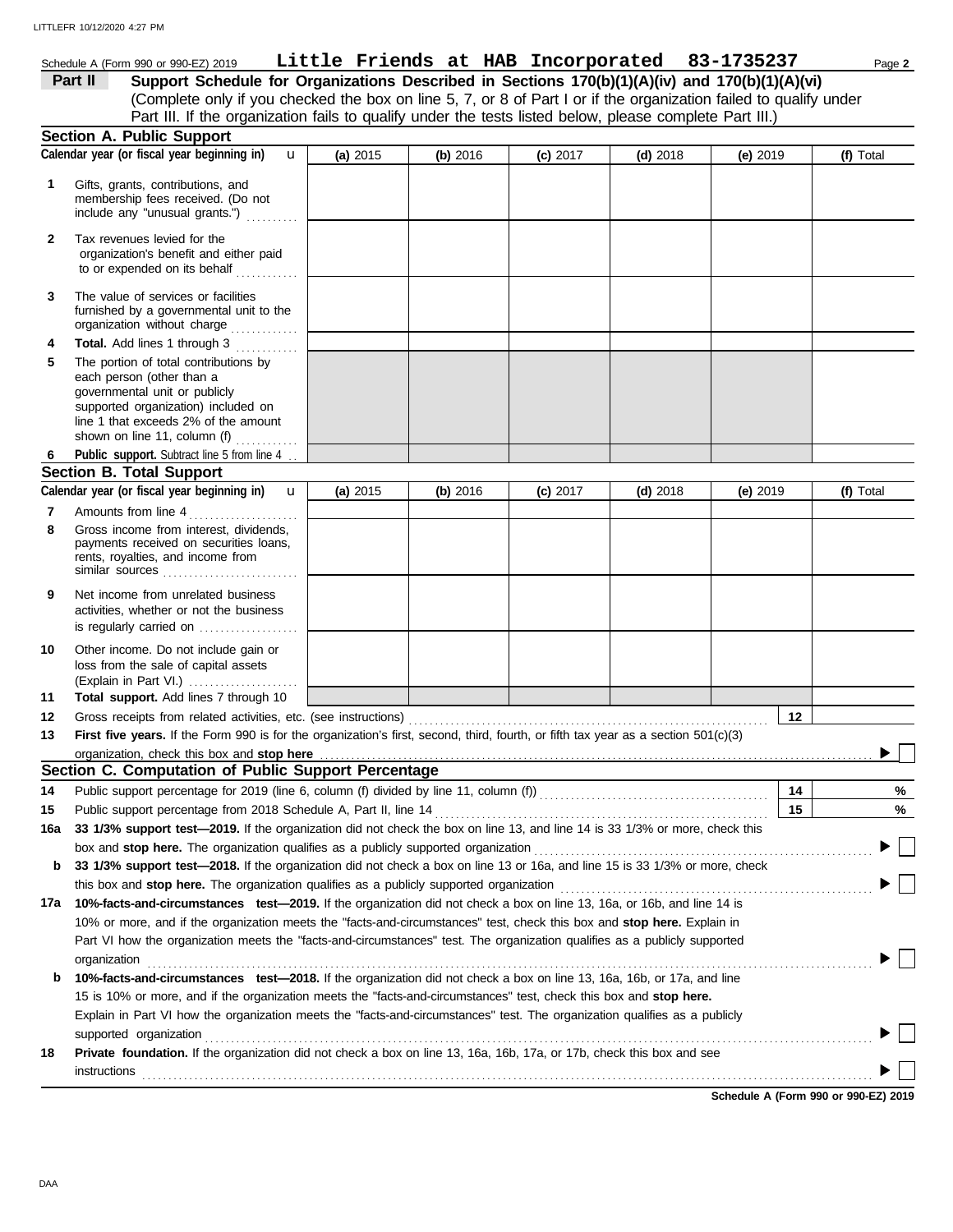# Schedule A (Form 990 or 990-EZ) 2019 Page **3 Little Friends at HAB Incorporated 83-1735237**

**Part III** Support Schedule for Organizations Described in Section 509(a)(2)

(Complete only if you checked the box on line 10 of Part I or if the organization failed to qualify under Part II. If the organization fails to qualify under the tests listed below, please complete Part II.)

|     | <b>Section A. Public Support</b>                                                                                                                                                       |            |          |            |            |            |    |           |
|-----|----------------------------------------------------------------------------------------------------------------------------------------------------------------------------------------|------------|----------|------------|------------|------------|----|-----------|
|     | Calendar year (or fiscal year beginning in)<br>u                                                                                                                                       | (a) $2015$ | (b) 2016 | $(c)$ 2017 | (d) $2018$ | (e) $2019$ |    | (f) Total |
| 1   | Gifts, grants, contributions, and membership fees<br>received. (Do not include any "unusual grants.")                                                                                  |            |          |            |            |            |    |           |
| 2   | Gross receipts from admissions, merchandise<br>sold or services performed, or facilities<br>furnished in any activity that is related to the<br>organization's tax-exempt purpose      |            |          |            |            |            |    |           |
| 3   | Gross receipts from activities that are not an<br>unrelated trade or business under section 513                                                                                        |            |          |            |            |            |    |           |
| 4   | Tax revenues levied for the<br>organization's benefit and either paid<br>to or expended on its behalf<br>.                                                                             |            |          |            |            |            |    |           |
| 5   | The value of services or facilities<br>furnished by a governmental unit to the<br>organization without charge                                                                          |            |          |            |            |            |    |           |
| 6   | Total. Add lines 1 through 5<br>.                                                                                                                                                      |            |          |            |            |            |    |           |
| 7а  | Amounts included on lines 1, 2, and 3<br>received from disqualified persons<br>.                                                                                                       |            |          |            |            |            |    |           |
| b   | Amounts included on lines 2 and 3<br>received from other than disqualified<br>persons that exceed the greater of \$5,000<br>or 1% of the amount on line 13 for the year $\frac{1}{11}$ |            |          |            |            |            |    |           |
| c   | Add lines 7a and 7b<br>.                                                                                                                                                               |            |          |            |            |            |    |           |
| 8   | Public support. (Subtract line 7c from<br>line $6.$ )                                                                                                                                  |            |          |            |            |            |    |           |
|     | <b>Section B. Total Support</b>                                                                                                                                                        |            |          |            |            |            |    |           |
|     | Calendar year (or fiscal year beginning in)<br>$\mathbf{u}$                                                                                                                            | (a) 2015   | (b) 2016 | $(c)$ 2017 | (d) $2018$ | (e) 2019   |    | (f) Total |
| 9   | Amounts from line 6<br>.                                                                                                                                                               |            |          |            |            |            |    |           |
| 10a | Gross income from interest, dividends,<br>payments received on securities loans, rents,<br>royalties, and income from similar sources                                                  |            |          |            |            |            |    |           |
| b   | Unrelated business taxable income (less<br>section 511 taxes) from businesses<br>acquired after June 30, 1975                                                                          |            |          |            |            |            |    |           |
| C   | Add lines 10a and 10b                                                                                                                                                                  |            |          |            |            |            |    |           |
| 11  | Net income from unrelated business<br>activities not included in line 10b, whether<br>or not the business is regularly carried on                                                      |            |          |            |            |            |    |           |
| 12  | Other income. Do not include gain or<br>loss from the sale of capital assets<br>(Explain in Part VI.)                                                                                  |            |          |            |            |            |    |           |
| 13  | Total support. (Add lines 9, 10c, 11,<br>and 12.)                                                                                                                                      |            |          |            |            |            |    |           |
| 14  | First five years. If the Form 990 is for the organization's first, second, third, fourth, or fifth tax year as a section 501(c)(3)<br>organization, check this box and stop here       |            |          |            |            |            |    |           |
|     | Section C. Computation of Public Support Percentage                                                                                                                                    |            |          |            |            |            |    |           |
| 15  |                                                                                                                                                                                        |            |          |            |            |            | 15 | %         |
| 16  |                                                                                                                                                                                        |            |          |            |            |            | 16 | %         |
|     | Section D. Computation of Investment Income Percentage                                                                                                                                 |            |          |            |            |            |    |           |
| 17  | Investment income percentage for 2019 (line 10c, column (f), divided by line 13, column (f)) [[[[[[[[[[[[[[[[                                                                          |            |          |            |            |            | 17 | %         |
| 18  | Investment income percentage from 2018 Schedule A, Part III, line 17                                                                                                                   |            |          |            |            |            | 18 | %         |
| 19a | 33 1/3% support tests-2019. If the organization did not check the box on line 14, and line 15 is more than 33 1/3%, and line                                                           |            |          |            |            |            |    |           |
|     |                                                                                                                                                                                        |            |          |            |            |            |    |           |
| b   | 33 1/3% support tests-2018. If the organization did not check a box on line 14 or line 19a, and line 16 is more than 33 1/3%, and                                                      |            |          |            |            |            |    |           |
|     |                                                                                                                                                                                        |            |          |            |            |            |    |           |
| 20  |                                                                                                                                                                                        |            |          |            |            |            |    |           |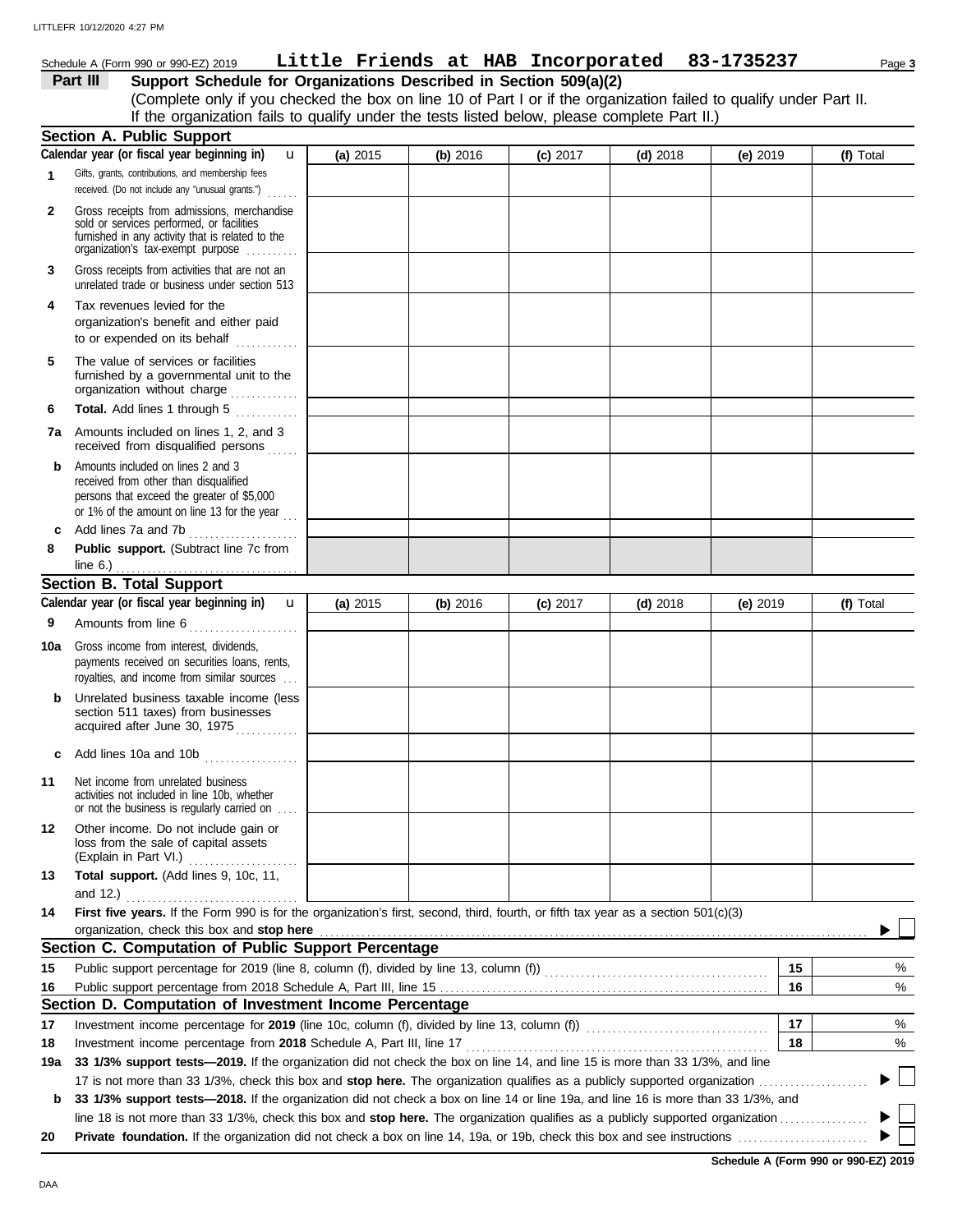|     | Little Friends at HAB Incorporated 83-1735237<br>Schedule A (Form 990 or 990-EZ) 2019                                    |                 |     | Page 4 |
|-----|--------------------------------------------------------------------------------------------------------------------------|-----------------|-----|--------|
|     | Part IV<br><b>Supporting Organizations</b>                                                                               |                 |     |        |
|     | (Complete only if you checked a box in line 12 on Part I. If you checked 12a of Part I, complete Sections A              |                 |     |        |
|     | and B. If you checked 12b of Part I, complete Sections A and C. If you checked 12c of Part I, complete                   |                 |     |        |
|     | Sections A, D, and E. If you checked 12d of Part I, complete Sections A and D, and complete Part V.)                     |                 |     |        |
|     | Section A. All Supporting Organizations                                                                                  |                 |     |        |
|     |                                                                                                                          |                 | Yes | No     |
| 1   | Are all of the organization's supported organizations listed by name in the organization's governing                     |                 |     |        |
|     | documents? If "No," describe in Part VI how the supported organizations are designated. If designated by                 |                 |     |        |
|     | class or purpose, describe the designation. If historic and continuing relationship, explain.                            | 1               |     |        |
| 2   | Did the organization have any supported organization that does not have an IRS determination of status                   |                 |     |        |
|     | under section 509(a)(1) or (2)? If "Yes," explain in Part VI how the organization determined that the supported          |                 |     |        |
|     | organization was described in section 509(a)(1) or (2).                                                                  | 2               |     |        |
| За  | Did the organization have a supported organization described in section $501(c)(4)$ , (5), or (6)? If "Yes," answer      |                 |     |        |
|     | $(b)$ and $(c)$ below.                                                                                                   | 3a              |     |        |
| b   | Did the organization confirm that each supported organization qualified under section $501(c)(4)$ , $(5)$ , or $(6)$ and |                 |     |        |
|     | satisfied the public support tests under section 509(a)(2)? If "Yes," describe in Part VI when and how the               |                 |     |        |
|     | organization made the determination.                                                                                     | 3b              |     |        |
| c   | Did the organization ensure that all support to such organizations was used exclusively for section $170(c)(2)(B)$       |                 |     |        |
|     | purposes? If "Yes," explain in Part VI what controls the organization put in place to ensure such use.                   | 3c              |     |        |
| 4a  | Was any supported organization not organized in the United States ("foreign supported organization")? If                 |                 |     |        |
|     | "Yes," and if you checked 12a or 12b in Part I, answer (b) and (c) below.                                                | 4a              |     |        |
| b   | Did the organization have ultimate control and discretion in deciding whether to make grants to the foreign              |                 |     |        |
|     | supported organization? If "Yes," describe in Part VI how the organization had such control and discretion               |                 |     |        |
|     | despite being controlled or supervised by or in connection with its supported organizations.                             | 4b              |     |        |
| c   | Did the organization support any foreign supported organization that does not have an IRS determination                  |                 |     |        |
|     | under sections $501(c)(3)$ and $509(a)(1)$ or (2)? If "Yes," explain in Part VI what controls the organization used      |                 |     |        |
|     | to ensure that all support to the foreign supported organization was used exclusively for section $170(c)(2)(B)$         |                 |     |        |
|     | purposes.                                                                                                                | 4c              |     |        |
| 5a  | Did the organization add, substitute, or remove any supported organizations during the tax year? If "Yes,"               |                 |     |        |
|     | answer (b) and (c) below (if applicable). Also, provide detail in Part VI, including (i) the names and EIN               |                 |     |        |
|     | numbers of the supported organizations added, substituted, or removed; (ii) the reasons for each such action;            |                 |     |        |
|     | (iii) the authority under the organization's organizing document authorizing such action; and (iv) how the action        |                 |     |        |
|     | was accomplished (such as by amendment to the organizing document).                                                      | 5а              |     |        |
| b   | Type I or Type II only. Was any added or substituted supported organization part of a class already                      |                 |     |        |
|     | designated in the organization's organizing document?                                                                    | 5b              |     |        |
|     | <b>Substitutions only.</b> Was the substitution the result of an event bevond the organization's control?                | 5 <sub>c</sub>  |     |        |
| 6   | Did the organization provide support (whether in the form of grants or the provision of services or facilities) to       |                 |     |        |
|     | anyone other than (i) its supported organizations, (ii) individuals that are part of the charitable class benefited      |                 |     |        |
|     | by one or more of its supported organizations, or (iii) other supporting organizations that also support or              |                 |     |        |
|     | benefit one or more of the filing organization's supported organizations? If "Yes," provide detail in Part VI.           | 6               |     |        |
| 7   | Did the organization provide a grant, loan, compensation, or other similar payment to a substantial contributor          |                 |     |        |
|     | (as defined in section $4958(c)(3)(C)$ ), a family member of a substantial contributor, or a 35% controlled entity       |                 |     |        |
|     | with regard to a substantial contributor? If "Yes," complete Part I of Schedule L (Form 990 or 990-EZ).                  | 7               |     |        |
| 8   | Did the organization make a loan to a disqualified person (as defined in section 4958) not described in line 7?          |                 |     |        |
|     | If "Yes," complete Part I of Schedule L (Form 990 or 990-EZ).                                                            | 8               |     |        |
| 9а  | Was the organization controlled directly or indirectly at any time during the tax year by one or more                    |                 |     |        |
|     | disqualified persons as defined in section 4946 (other than foundation managers and organizations described              |                 |     |        |
|     | in section $509(a)(1)$ or $(2)$ ? If "Yes," provide detail in Part VI.                                                   | 9а              |     |        |
| b   | Did one or more disqualified persons (as defined in line 9a) hold a controlling interest in any entity in which          |                 |     |        |
|     | the supporting organization had an interest? If "Yes," provide detail in Part VI.                                        | 9b              |     |        |
| c   | Did a disqualified person (as defined in line 9a) have an ownership interest in, or derive any personal benefit          |                 |     |        |
|     | from, assets in which the supporting organization also had an interest? If "Yes," provide detail in Part VI.             | 9с              |     |        |
| 10a | Was the organization subject to the excess business holdings rules of section 4943 because of section                    |                 |     |        |
|     | 4943(f) (regarding certain Type II supporting organizations, and all Type III non-functionally integrated                |                 |     |        |
|     | supporting organizations)? If "Yes," answer 10b below.                                                                   | 10a             |     |        |
| b   | Did the organization have any excess business holdings in the tax year? (Use Schedule C, Form 4720, to                   |                 |     |        |
|     | determine whether the organization had excess business holdings.)                                                        | 10 <sub>b</sub> |     |        |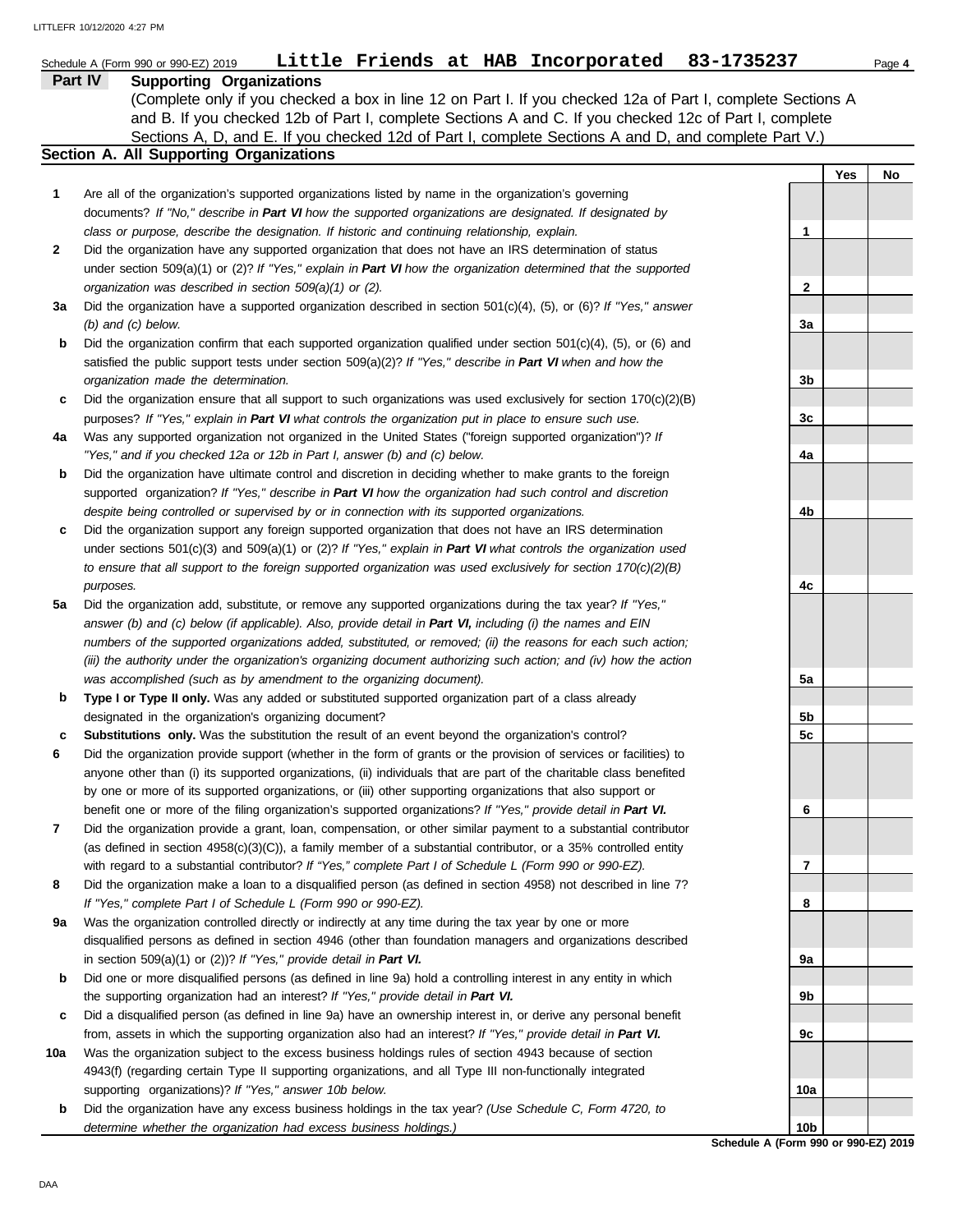LITTLEFR 10/12/2020 4:27 PM

|    | Little Friends at HAB Incorporated<br>83-1735237<br>Schedule A (Form 990 or 990-EZ) 2019                                          |                 |     | Page 5 |
|----|-----------------------------------------------------------------------------------------------------------------------------------|-----------------|-----|--------|
|    | <b>Supporting Organizations (continued)</b><br><b>Part IV</b>                                                                     |                 |     |        |
|    |                                                                                                                                   |                 | Yes | No     |
| 11 | Has the organization accepted a gift or contribution from any of the following persons?                                           |                 |     |        |
| а  | A person who directly or indirectly controls, either alone or together with persons described in (b) and (c)                      |                 |     |        |
|    | below, the governing body of a supported organization?                                                                            | 11a             |     |        |
| b  | A family member of a person described in (a) above?                                                                               | 11 <sub>b</sub> |     |        |
| c  | A 35% controlled entity of a person described in (a) or (b) above? If "Yes" to a, b, or c, provide detail in Part VI.             | 11c             |     |        |
|    | <b>Section B. Type I Supporting Organizations</b>                                                                                 |                 |     |        |
|    |                                                                                                                                   |                 | Yes | No     |
| 1  | Did the directors, trustees, or membership of one or more supported organizations have the power to                               |                 |     |        |
|    | regularly appoint or elect at least a majority of the organization's directors or trustees at all times during the                |                 |     |        |
|    | tax year? If "No," describe in Part VI how the supported organization(s) effectively operated, supervised, or                     |                 |     |        |
|    | controlled the organization's activities. If the organization had more than one supported organization,                           |                 |     |        |
|    | describe how the powers to appoint and/or remove directors or trustees were allocated among the supported                         |                 |     |        |
|    | organizations and what conditions or restrictions, if any, applied to such powers during the tax year.                            | 1               |     |        |
| 2  | Did the organization operate for the benefit of any supported organization other than the supported                               |                 |     |        |
|    | organization(s) that operated, supervised, or controlled the supporting organization? If "Yes," explain in Part                   |                 |     |        |
|    | VI how providing such benefit carried out the purposes of the supported organization(s) that operated,                            |                 |     |        |
|    | supervised, or controlled the supporting organization.                                                                            | $\mathbf{2}$    |     |        |
|    | Section C. Type II Supporting Organizations                                                                                       |                 |     |        |
|    |                                                                                                                                   |                 | Yes | No     |
| 1  | Were a majority of the organization's directors or trustees during the tax year also a majority of the directors                  |                 |     |        |
|    | or trustees of each of the organization's supported organization(s)? If "No," describe in Part VI how control                     |                 |     |        |
|    | or management of the supporting organization was vested in the same persons that controlled or managed                            |                 |     |        |
|    | the supported organization(s).                                                                                                    | 1               |     |        |
|    | Section D. All Type III Supporting Organizations                                                                                  |                 |     |        |
|    |                                                                                                                                   |                 | Yes | No     |
| 1  | Did the organization provide to each of its supported organizations, by the last day of the fifth month of the                    |                 |     |        |
|    | organization's tax year, (i) a written notice describing the type and amount of support provided during the prior tax             |                 |     |        |
|    | year, (ii) a copy of the Form 990 that was most recently filed as of the date of notification, and (iii) copies of the            |                 |     |        |
|    | organization's governing documents in effect on the date of notification, to the extent not previously provided?                  | 1               |     |        |
| 2  | Were any of the organization's officers, directors, or trustees either (i) appointed or elected by the supported                  |                 |     |        |
|    | organization(s) or (ii) serving on the governing body of a supported organization? If "No," explain in Part VI how                |                 |     |        |
|    | the organization maintained a close and continuous working relationship with the supported organization(s).                       | 2               |     |        |
|    | By reason of the relationship described in (2), did the organization's supported organizations have a                             |                 |     |        |
| 3  |                                                                                                                                   |                 |     |        |
|    | significant voice in the organization's investment policies and in directing the use of the organization's                        |                 |     |        |
|    | income or assets at all times during the tax year? If "Yes," describe in Part VI the role the organization's                      |                 |     |        |
|    | supported organizations played in this regard.<br>Section E. Type III Functionally-Integrated Supporting Organizations            | 3               |     |        |
|    |                                                                                                                                   |                 |     |        |
| 1  | Check the box next to the method that the organization used to satisfy the Integral Part Test during the year (see instructions). |                 |     |        |
| а  | The organization satisfied the Activities Test. Complete line 2 below.                                                            |                 |     |        |
| b  | The organization is the parent of each of its supported organizations. Complete line 3 below.                                     |                 |     |        |
| с  | The organization supported a governmental entity. Describe in Part VI how you supported a government entity (see instructions).   |                 |     |        |
|    |                                                                                                                                   |                 |     |        |
| 2  | Activities Test. Answer (a) and (b) below.                                                                                        |                 | Yes | No     |
| а  | Did substantially all of the organization's activities during the tax year directly further the exempt purposes of                |                 |     |        |
|    | the supported organization(s) to which the organization was responsive? If "Yes," then in Part VI identify                        |                 |     |        |
|    | those supported organizations and explain how these activities directly furthered their exempt purposes,                          |                 |     |        |
|    | how the organization was responsive to those supported organizations, and how the organization determined                         |                 |     |        |
|    | that these activities constituted substantially all of its activities.                                                            | 2a              |     |        |
| b  | Did the activities described in (a) constitute activities that, but for the organization's involvement, one or more               |                 |     |        |
|    | of the organization's supported organization(s) would have been engaged in? If "Yes," explain in Part VI the                      |                 |     |        |
|    | reasons for the organization's position that its supported organization(s) would have engaged in these                            |                 |     |        |
|    | activities but for the organization's involvement.                                                                                | 2b              |     |        |
| 3  | Parent of Supported Organizations. Answer (a) and (b) below.                                                                      |                 |     |        |
| а  | Did the organization have the power to regularly appoint or elect a majority of the officers, directors, or                       |                 |     |        |
|    | trustees of each of the supported organizations? Provide details in Part VI.                                                      | За              |     |        |

**b** Did the organization exercise a substantial degree of direction over the policies, programs, and activities of each of its supported organizations? *If "Yes," describe in Part VI the role played by the organization in this regard.*

DAA **Schedule A (Form 990 or 990-EZ) 2019 3b**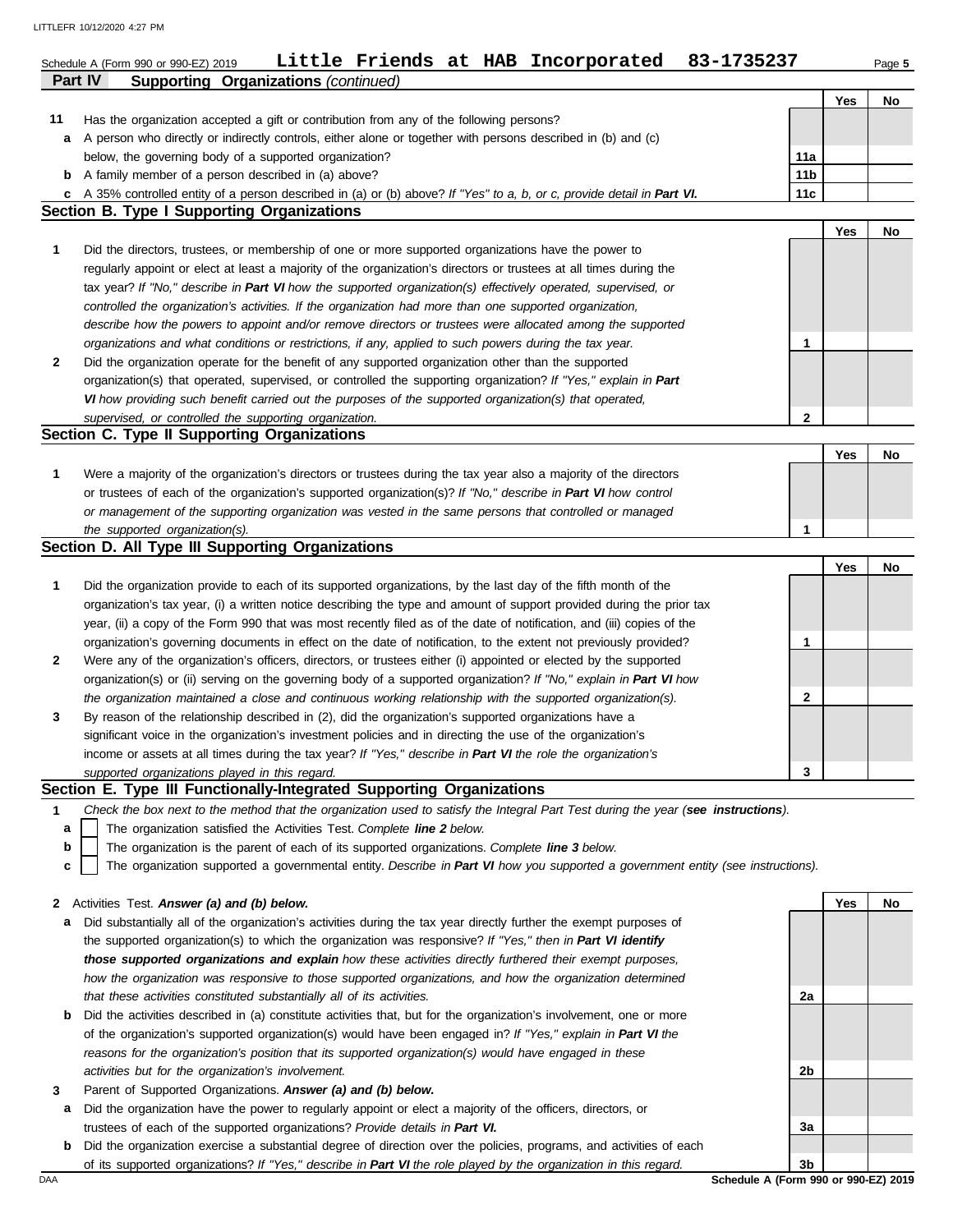|               | Little Friends at HAB Incorporated<br>Schedule A (Form 990 or 990-EZ) 2019                                                       |                | 83-1735237     | Page 6                         |  |  |  |  |
|---------------|----------------------------------------------------------------------------------------------------------------------------------|----------------|----------------|--------------------------------|--|--|--|--|
| <b>Part V</b> | Type III Non-Functionally Integrated 509(a)(3) Supporting Organizations                                                          |                |                |                                |  |  |  |  |
| 1             | Check here if the organization satisfied the Integral Part Test as a qualifying trust on Nov. 20, 1970 (explain in Part VI). See |                |                |                                |  |  |  |  |
|               | instructions. All other Type III non-functionally integrated supporting organizations must complete Sections A through E.        |                |                |                                |  |  |  |  |
|               | Section A - Adjusted Net Income                                                                                                  |                | (A) Prior Year | (B) Current Year<br>(optional) |  |  |  |  |
| 1             | Net short-term capital gain                                                                                                      | $\mathbf{1}$   |                |                                |  |  |  |  |
| $\mathbf{2}$  | Recoveries of prior-year distributions                                                                                           | $\mathbf{2}$   |                |                                |  |  |  |  |
| 3             | Other gross income (see instructions)                                                                                            | 3              |                |                                |  |  |  |  |
| 4             | Add lines 1 through 3.                                                                                                           | 4              |                |                                |  |  |  |  |
| 5             | Depreciation and depletion                                                                                                       | 5              |                |                                |  |  |  |  |
| 6             | Portion of operating expenses paid or incurred for production or                                                                 |                |                |                                |  |  |  |  |
|               | collection of gross income or for management, conservation, or                                                                   |                |                |                                |  |  |  |  |
|               | maintenance of property held for production of income (see instructions)                                                         | 6              |                |                                |  |  |  |  |
| 7             | Other expenses (see instructions)                                                                                                | $\overline{7}$ |                |                                |  |  |  |  |
| 8             | Adjusted Net Income (subtract lines 5, 6, and 7 from line 4)                                                                     | 8              |                |                                |  |  |  |  |
|               | <b>Section B - Minimum Asset Amount</b>                                                                                          |                | (A) Prior Year | (B) Current Year<br>(optional) |  |  |  |  |
| 1             | Aggregate fair market value of all non-exempt-use assets (see                                                                    |                |                |                                |  |  |  |  |
|               | instructions for short tax year or assets held for part of year):                                                                |                |                |                                |  |  |  |  |
|               | Average monthly value of securities<br>a                                                                                         | 1a             |                |                                |  |  |  |  |
|               | Average monthly cash balances<br>b                                                                                               | 1 <sub>b</sub> |                |                                |  |  |  |  |
|               | Fair market value of other non-exempt-use assets<br>$\mathbf{c}$                                                                 | 1 <sub>c</sub> |                |                                |  |  |  |  |
|               | Total (add lines 1a, 1b, and 1c)<br>d                                                                                            | 1d             |                |                                |  |  |  |  |
|               | <b>Discount</b> claimed for blockage or other<br>е                                                                               |                |                |                                |  |  |  |  |
|               | factors (explain in detail in Part VI):                                                                                          |                |                |                                |  |  |  |  |
| $\mathbf{2}$  | Acquisition indebtedness applicable to non-exempt-use assets                                                                     | $\mathbf{2}$   |                |                                |  |  |  |  |
| 3             | Subtract line 2 from line 1d.                                                                                                    | 3              |                |                                |  |  |  |  |
| 4             | Cash deemed held for exempt use. Enter 1-1/2% of line 3 (for greater amount,                                                     |                |                |                                |  |  |  |  |
|               | see instructions).                                                                                                               | 4              |                |                                |  |  |  |  |
| 5             | Net value of non-exempt-use assets (subtract line 4 from line 3)                                                                 | 5              |                |                                |  |  |  |  |
| 6             | Multiply line 5 by .035.                                                                                                         | 6              |                |                                |  |  |  |  |
| 7             | Recoveries of prior-year distributions                                                                                           | $\overline{7}$ |                |                                |  |  |  |  |
| 8             | Minimum Asset Amount (add line 7 to line 6)                                                                                      | 8              |                |                                |  |  |  |  |
|               | Section C - Distributable Amount                                                                                                 |                |                | <b>Current Year</b>            |  |  |  |  |
| 1             | Adjusted net income for prior year (from Section A, line 8, Column A)                                                            | $\mathbf{1}$   |                |                                |  |  |  |  |
| $\mathbf{2}$  | Enter 85% of line 1.                                                                                                             | $\mathbf{2}$   |                |                                |  |  |  |  |
| 3             | Minimum asset amount for prior year (from Section B, line 8, Column A)                                                           | 3              |                |                                |  |  |  |  |
| 4             | Enter greater of line 2 or line 3.                                                                                               | 4              |                |                                |  |  |  |  |
| 5             | Income tax imposed in prior year                                                                                                 | 5              |                |                                |  |  |  |  |
| 6             | <b>Distributable Amount.</b> Subtract line 5 from line 4, unless subject to                                                      |                |                |                                |  |  |  |  |
|               | emergency temporary reduction (see instructions).                                                                                | 6              |                |                                |  |  |  |  |

**7** instructions). Check here if the current year is the organization's first as a non-functionally integrated Type III supporting organization (see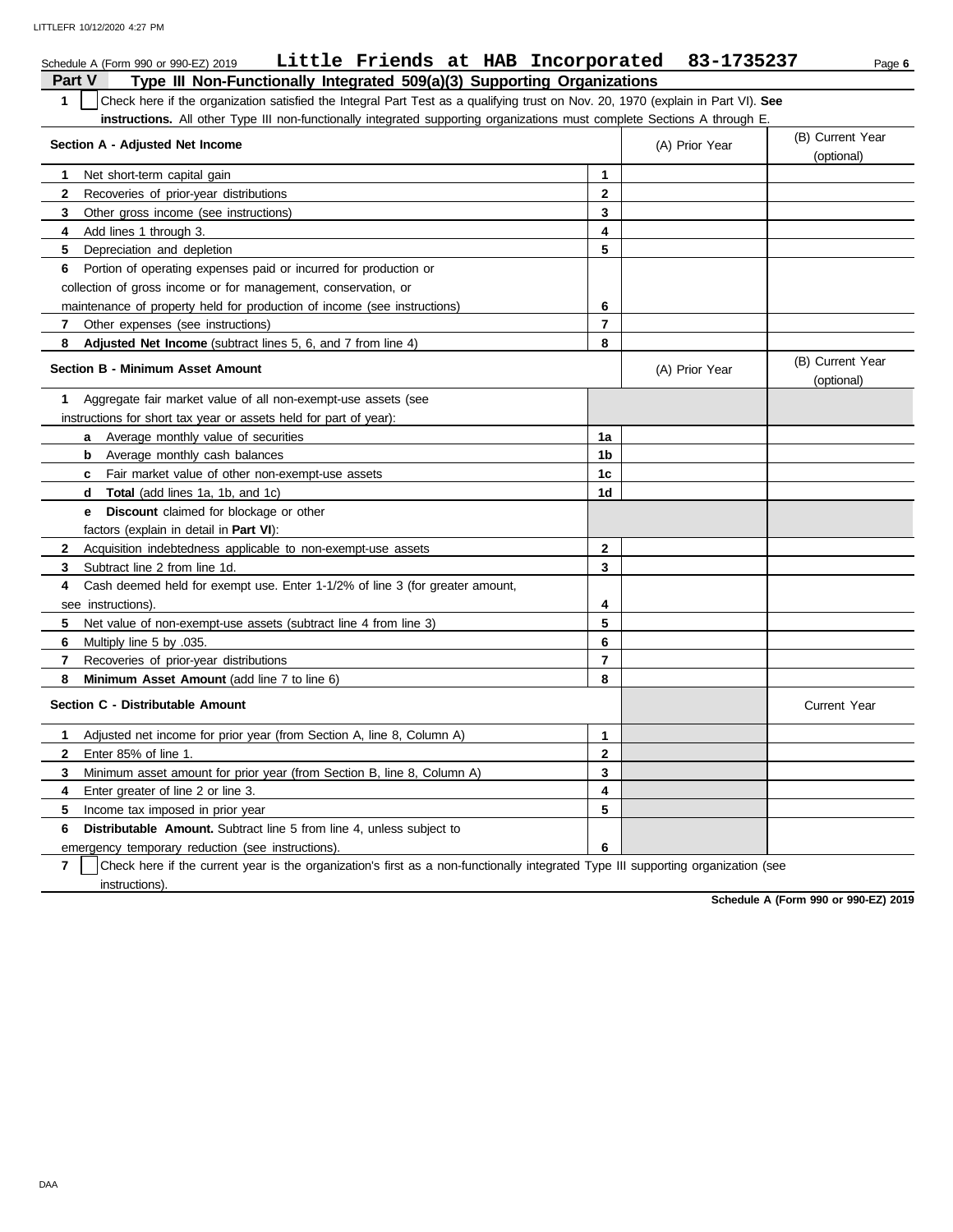|               | Little Friends at HAB Incorporated<br>Schedule A (Form 990 or 990-EZ) 2019                 |                             | 83-1735237                            | Page 7                                  |
|---------------|--------------------------------------------------------------------------------------------|-----------------------------|---------------------------------------|-----------------------------------------|
| <b>Part V</b> | Type III Non-Functionally Integrated 509(a)(3) Supporting Organizations (continued)        |                             |                                       |                                         |
|               | <b>Section D - Distributions</b>                                                           |                             |                                       | <b>Current Year</b>                     |
| 1             | Amounts paid to supported organizations to accomplish exempt purposes                      |                             |                                       |                                         |
| $\mathbf{2}$  | Amounts paid to perform activity that directly furthers exempt purposes of supported       |                             |                                       |                                         |
|               | organizations, in excess of income from activity                                           |                             |                                       |                                         |
| 3             | Administrative expenses paid to accomplish exempt purposes of supported organizations      |                             |                                       |                                         |
| 4             | Amounts paid to acquire exempt-use assets                                                  |                             |                                       |                                         |
| 5             | Qualified set-aside amounts (prior IRS approval required)                                  |                             |                                       |                                         |
| 6             | Other distributions (describe in Part VI). See instructions.                               |                             |                                       |                                         |
| 7             | Total annual distributions. Add lines 1 through 6.                                         |                             |                                       |                                         |
| 8             | Distributions to attentive supported organizations to which the organization is responsive |                             |                                       |                                         |
|               | (provide details in Part VI). See instructions.                                            |                             |                                       |                                         |
| 9             | Distributable amount for 2019 from Section C, line 6                                       |                             |                                       |                                         |
| 10            | Line 8 amount divided by line 9 amount                                                     |                             |                                       |                                         |
|               |                                                                                            | (i)                         | (ii)                                  | (iii)                                   |
|               | <b>Section E - Distribution Allocations (see instructions)</b>                             | <b>Excess Distributions</b> | <b>Underdistributions</b><br>Pre-2019 | <b>Distributable</b><br>Amount for 2019 |
| 1             | Distributable amount for 2019 from Section C, line 6                                       |                             |                                       |                                         |
| $\mathbf{2}$  | Underdistributions, if any, for years prior to 2019                                        |                             |                                       |                                         |
|               | (reasonable cause required-explain in Part VI). See                                        |                             |                                       |                                         |
|               | instructions.                                                                              |                             |                                       |                                         |
| 3             | Excess distributions carryover, if any, to 2019                                            |                             |                                       |                                         |
|               |                                                                                            |                             |                                       |                                         |
|               |                                                                                            |                             |                                       |                                         |
|               |                                                                                            |                             |                                       |                                         |
|               |                                                                                            |                             |                                       |                                         |
|               |                                                                                            |                             |                                       |                                         |
|               | f Total of lines 3a through e                                                              |                             |                                       |                                         |
|               | g Applied to underdistributions of prior years                                             |                             |                                       |                                         |
|               | h Applied to 2019 distributable amount                                                     |                             |                                       |                                         |
|               | Carryover from 2014 not applied (see instructions)                                         |                             |                                       |                                         |
|               | Remainder. Subtract lines 3q, 3h, and 3i from 3f.                                          |                             |                                       |                                         |
| 4             | Distributions for 2019 from                                                                |                             |                                       |                                         |
|               | Section D, line 7:<br>\$                                                                   |                             |                                       |                                         |
|               | a Applied to underdistributions of prior years                                             |                             |                                       |                                         |
|               | <b>b</b> Applied to 2019 distributable amount                                              |                             |                                       |                                         |
|               | c Remainder. Subtract lines 4a and 4b from 4.                                              |                             |                                       |                                         |
| 5             | Remaining underdistributions for years prior to 2019, if                                   |                             |                                       |                                         |
|               | any. Subtract lines 3g and 4a from line 2. For result                                      |                             |                                       |                                         |
|               | greater than zero, explain in Part VI. See instructions.                                   |                             |                                       |                                         |
| 6             | Remaining underdistributions for 2019. Subtract lines 3h                                   |                             |                                       |                                         |
|               | and 4b from line 1. For result greater than zero, explain in                               |                             |                                       |                                         |
|               | Part VI. See instructions.                                                                 |                             |                                       |                                         |
| 7             | Excess distributions carryover to 2020. Add lines 3j                                       |                             |                                       |                                         |
|               | and 4c.                                                                                    |                             |                                       |                                         |
| 8             | Breakdown of line 7:                                                                       |                             |                                       |                                         |
|               |                                                                                            |                             |                                       |                                         |
|               |                                                                                            |                             |                                       |                                         |
|               |                                                                                            |                             |                                       |                                         |
|               |                                                                                            |                             |                                       |                                         |
|               | e Excess from 2019                                                                         |                             |                                       |                                         |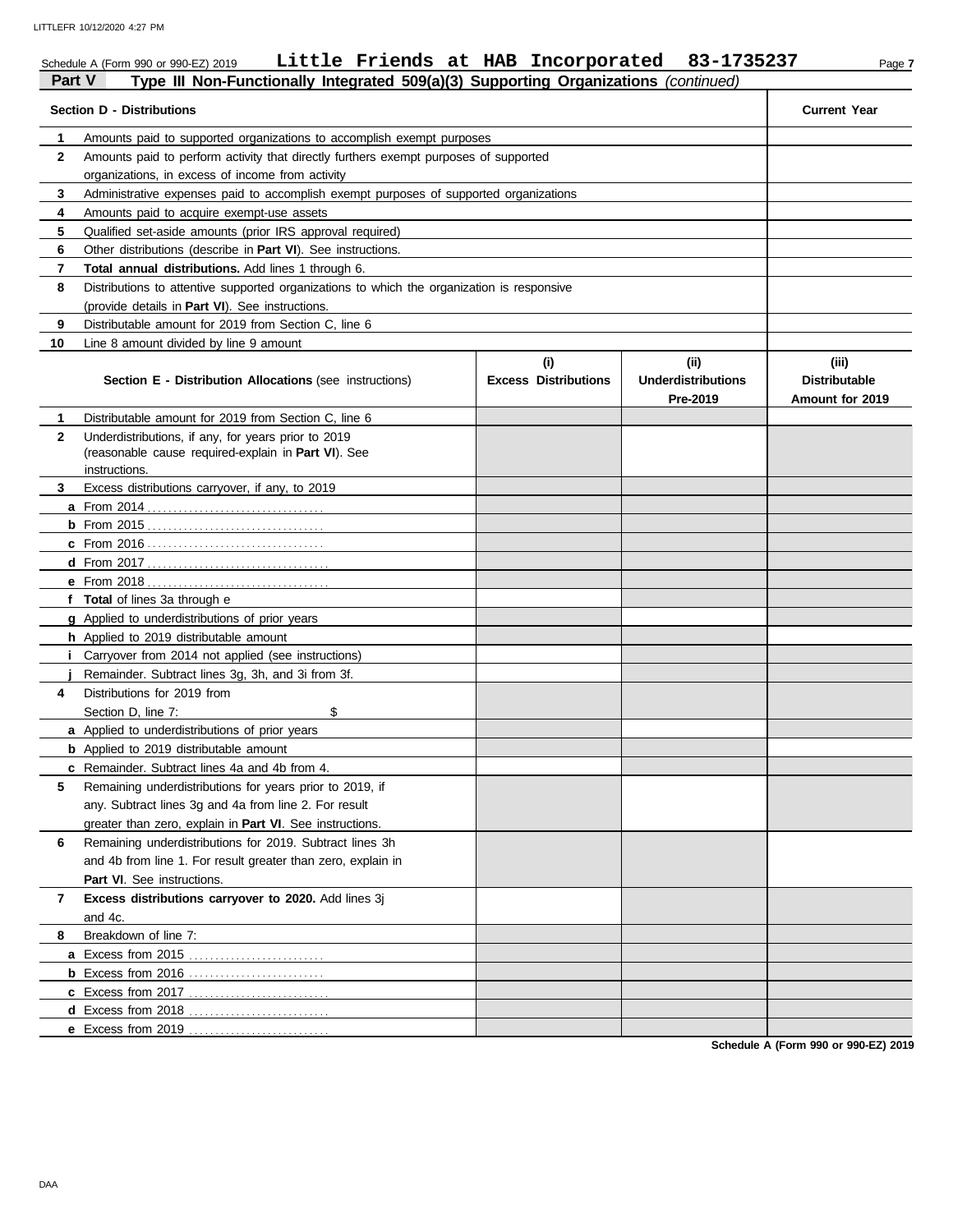|         | Schedule A (Form 990 or 990-EZ) 2019 |  |                                                                                                | <u>Little Friends at HAB Incorporated 83-1735237</u>                                                                                                                                                                                                                                                                                                                                                                                                                                      | Page 8 |
|---------|--------------------------------------|--|------------------------------------------------------------------------------------------------|-------------------------------------------------------------------------------------------------------------------------------------------------------------------------------------------------------------------------------------------------------------------------------------------------------------------------------------------------------------------------------------------------------------------------------------------------------------------------------------------|--------|
| Part VI |                                      |  |                                                                                                | Supplemental Information. Provide the explanations required by Part II, line 10; Part II, line 17a or 17b; Part<br>III, line 12; Part IV, Section A, lines 1, 2, 3b, 3c, 4b, 4c, 5a, 6, 9a, 9b, 9c, 11a, 11b, and 11c; Part IV, Section<br>B, lines 1 and 2; Part IV, Section C, line 1; Part IV, Section D, lines 2 and 3; Part IV, Section E, lines 1c, 2a, 2b,<br>3a, and 3b; Part V, line 1; Part V, Section B, line 1e; Part V, Section D, lines 5, 6, and 8; and Part V, Section E, |        |
|         |                                      |  | lines 2, 5, and 6. Also complete this part for any additional information. (See instructions.) |                                                                                                                                                                                                                                                                                                                                                                                                                                                                                           |        |
|         |                                      |  |                                                                                                |                                                                                                                                                                                                                                                                                                                                                                                                                                                                                           |        |
|         |                                      |  |                                                                                                |                                                                                                                                                                                                                                                                                                                                                                                                                                                                                           |        |
|         |                                      |  |                                                                                                |                                                                                                                                                                                                                                                                                                                                                                                                                                                                                           |        |
|         |                                      |  |                                                                                                |                                                                                                                                                                                                                                                                                                                                                                                                                                                                                           |        |
|         |                                      |  |                                                                                                |                                                                                                                                                                                                                                                                                                                                                                                                                                                                                           |        |
|         |                                      |  |                                                                                                |                                                                                                                                                                                                                                                                                                                                                                                                                                                                                           |        |
|         |                                      |  |                                                                                                |                                                                                                                                                                                                                                                                                                                                                                                                                                                                                           |        |
|         |                                      |  |                                                                                                |                                                                                                                                                                                                                                                                                                                                                                                                                                                                                           |        |
|         |                                      |  |                                                                                                |                                                                                                                                                                                                                                                                                                                                                                                                                                                                                           |        |
|         |                                      |  |                                                                                                |                                                                                                                                                                                                                                                                                                                                                                                                                                                                                           |        |
|         |                                      |  |                                                                                                |                                                                                                                                                                                                                                                                                                                                                                                                                                                                                           |        |
|         |                                      |  |                                                                                                |                                                                                                                                                                                                                                                                                                                                                                                                                                                                                           |        |
|         |                                      |  |                                                                                                |                                                                                                                                                                                                                                                                                                                                                                                                                                                                                           |        |
|         |                                      |  |                                                                                                |                                                                                                                                                                                                                                                                                                                                                                                                                                                                                           |        |
|         |                                      |  |                                                                                                |                                                                                                                                                                                                                                                                                                                                                                                                                                                                                           |        |
|         |                                      |  |                                                                                                |                                                                                                                                                                                                                                                                                                                                                                                                                                                                                           |        |
|         |                                      |  |                                                                                                |                                                                                                                                                                                                                                                                                                                                                                                                                                                                                           |        |
|         |                                      |  |                                                                                                |                                                                                                                                                                                                                                                                                                                                                                                                                                                                                           |        |
|         |                                      |  |                                                                                                |                                                                                                                                                                                                                                                                                                                                                                                                                                                                                           |        |
|         |                                      |  |                                                                                                |                                                                                                                                                                                                                                                                                                                                                                                                                                                                                           |        |
|         |                                      |  |                                                                                                |                                                                                                                                                                                                                                                                                                                                                                                                                                                                                           |        |
|         |                                      |  |                                                                                                |                                                                                                                                                                                                                                                                                                                                                                                                                                                                                           |        |
|         |                                      |  |                                                                                                |                                                                                                                                                                                                                                                                                                                                                                                                                                                                                           |        |
|         |                                      |  |                                                                                                |                                                                                                                                                                                                                                                                                                                                                                                                                                                                                           |        |
|         |                                      |  |                                                                                                |                                                                                                                                                                                                                                                                                                                                                                                                                                                                                           |        |
|         |                                      |  |                                                                                                |                                                                                                                                                                                                                                                                                                                                                                                                                                                                                           |        |
|         |                                      |  |                                                                                                |                                                                                                                                                                                                                                                                                                                                                                                                                                                                                           |        |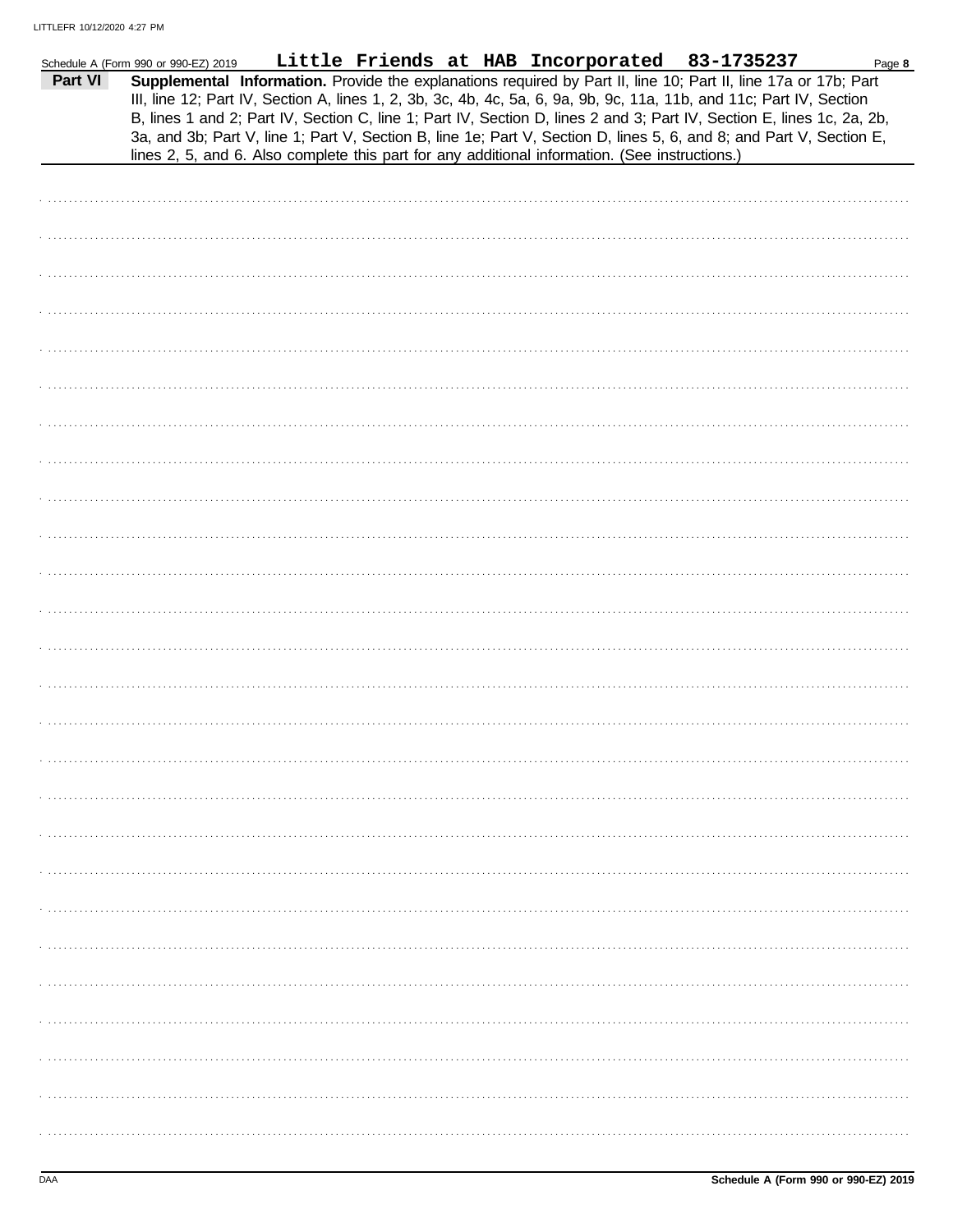Department of the Treasury Internal Revenue Service **Name of the organization**

**(Form 990)**

# **SCHEDULE D Supplemental Financial Statements**

**Part IV, line 6, 7, 8, 9, 10, 11a, 11b, 11c, 11d, 11e, 11f, 12a, or 12b.** u **Complete if the organization answered "Yes" on Form 990,**

u **Attach to Form 990.** 

u **Go to** *www.irs.gov/Form990* **for instructions and the latest information.**

**Employer identification number Inspection**

**2019**

**Open to Public**

OMB No. 1545-0047

|    | Little Friends at HAB Incorporated                                                                                                          |                                                    | 83-1735237                      |
|----|---------------------------------------------------------------------------------------------------------------------------------------------|----------------------------------------------------|---------------------------------|
|    | Organizations Maintaining Donor Advised Funds or Other Similar Funds or Accounts.<br>Part I                                                 |                                                    |                                 |
|    | Complete if the organization answered "Yes" on Form 990, Part IV, line 6.                                                                   |                                                    |                                 |
|    |                                                                                                                                             | (a) Donor advised funds                            | (b) Funds and other accounts    |
| 1  | Total number at end of year                                                                                                                 |                                                    |                                 |
| 2  |                                                                                                                                             |                                                    |                                 |
| З  |                                                                                                                                             |                                                    |                                 |
| 4  |                                                                                                                                             |                                                    |                                 |
| 5  | Did the organization inform all donors and donor advisors in writing that the assets held in donor advised                                  |                                                    |                                 |
|    |                                                                                                                                             |                                                    | Yes<br>No                       |
| 6  | Did the organization inform all grantees, donors, and donor advisors in writing that grant funds can be used                                |                                                    |                                 |
|    | only for charitable purposes and not for the benefit of the donor or donor advisor, or for any other purpose                                |                                                    |                                 |
|    | Part II<br><b>Conservation Easements.</b>                                                                                                   |                                                    | <b>Yes</b><br>No                |
|    | Complete if the organization answered "Yes" on Form 990, Part IV, line 7.                                                                   |                                                    |                                 |
| 1. | Purpose(s) of conservation easements held by the organization (check all that apply).                                                       |                                                    |                                 |
|    | Preservation of land for public use (for example, recreation or education)                                                                  | Preservation of a historically important land area |                                 |
|    | Protection of natural habitat                                                                                                               | Preservation of a certified historic structure     |                                 |
|    | Preservation of open space                                                                                                                  |                                                    |                                 |
| 2  | Complete lines 2a through 2d if the organization held a qualified conservation contribution in the form of a conservation                   |                                                    |                                 |
|    | easement on the last day of the tax year.                                                                                                   |                                                    | Held at the End of the Tax Year |
| а  | Total number of conservation easements                                                                                                      |                                                    | 2a                              |
|    |                                                                                                                                             |                                                    | 2b                              |
|    | Number of conservation easements on a certified historic structure included in (a) [[[[[ [ [ ]]]                                            |                                                    | 2c                              |
| d  | Number of conservation easements included in (c) acquired after 7/25/06, and not on a                                                       |                                                    |                                 |
|    | historic structure listed in the National Register                                                                                          |                                                    | 2d                              |
| 3  | Number of conservation easements modified, transferred, released, extinguished, or terminated by the organization during the                |                                                    |                                 |
|    | tax year $\mathbf{u}$                                                                                                                       |                                                    |                                 |
|    | Number of states where property subject to conservation easement is located u                                                               |                                                    |                                 |
| 5  | Does the organization have a written policy regarding the periodic monitoring, inspection, handling of                                      |                                                    |                                 |
|    |                                                                                                                                             |                                                    | Yes<br>No                       |
| 6  | Staff and volunteer hours devoted to monitoring, inspecting, handling of violations, and enforcing conservation easements during the year   |                                                    |                                 |
|    | $\mathbf{u}$ is a serious set of $\mathbf{u}$                                                                                               |                                                    |                                 |
| 7  | Amount of expenses incurred in monitoring, inspecting, handling of violations, and enforcing conservation easements during the year<br>ս \$ |                                                    |                                 |
| 8  | Does each conservation easement reported on line 2(d) above satisfy the requirements of section 170(h)(4)(B)(i)                             |                                                    |                                 |
|    |                                                                                                                                             |                                                    |                                 |
| 9  | In Part XIII, describe how the organization reports conservation easements in its revenue and expense statement and                         |                                                    |                                 |
|    | balance sheet, and include, if applicable, the text of the footnote to the organization's financial statements that describes the           |                                                    |                                 |
|    | organization's accounting for conservation easements.                                                                                       |                                                    |                                 |
|    | Organizations Maintaining Collections of Art, Historical Treasures, or Other Similar Assets.<br>Part III                                    |                                                    |                                 |
|    | Complete if the organization answered "Yes" on Form 990, Part IV, line 8.                                                                   |                                                    |                                 |
|    | 1a If the organization elected, as permitted under FASB ASC 958, not to report in its revenue statement and balance sheet works             |                                                    |                                 |
|    | of art, historical treasures, or other similar assets held for public exhibition, education, or research in furtherance of public           |                                                    |                                 |
|    | service, provide in Part XIII the text of the footnote to its financial statements that describes these items.                              |                                                    |                                 |
|    | <b>b</b> If the organization elected, as permitted under FASB ASC 958, to report in its revenue statement and balance sheet works of        |                                                    |                                 |
|    | art, historical treasures, or other similar assets held for public exhibition, education, or research in furtherance of public service,     |                                                    |                                 |
|    | provide the following amounts relating to these items:                                                                                      |                                                    |                                 |
|    |                                                                                                                                             |                                                    | $\mathbf{u}$ \$                 |
|    | (ii) Assets included in Form 990, Part X                                                                                                    |                                                    | $u \$                           |
| 2  | If the organization received or held works of art, historical treasures, or other similar assets for financial gain, provide the            |                                                    |                                 |
|    | following amounts required to be reported under FASB ASC 958 relating to these items:                                                       |                                                    |                                 |
| а  |                                                                                                                                             |                                                    | u \$                            |
|    |                                                                                                                                             |                                                    |                                 |

DAA **For Paperwork Reduction Act Notice, see the Instructions for Form 990.**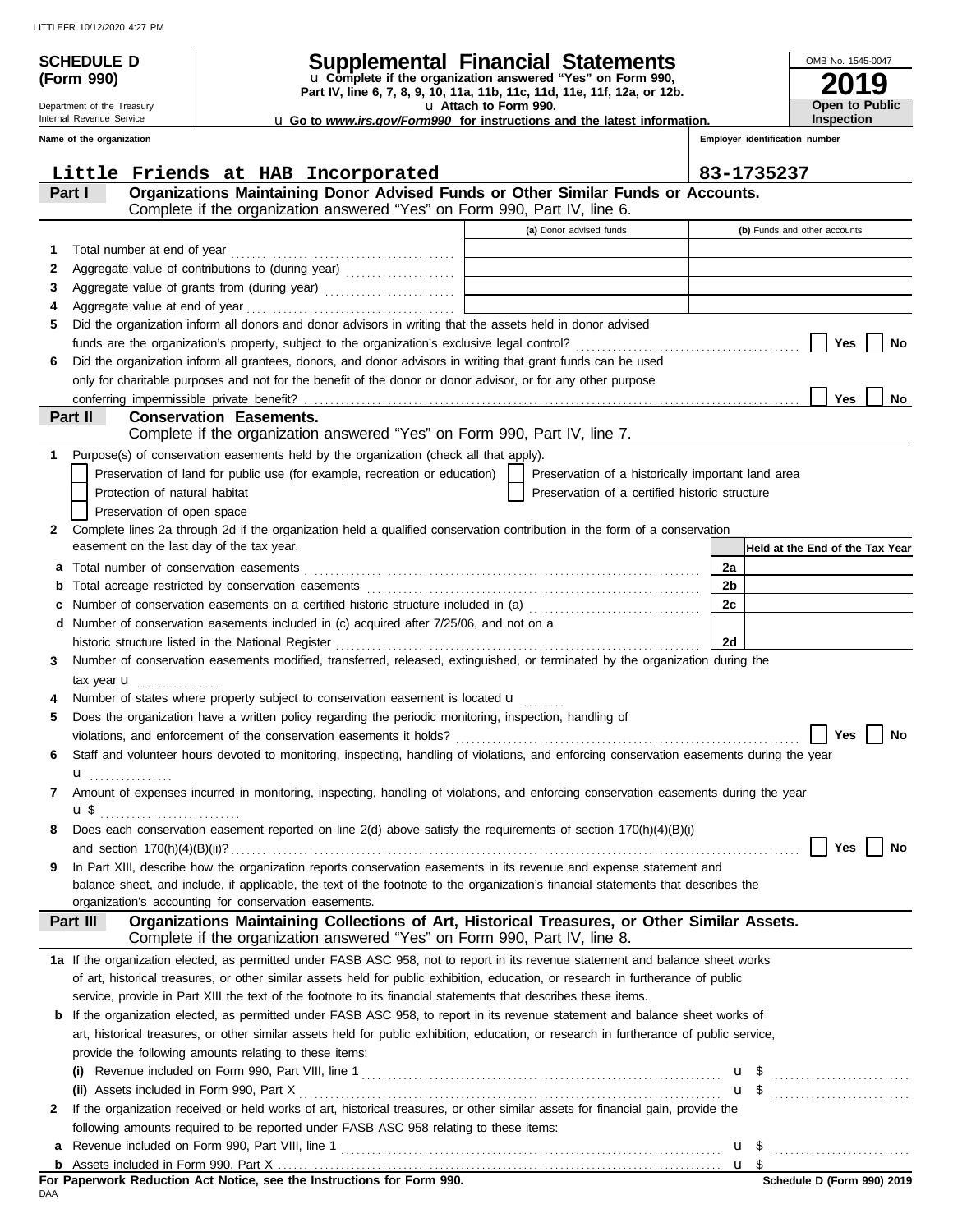LITTLEFR 10/12/2020 4:27 PM

|   | Schedule D (Form 990) 2019 Little Friends at HAB Incorporated 83-1735237                                                                                                                                                             |                         |  |                          |                    |                 |                      | Page 2              |  |
|---|--------------------------------------------------------------------------------------------------------------------------------------------------------------------------------------------------------------------------------------|-------------------------|--|--------------------------|--------------------|-----------------|----------------------|---------------------|--|
|   | Organizations Maintaining Collections of Art, Historical Treasures, or Other Similar Assets (continued)<br>Part III                                                                                                                  |                         |  |                          |                    |                 |                      |                     |  |
| 3 | Using the organization's acquisition, accession, and other records, check any of the following that make significant use of its<br>collection items (check all that apply):                                                          |                         |  |                          |                    |                 |                      |                     |  |
| a | Public exhibition                                                                                                                                                                                                                    | d                       |  | Loan or exchange program |                    |                 |                      |                     |  |
| b | Scholarly research                                                                                                                                                                                                                   | е                       |  |                          |                    |                 |                      |                     |  |
| c | Preservation for future generations                                                                                                                                                                                                  |                         |  |                          |                    |                 |                      |                     |  |
| 4 | Provide a description of the organization's collections and explain how they further the organization's exempt purpose in Part                                                                                                       |                         |  |                          |                    |                 |                      |                     |  |
|   | XIII.                                                                                                                                                                                                                                |                         |  |                          |                    |                 |                      |                     |  |
| 5 | During the year, did the organization solicit or receive donations of art, historical treasures, or other similar                                                                                                                    |                         |  |                          |                    |                 |                      |                     |  |
|   |                                                                                                                                                                                                                                      |                         |  |                          |                    |                 |                      | Yes<br>No           |  |
|   | <b>Escrow and Custodial Arrangements.</b><br><b>Part IV</b>                                                                                                                                                                          |                         |  |                          |                    |                 |                      |                     |  |
|   | Complete if the organization answered "Yes" on Form 990, Part IV, line 9, or reported an amount on Form                                                                                                                              |                         |  |                          |                    |                 |                      |                     |  |
|   | 990, Part X, line 21.                                                                                                                                                                                                                |                         |  |                          |                    |                 |                      |                     |  |
|   | 1a Is the organization an agent, trustee, custodian or other intermediary for contributions or other assets not                                                                                                                      |                         |  |                          |                    |                 |                      |                     |  |
|   |                                                                                                                                                                                                                                      |                         |  |                          |                    |                 |                      | Yes<br>No           |  |
|   | <b>b</b> If "Yes," explain the arrangement in Part XIII and complete the following table:                                                                                                                                            |                         |  |                          |                    |                 |                      |                     |  |
|   |                                                                                                                                                                                                                                      |                         |  |                          |                    |                 |                      | Amount              |  |
|   |                                                                                                                                                                                                                                      |                         |  |                          |                    |                 |                      |                     |  |
|   | c Beginning balance <b>contract to the contract of the set of the contract of the contract of the contract of the contract of the contract of the contract of the contract of the contract of the contract of the contract of th</b> |                         |  |                          |                    |                 | 1c                   |                     |  |
|   |                                                                                                                                                                                                                                      |                         |  |                          |                    |                 | 1d                   |                     |  |
|   |                                                                                                                                                                                                                                      |                         |  |                          |                    |                 | 1e                   |                     |  |
|   |                                                                                                                                                                                                                                      |                         |  |                          |                    |                 | 1f                   |                     |  |
|   |                                                                                                                                                                                                                                      |                         |  |                          |                    |                 |                      | Yes<br><b>No</b>    |  |
|   |                                                                                                                                                                                                                                      |                         |  |                          |                    |                 |                      |                     |  |
|   | Part V<br><b>Endowment Funds.</b>                                                                                                                                                                                                    |                         |  |                          |                    |                 |                      |                     |  |
|   | Complete if the organization answered "Yes" on Form 990, Part IV, line 10.                                                                                                                                                           |                         |  |                          |                    |                 |                      |                     |  |
|   |                                                                                                                                                                                                                                      | (a) Current year        |  | (b) Prior year           | (c) Two years back |                 | (d) Three years back | (e) Four years back |  |
|   | 1a Beginning of year balance                                                                                                                                                                                                         |                         |  |                          |                    |                 |                      |                     |  |
|   | <b>b</b> Contributions <b>contributions</b>                                                                                                                                                                                          |                         |  |                          |                    |                 |                      |                     |  |
|   | c Net investment earnings, gains, and                                                                                                                                                                                                |                         |  |                          |                    |                 |                      |                     |  |
|   |                                                                                                                                                                                                                                      |                         |  |                          |                    |                 |                      |                     |  |
|   | d Grants or scholarships                                                                                                                                                                                                             |                         |  |                          |                    |                 |                      |                     |  |
|   | e Other expenditures for facilities and                                                                                                                                                                                              |                         |  |                          |                    |                 |                      |                     |  |
|   | programs $\begin{array}{ccc}\n\hline\n\end{array}$                                                                                                                                                                                   |                         |  |                          |                    |                 |                      |                     |  |
|   | f Administrative expenses                                                                                                                                                                                                            |                         |  |                          |                    |                 |                      |                     |  |
|   |                                                                                                                                                                                                                                      |                         |  |                          |                    |                 |                      |                     |  |
|   | 2 Provide the estimated percentage of the current year end balance (line 1g, column (a)) held as:                                                                                                                                    |                         |  |                          |                    |                 |                      |                     |  |
|   | a Board designated or quasi-endowment u                                                                                                                                                                                              |                         |  |                          |                    |                 |                      |                     |  |
|   | <b>b</b> Permanent endowment <b>u</b> %                                                                                                                                                                                              |                         |  |                          |                    |                 |                      |                     |  |
|   | c Term endowment <b>u</b> %                                                                                                                                                                                                          |                         |  |                          |                    |                 |                      |                     |  |
|   | The percentages on lines 2a, 2b, and 2c should equal 100%.                                                                                                                                                                           |                         |  |                          |                    |                 |                      |                     |  |
|   | 3a Are there endowment funds not in the possession of the organization that are held and administered for the                                                                                                                        |                         |  |                          |                    |                 |                      |                     |  |
|   | organization by:                                                                                                                                                                                                                     |                         |  |                          |                    |                 |                      | Yes<br>No           |  |
|   |                                                                                                                                                                                                                                      |                         |  |                          |                    |                 |                      | 3a(i)               |  |
|   | (ii) Related organizations <b>constructs</b> or a construction of the construction of the construction of the construction of the construction of the construction of the construction of the construction of the construction of t  |                         |  |                          |                    |                 |                      | 3a(ii)              |  |
|   |                                                                                                                                                                                                                                      |                         |  |                          |                    |                 |                      | 3b                  |  |
|   | Describe in Part XIII the intended uses of the organization's endowment funds.                                                                                                                                                       |                         |  |                          |                    |                 |                      |                     |  |
|   | Land, Buildings, and Equipment.<br>Part VI                                                                                                                                                                                           |                         |  |                          |                    |                 |                      |                     |  |
|   | Complete if the organization answered "Yes" on Form 990, Part IV, line 11a. See Form 990, Part X, line 10.                                                                                                                           |                         |  |                          |                    |                 |                      |                     |  |
|   | Description of property                                                                                                                                                                                                              | (a) Cost or other basis |  | (b) Cost or other basis  |                    | (c) Accumulated |                      | (d) Book value      |  |
|   |                                                                                                                                                                                                                                      | (investment)            |  | (other)                  |                    | depreciation    |                      |                     |  |
|   |                                                                                                                                                                                                                                      |                         |  |                          |                    |                 |                      |                     |  |
|   |                                                                                                                                                                                                                                      |                         |  |                          |                    |                 |                      |                     |  |
|   |                                                                                                                                                                                                                                      |                         |  |                          |                    |                 |                      |                     |  |
|   | c Leasehold improvements                                                                                                                                                                                                             |                         |  |                          |                    |                 |                      | 965                 |  |
|   |                                                                                                                                                                                                                                      |                         |  |                          | 1,608              |                 | 643                  |                     |  |
|   |                                                                                                                                                                                                                                      |                         |  |                          |                    |                 |                      |                     |  |
|   | Total. Add lines 1a through 1e. (Column (d) must equal Form 990, Part X, column (B), line 10c.)                                                                                                                                      |                         |  |                          |                    |                 | u                    | 965                 |  |

**Schedule D (Form 990) 2019**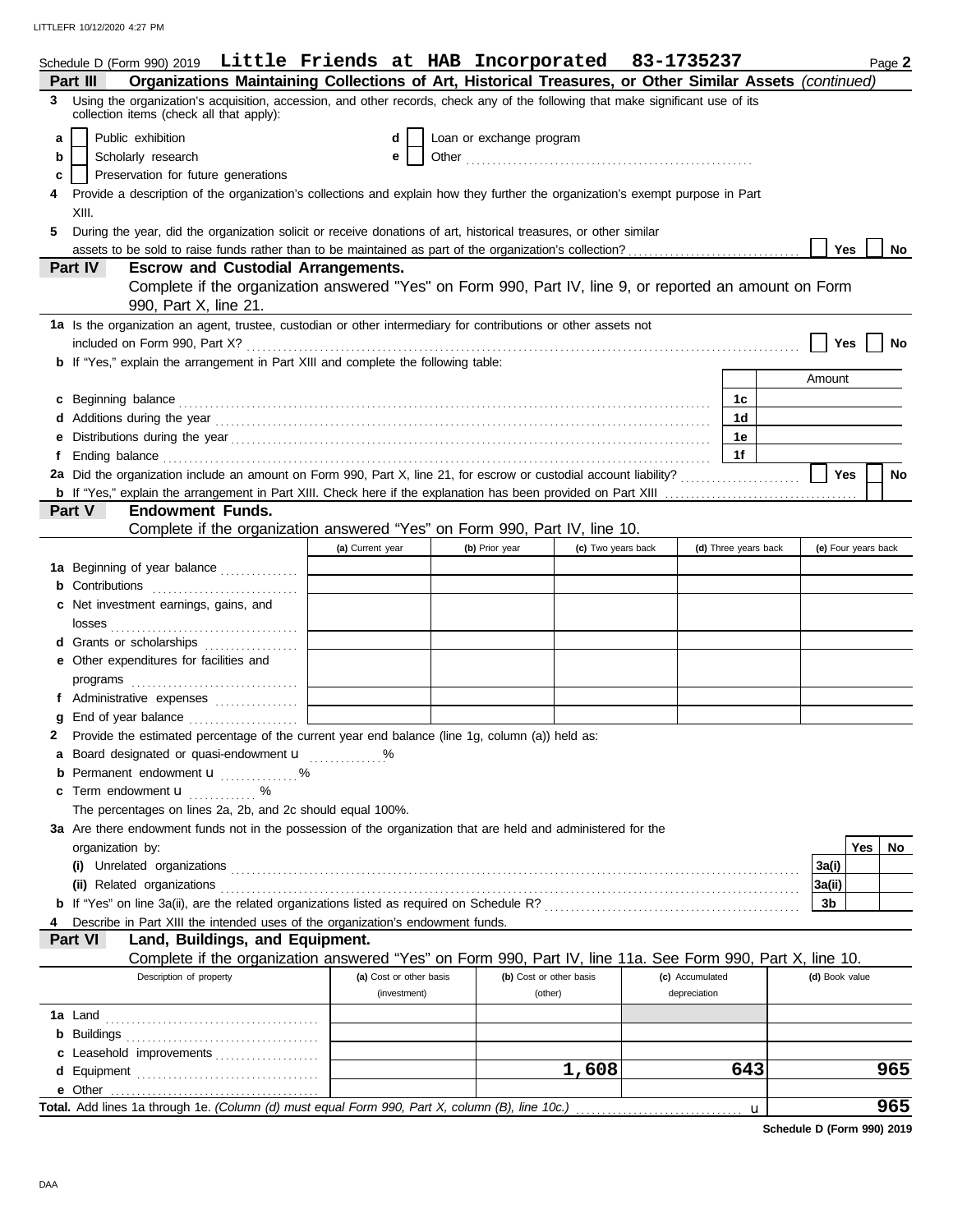|             | Schedule D (Form 990) 2019                                                                                   |                                         |                 | Little Friends at HAB Incorporated                                                                                                  | 83-1735237                                                                                                 | Page 3         |
|-------------|--------------------------------------------------------------------------------------------------------------|-----------------------------------------|-----------------|-------------------------------------------------------------------------------------------------------------------------------------|------------------------------------------------------------------------------------------------------------|----------------|
| Part VII    | <b>Investments - Other Securities.</b>                                                                       |                                         |                 |                                                                                                                                     |                                                                                                            |                |
|             |                                                                                                              |                                         |                 |                                                                                                                                     | Complete if the organization answered "Yes" on Form 990, Part IV, line 11b. See Form 990, Part X, line 12. |                |
|             |                                                                                                              | (a) Description of security or category |                 | (b) Book value                                                                                                                      | (c) Method of valuation:                                                                                   |                |
|             |                                                                                                              | (including name of security)            |                 |                                                                                                                                     | Cost or end-of-year market value                                                                           |                |
|             |                                                                                                              |                                         |                 |                                                                                                                                     |                                                                                                            |                |
|             |                                                                                                              |                                         |                 |                                                                                                                                     |                                                                                                            |                |
|             | (3) Other $\ldots$ $\ldots$ $\ldots$ $\ldots$ $\ldots$ $\ldots$ $\ldots$ $\ldots$ $\ldots$ $\ldots$ $\ldots$ |                                         |                 |                                                                                                                                     |                                                                                                            |                |
| (B)         |                                                                                                              |                                         |                 |                                                                                                                                     |                                                                                                            |                |
|             |                                                                                                              |                                         |                 |                                                                                                                                     |                                                                                                            |                |
|             |                                                                                                              |                                         |                 |                                                                                                                                     |                                                                                                            |                |
|             |                                                                                                              |                                         |                 |                                                                                                                                     |                                                                                                            |                |
| $\cdot$ (F) |                                                                                                              |                                         |                 |                                                                                                                                     |                                                                                                            |                |
| (G)         |                                                                                                              |                                         |                 |                                                                                                                                     |                                                                                                            |                |
| (H)         |                                                                                                              |                                         |                 |                                                                                                                                     |                                                                                                            |                |
|             | Total. (Column (b) must equal Form 990, Part X, col. (B) line 12.)                                           |                                         | . <b>u</b>      |                                                                                                                                     |                                                                                                            |                |
| Part VIII   | Investments - Program Related.                                                                               |                                         |                 |                                                                                                                                     |                                                                                                            |                |
|             |                                                                                                              |                                         |                 |                                                                                                                                     | Complete if the organization answered "Yes" on Form 990, Part IV, line 11c. See Form 990, Part X, line 13. |                |
|             |                                                                                                              | (a) Description of investment           |                 | (b) Book value                                                                                                                      | (c) Method of valuation:                                                                                   |                |
|             |                                                                                                              |                                         |                 |                                                                                                                                     | Cost or end-of-year market value                                                                           |                |
| (1)         |                                                                                                              |                                         |                 |                                                                                                                                     |                                                                                                            |                |
| (2)         |                                                                                                              |                                         |                 |                                                                                                                                     |                                                                                                            |                |
| (3)<br>(4)  |                                                                                                              |                                         |                 |                                                                                                                                     |                                                                                                            |                |
| (5)         |                                                                                                              |                                         |                 |                                                                                                                                     |                                                                                                            |                |
| (6)         |                                                                                                              |                                         |                 |                                                                                                                                     |                                                                                                            |                |
| (7)         |                                                                                                              |                                         |                 |                                                                                                                                     |                                                                                                            |                |
| (8)         |                                                                                                              |                                         |                 |                                                                                                                                     |                                                                                                            |                |
| (9)         |                                                                                                              |                                         |                 |                                                                                                                                     |                                                                                                            |                |
|             | Total. (Column (b) must equal Form 990, Part X, col. (B) line 13.) $\ldots$ <b>u</b>                         |                                         |                 |                                                                                                                                     |                                                                                                            |                |
| Part IX     | Other Assets.                                                                                                |                                         |                 |                                                                                                                                     |                                                                                                            |                |
|             |                                                                                                              |                                         |                 |                                                                                                                                     | Complete if the organization answered "Yes" on Form 990, Part IV, line 11d. See Form 990, Part X, line 15. |                |
|             |                                                                                                              |                                         | (a) Description |                                                                                                                                     |                                                                                                            | (b) Book value |
| (1)         |                                                                                                              |                                         |                 |                                                                                                                                     |                                                                                                            |                |
| (2)         |                                                                                                              |                                         |                 |                                                                                                                                     |                                                                                                            |                |
| (3)         |                                                                                                              |                                         |                 |                                                                                                                                     |                                                                                                            |                |
| (4)         |                                                                                                              |                                         |                 |                                                                                                                                     |                                                                                                            |                |
| (5)         |                                                                                                              |                                         |                 |                                                                                                                                     |                                                                                                            |                |
| (6)<br>(7)  |                                                                                                              |                                         |                 |                                                                                                                                     |                                                                                                            |                |
| (8)         |                                                                                                              |                                         |                 |                                                                                                                                     |                                                                                                            |                |
| (9)         |                                                                                                              |                                         |                 |                                                                                                                                     |                                                                                                            |                |
|             | Total. (Column (b) must equal Form 990, Part X, col. (B) line 15.)                                           |                                         |                 |                                                                                                                                     | u                                                                                                          |                |
| Part X      | Other Liabilities.                                                                                           |                                         |                 |                                                                                                                                     |                                                                                                            |                |
|             |                                                                                                              |                                         |                 |                                                                                                                                     | Complete if the organization answered "Yes" on Form 990, Part IV, line 11e or 11f. See Form 990, Part X,   |                |
|             | line $25$ .                                                                                                  |                                         |                 |                                                                                                                                     |                                                                                                            |                |
| 1.          |                                                                                                              | (a) Description of liability            |                 |                                                                                                                                     |                                                                                                            | (b) Book value |
| (1)         | Federal income taxes                                                                                         |                                         |                 |                                                                                                                                     |                                                                                                            |                |
| (2)         | Due to Hendricks Ave Baptist Church                                                                          |                                         |                 |                                                                                                                                     |                                                                                                            | 38,432         |
| (3)         |                                                                                                              |                                         |                 |                                                                                                                                     |                                                                                                            |                |
| (4)         |                                                                                                              |                                         |                 |                                                                                                                                     |                                                                                                            |                |
| (5)<br>(6)  |                                                                                                              |                                         |                 |                                                                                                                                     |                                                                                                            |                |
| (7)         |                                                                                                              |                                         |                 |                                                                                                                                     |                                                                                                            |                |
| (8)         |                                                                                                              |                                         |                 |                                                                                                                                     |                                                                                                            |                |
| (9)         |                                                                                                              |                                         |                 |                                                                                                                                     |                                                                                                            |                |
|             | Total. (Column (b) must equal Form 990, Part X, col. (B) line 25.)                                           |                                         |                 |                                                                                                                                     | u                                                                                                          | 38,432         |
|             |                                                                                                              |                                         |                 | 2. Lipbility for uncortain tax positions. In Part YIII, provide the toyt of the footpote to the errorization's financial statements |                                                                                                            |                |

Liability for uncertain tax positions. In Part XIII, provide the text of the footnote to the organization's financial statements that reports the **2.** organization's liability for uncertain tax positions under FASB ASC 740. Check here if the text of the footnote has been provided in Part XIII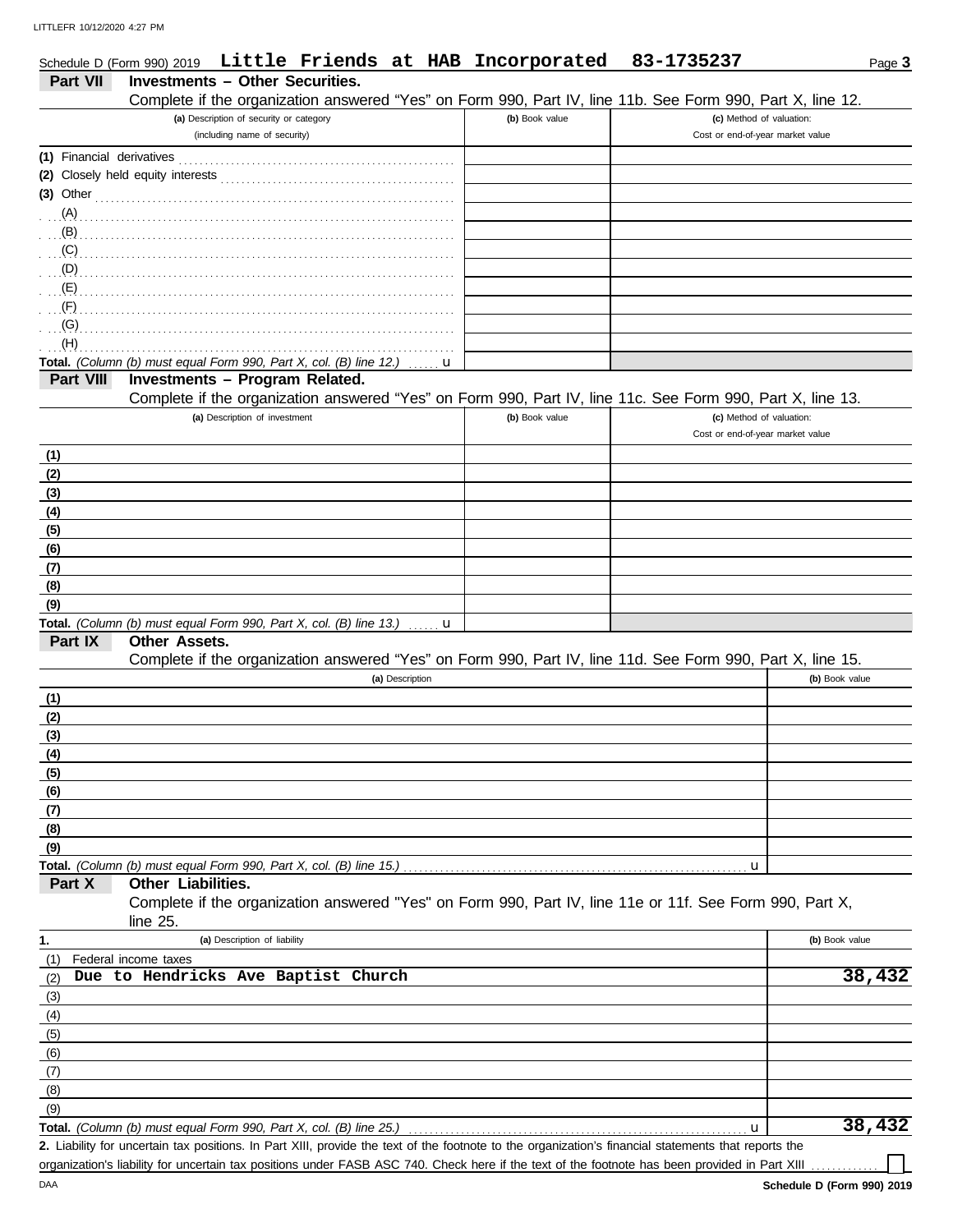| н |
|---|

|    | Schedule D (Form 990) 2019 Little Friends at HAB Incorporated 83-1735237                                                                                                                                                                 |                      |              | Page 4 |
|----|------------------------------------------------------------------------------------------------------------------------------------------------------------------------------------------------------------------------------------------|----------------------|--------------|--------|
|    | Reconciliation of Revenue per Audited Financial Statements With Revenue per Return.<br>Part XI                                                                                                                                           |                      |              |        |
|    | Complete if the organization answered "Yes" on Form 990, Part IV, line 12a.                                                                                                                                                              |                      |              |        |
| 1  |                                                                                                                                                                                                                                          |                      | 1            |        |
| 2  | Amounts included on line 1 but not on Form 990, Part VIII, line 12:                                                                                                                                                                      |                      |              |        |
| а  |                                                                                                                                                                                                                                          | 2a                   |              |        |
|    |                                                                                                                                                                                                                                          | 2 <sub>b</sub>       |              |        |
| c  |                                                                                                                                                                                                                                          | 2c                   |              |        |
| d  |                                                                                                                                                                                                                                          | 2d                   |              |        |
| е  | Add lines 2a through 2d [11] Additional Property and Property and Property and Property and Property and Property and Property and Property and Property and Property and Property and Property and Property and Property and            |                      | 2e           |        |
| З  |                                                                                                                                                                                                                                          |                      | 3            |        |
| 4  | Amounts included on Form 990, Part VIII, line 12, but not on line 1:                                                                                                                                                                     |                      |              |        |
| a  |                                                                                                                                                                                                                                          | 4а                   |              |        |
|    |                                                                                                                                                                                                                                          | 4b                   |              |        |
|    | c Add lines 4a and 4b                                                                                                                                                                                                                    |                      | 4с           |        |
| 5  |                                                                                                                                                                                                                                          |                      | 5            |        |
|    | Reconciliation of Expenses per Audited Financial Statements With Expenses per Return.<br><b>Part XII</b>                                                                                                                                 |                      |              |        |
|    | Complete if the organization answered "Yes" on Form 990, Part IV, line 12a.                                                                                                                                                              |                      |              |        |
| 1  | Total expenses and losses per audited financial statements                                                                                                                                                                               |                      | $\mathbf{1}$ |        |
| 2  | Amounts included on line 1 but not on Form 990, Part IX, line 25:                                                                                                                                                                        |                      |              |        |
|    |                                                                                                                                                                                                                                          |                      |              |        |
| а  |                                                                                                                                                                                                                                          | 2a<br>2 <sub>b</sub> |              |        |
|    |                                                                                                                                                                                                                                          |                      |              |        |
|    |                                                                                                                                                                                                                                          | 2c                   |              |        |
| d  |                                                                                                                                                                                                                                          | 2d                   |              |        |
| е  | Add lines 2a through 2d [11] Additional Property and Table 2014 10:00 PM and Table 2014 10:00 PM and Table 20                                                                                                                            |                      | 2e           |        |
| З  |                                                                                                                                                                                                                                          |                      | 3            |        |
| 4  | Amounts included on Form 990, Part IX, line 25, but not on line 1:                                                                                                                                                                       |                      |              |        |
| a  |                                                                                                                                                                                                                                          | 4а                   |              |        |
|    | <b>b</b> Other (Describe in Part XIII.) <b>CONSIDENT</b> 2014 12:20 12:20 12:20 12:20 12:20 12:20 12:20 12:20 12:20 12:20 12:20 12:20 12:20 12:20 12:20 12:20 12:20 12:20 12:20 12:20 12:20 12:20 12:20 12:20 12:20 12:20 12:20 12:20 12 | 4b                   |              |        |
|    | c Add lines 4a and 4b                                                                                                                                                                                                                    |                      | 4c           |        |
| 5. |                                                                                                                                                                                                                                          |                      | 5            |        |
|    | Part XIII Supplemental Information.                                                                                                                                                                                                      |                      |              |        |
|    | Provide the descriptions required for Part II, lines 3, 5, and 9; Part III, lines 1a and 4; Part IV, lines 1b and 2b; Part V, line 4; Part X, line                                                                                       |                      |              |        |
|    | 2; Part XI, lines 2d and 4b; and Part XII, lines 2d and 4b. Also complete this part to provide any additional information.                                                                                                               |                      |              |        |
|    |                                                                                                                                                                                                                                          |                      |              |        |
|    |                                                                                                                                                                                                                                          |                      |              |        |
|    |                                                                                                                                                                                                                                          |                      |              |        |
|    |                                                                                                                                                                                                                                          |                      |              |        |
|    |                                                                                                                                                                                                                                          |                      |              |        |
|    |                                                                                                                                                                                                                                          |                      |              |        |
|    |                                                                                                                                                                                                                                          |                      |              |        |
|    |                                                                                                                                                                                                                                          |                      |              |        |
|    |                                                                                                                                                                                                                                          |                      |              |        |
|    |                                                                                                                                                                                                                                          |                      |              |        |
|    |                                                                                                                                                                                                                                          |                      |              |        |
|    |                                                                                                                                                                                                                                          |                      |              |        |
|    |                                                                                                                                                                                                                                          |                      |              |        |
|    |                                                                                                                                                                                                                                          |                      |              |        |
|    |                                                                                                                                                                                                                                          |                      |              |        |
|    |                                                                                                                                                                                                                                          |                      |              |        |
|    |                                                                                                                                                                                                                                          |                      |              |        |
|    |                                                                                                                                                                                                                                          |                      |              |        |
|    |                                                                                                                                                                                                                                          |                      |              |        |
|    |                                                                                                                                                                                                                                          |                      |              |        |
|    |                                                                                                                                                                                                                                          |                      |              |        |
|    |                                                                                                                                                                                                                                          |                      |              |        |
|    |                                                                                                                                                                                                                                          |                      |              |        |
|    |                                                                                                                                                                                                                                          |                      |              |        |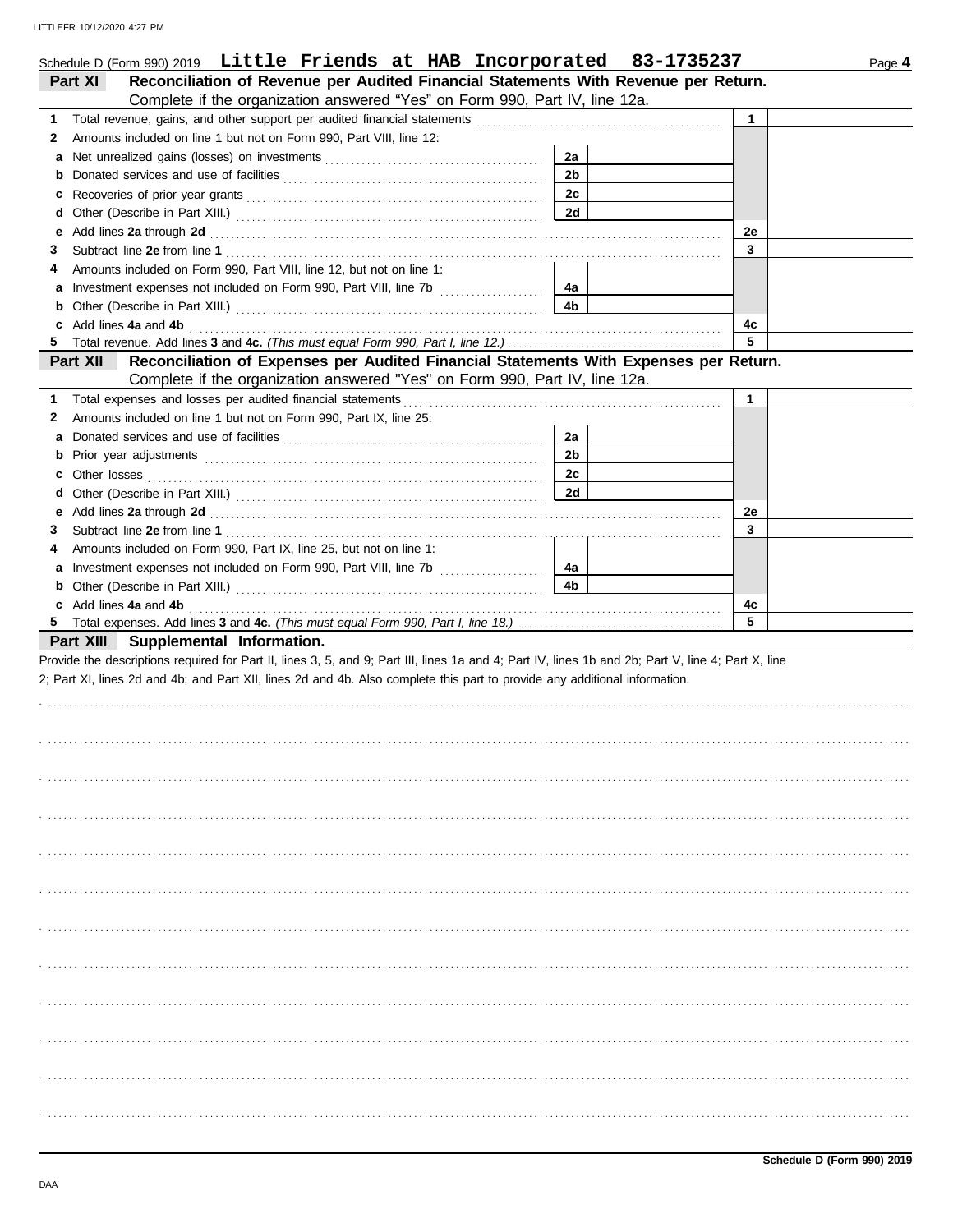|           |  |                                      | Schedule D (Form 990) 2019 Little Friends at HAB Incorporated | 83-1735237 | Page $5$ |
|-----------|--|--------------------------------------|---------------------------------------------------------------|------------|----------|
| Part XIII |  | Supplemental Information (continued) |                                                               |            |          |
|           |  |                                      |                                                               |            |          |
|           |  |                                      |                                                               |            |          |
|           |  |                                      |                                                               |            |          |
|           |  |                                      |                                                               |            |          |
|           |  |                                      |                                                               |            |          |
|           |  |                                      |                                                               |            |          |
|           |  |                                      |                                                               |            |          |
|           |  |                                      |                                                               |            |          |
|           |  |                                      |                                                               |            |          |
|           |  |                                      |                                                               |            |          |
|           |  |                                      |                                                               |            |          |
|           |  |                                      |                                                               |            |          |
|           |  |                                      |                                                               |            |          |
|           |  |                                      |                                                               |            |          |
|           |  |                                      |                                                               |            |          |
|           |  |                                      |                                                               |            |          |
|           |  |                                      |                                                               |            |          |
|           |  |                                      |                                                               |            |          |
|           |  |                                      |                                                               |            |          |
|           |  |                                      |                                                               |            |          |
|           |  |                                      |                                                               |            |          |
|           |  |                                      |                                                               |            |          |
|           |  |                                      |                                                               |            |          |
|           |  |                                      |                                                               |            |          |
|           |  |                                      |                                                               |            |          |
|           |  |                                      |                                                               |            |          |
|           |  |                                      |                                                               |            |          |
|           |  |                                      |                                                               |            |          |
|           |  |                                      |                                                               |            |          |
|           |  |                                      |                                                               |            |          |
|           |  |                                      |                                                               |            |          |
|           |  |                                      |                                                               |            |          |
|           |  |                                      |                                                               |            |          |
|           |  |                                      |                                                               |            |          |
|           |  |                                      |                                                               |            |          |
|           |  |                                      |                                                               |            |          |
|           |  |                                      |                                                               |            |          |
|           |  |                                      |                                                               |            |          |
|           |  |                                      |                                                               |            |          |
|           |  |                                      |                                                               |            |          |
|           |  |                                      |                                                               |            |          |
|           |  |                                      |                                                               |            |          |
|           |  |                                      |                                                               |            |          |
|           |  |                                      |                                                               |            |          |
|           |  |                                      |                                                               |            |          |
|           |  |                                      |                                                               |            |          |
|           |  |                                      |                                                               |            |          |
|           |  |                                      |                                                               |            |          |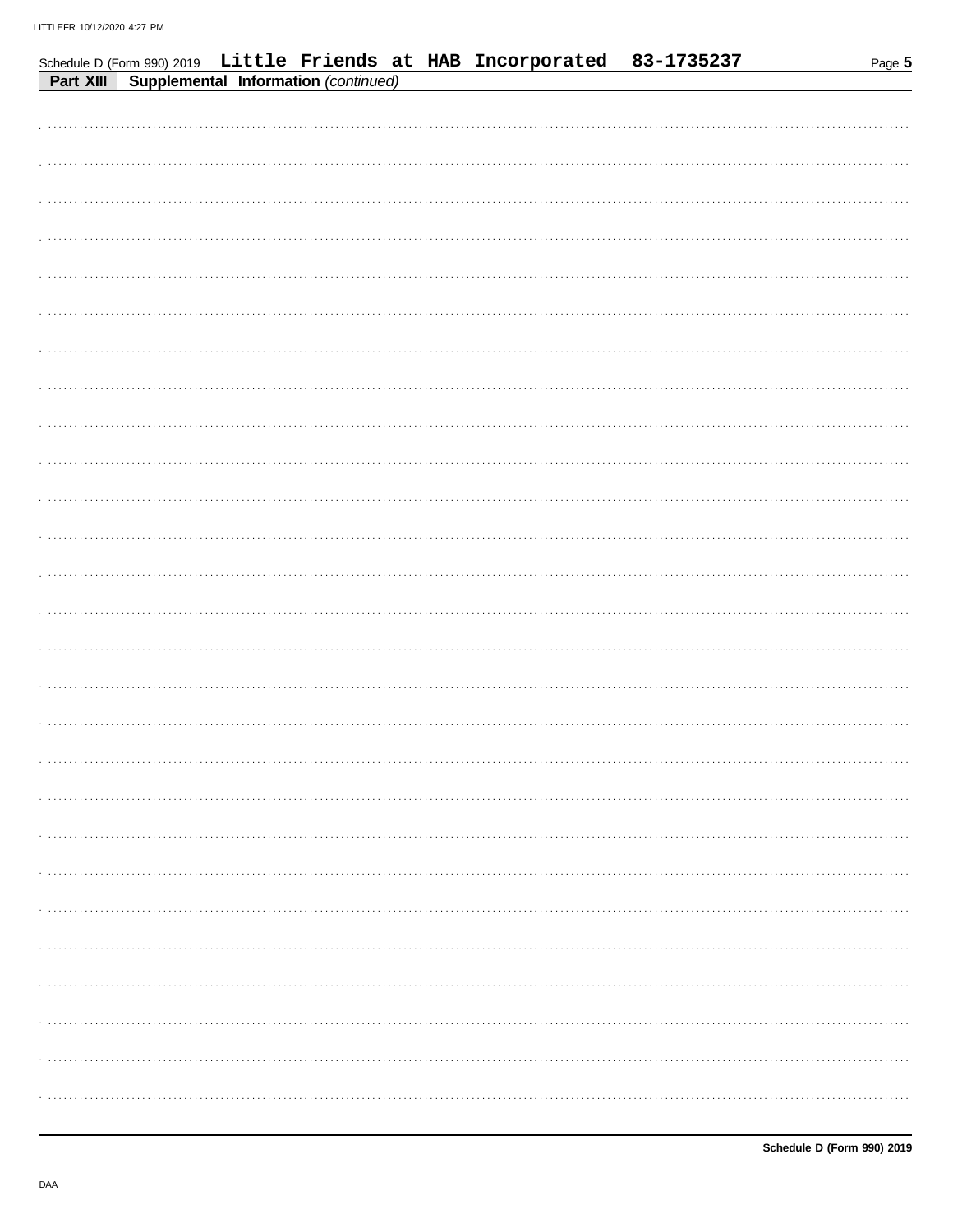**SCHEDULE O** (Form 990 or 990-EZ)

#### Supplemental Information to Form 990 or 990-EZ

Complete to provide information for responses to specific questions on Form 990 or 990-EZ or to provide any additional information. u Attach to Form 990 or 990-EZ.

u Go to www.irs.gov/Form990 for the latest information.

OMB No 1545-0047

2019 **Open to Public** 

Inspection

Department of the Treasury Internal Revenue Service Name of the organization

# Little Friends at HAB Incorporated

Employer identification number 83-1735237

Form 990 - Organization's Mission Little Friends is a five-day-a-week preschool which partners with parents and guardians to develop curiosity, flexibility, and exploration in every child. Little Friends accepts children from six weeks of age through age five. The curriculum includes a Music and Arts Integrated Program which provides each child the opportunity to develop personal motor skills, improve language skills, strengthen their capacity for critical thinking and problem solving, develop cultural awareness, and improve academic importance. Form 990, Part VI, Line 6 - Classes of Members or Stockholders Members are elected from the community. Form 990, Part VI, Line 7a – Election of Members and Their Rights Members of the Board of Directors are elected. The Organization has a policy on conflicts of interest regarding board membership. A whistleblower policy is also in place. Form 990, Part VI, Line 7b - Decisions Subject to Approval of Members The Board meets to review policies and the financial workings of the organization. The BOD will review the tax return as well. Form 990, Part VI, Line 11b - Organization's Process to Review Form 990 The Board of Directors will review the 990 before it is submitted to the

IRS. They will review and approve it for submission.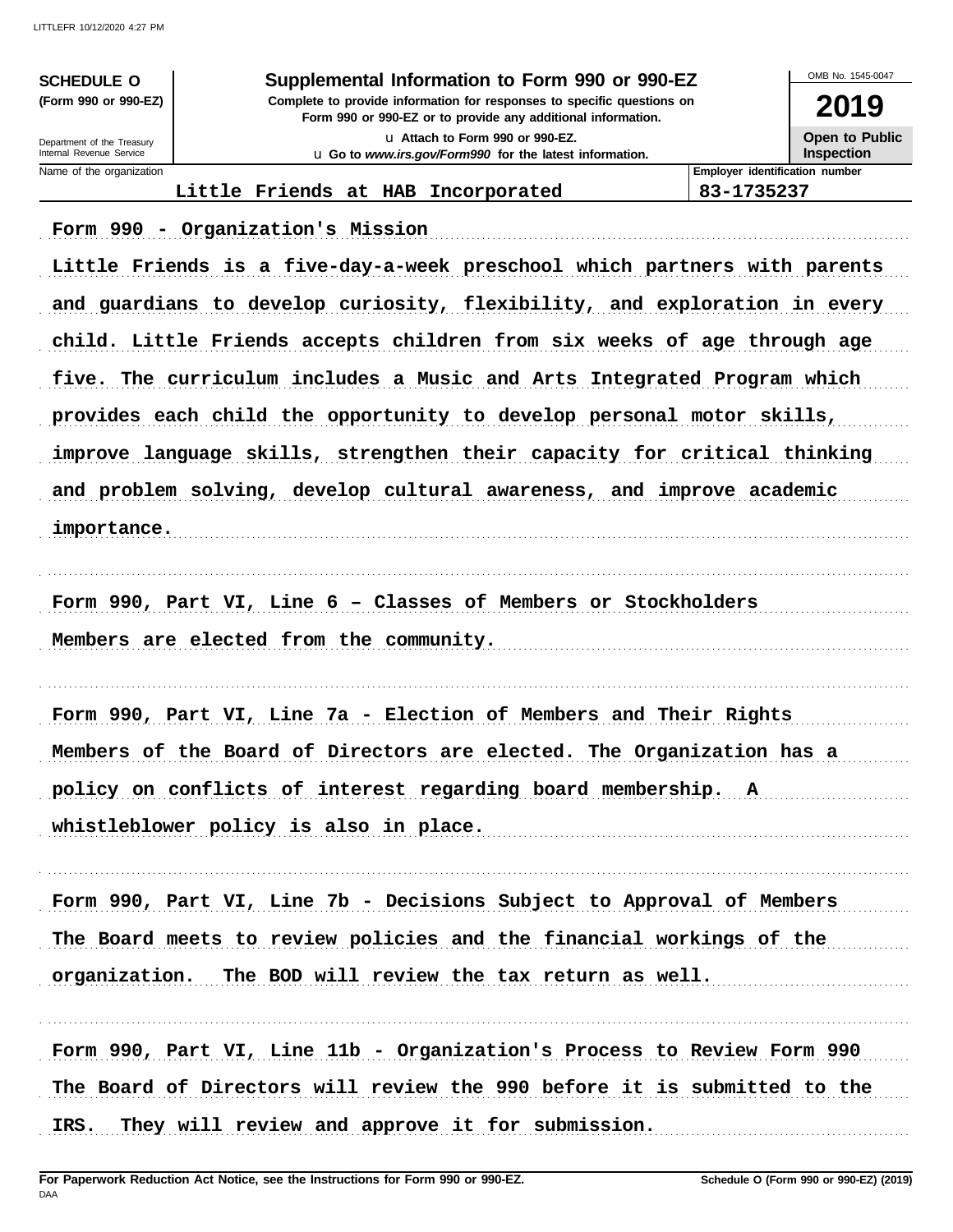| Schedule O (Form 990 or 990-EZ) (2019)<br>Name of the organization                                                                                      | Page 2<br>Employer identification number                         |
|---------------------------------------------------------------------------------------------------------------------------------------------------------|------------------------------------------------------------------|
| Little Friends at HAB Incorporated                                                                                                                      | 83-1735237                                                       |
| Form 990, Part VI, Line 12c - Enforcement of Conflicts Policy                                                                                           |                                                                  |
| Potential conflicts of interest are reviewed by the Board of Directors.                                                                                 |                                                                  |
| Form 990, Part VI, Line 19 - Governing Documents Disclosure Explanation                                                                                 |                                                                  |
| Governing documents for the organization are available for review as paper                                                                              |                                                                  |
|                                                                                                                                                         |                                                                  |
|                                                                                                                                                         |                                                                  |
|                                                                                                                                                         | The office is open Monday through Friday during the school year. |
|                                                                                                                                                         |                                                                  |
| documents which may be obtained from the Program manager in their main<br>office.<br>The organization follows the schedule of Duval Schools in Florida. |                                                                  |
|                                                                                                                                                         |                                                                  |
|                                                                                                                                                         |                                                                  |
|                                                                                                                                                         |                                                                  |
|                                                                                                                                                         |                                                                  |
|                                                                                                                                                         |                                                                  |
|                                                                                                                                                         |                                                                  |
|                                                                                                                                                         |                                                                  |
|                                                                                                                                                         |                                                                  |
|                                                                                                                                                         |                                                                  |
|                                                                                                                                                         |                                                                  |
|                                                                                                                                                         |                                                                  |
|                                                                                                                                                         |                                                                  |
|                                                                                                                                                         |                                                                  |

 $\sim$   $\sim$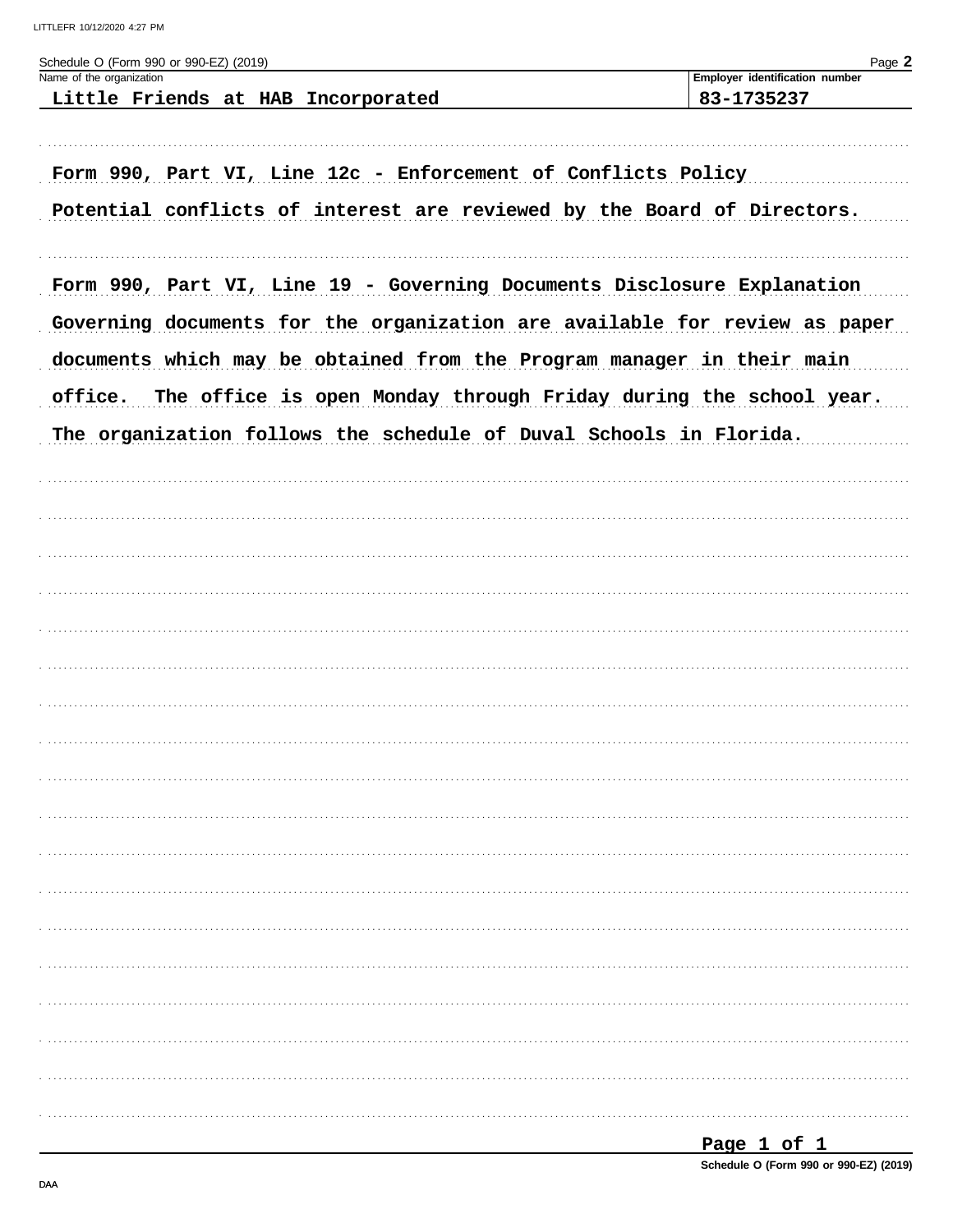|                                    |  | Form 990                 |                                                                                                                                                                                                                                      |     | <b>Two Year Comparison Report</b> |           | 2018 & 2019                    |
|------------------------------------|--|--------------------------|--------------------------------------------------------------------------------------------------------------------------------------------------------------------------------------------------------------------------------------|-----|-----------------------------------|-----------|--------------------------------|
|                                    |  |                          | For calendar year 2019, or tax year beginning                                                                                                                                                                                        |     | 08/01/19<br>, ending              | 07/31/20  |                                |
| Name                               |  |                          |                                                                                                                                                                                                                                      |     |                                   |           | Taxpayer Identification Number |
|                                    |  |                          |                                                                                                                                                                                                                                      |     |                                   |           |                                |
|                                    |  |                          | Little Friends at HAB Incorporated                                                                                                                                                                                                   |     |                                   |           | 83-1735237                     |
|                                    |  |                          |                                                                                                                                                                                                                                      |     | 2018                              | 2019      | <b>Differences</b>             |
|                                    |  |                          |                                                                                                                                                                                                                                      |     | 22,768                            | 2,735     | $-20,033$                      |
| $\Rightarrow$<br>$\mathbf{C}$<br>Φ |  |                          |                                                                                                                                                                                                                                      |     |                                   |           |                                |
|                                    |  |                          | 3. Government contributions and grants                                                                                                                                                                                               | 3.  |                                   | 6,000     | 6,000                          |
|                                    |  |                          |                                                                                                                                                                                                                                      | 4.  | 52,128                            | 104,650   | 52,522                         |
|                                    |  |                          |                                                                                                                                                                                                                                      | 5.  | 3                                 | 11        | 8                              |
| >                                  |  |                          |                                                                                                                                                                                                                                      | 6.  |                                   |           |                                |
| $\mathbf{Q}$<br>$\alpha$           |  |                          | 7. Net gain or (loss) from sale of assets other than inventory                                                                                                                                                                       | 7.  |                                   |           |                                |
|                                    |  |                          | 8. Net income or (loss) from fundraising events                                                                                                                                                                                      | 8.  |                                   | 7,218     | 7,218                          |
|                                    |  |                          |                                                                                                                                                                                                                                      | 9.  |                                   |           |                                |
|                                    |  |                          |                                                                                                                                                                                                                                      | 10. |                                   |           |                                |
|                                    |  |                          |                                                                                                                                                                                                                                      | 11. |                                   |           |                                |
|                                    |  |                          | 12. Total revenue. Add lines 1 through 11                                                                                                                                                                                            | 12. | 74,899                            | 120,614   | 45,715                         |
|                                    |  |                          |                                                                                                                                                                                                                                      | 13. |                                   |           |                                |
|                                    |  |                          | 14. Benefits paid to or for members                                                                                                                                                                                                  | 14. |                                   |           |                                |
|                                    |  |                          | 15. Compensation of officers, directors, trustees, etc.                                                                                                                                                                              | 15. |                                   |           |                                |
| S                                  |  |                          | 16. Salaries, other compensation, and employee benefits                                                                                                                                                                              | 16. | 87,213                            | 119,352   | 32,139                         |
| ⊆                                  |  |                          | 17. Professional fundraising fees                                                                                                                                                                                                    | 17. |                                   |           |                                |
| ≏<br>×                             |  |                          |                                                                                                                                                                                                                                      | 18. | 7,715                             | 7,267     | $-448$                         |
| ш                                  |  |                          |                                                                                                                                                                                                                                      | 19. |                                   |           |                                |
|                                    |  |                          |                                                                                                                                                                                                                                      | 20. |                                   |           |                                |
|                                    |  | 21. Other expenses       |                                                                                                                                                                                                                                      | 21. | 2,639                             | 6,033     | 3,394                          |
|                                    |  |                          | 22. Total expenses. Add lines 13 through 21                                                                                                                                                                                          | 22. | 97,567                            | 132,652   | 35,085                         |
|                                    |  |                          | 23. Excess or (Deficit). Subtract line 22 from line 12                                                                                                                                                                               | 23. | $-22,668$                         | $-12,038$ | 10,630                         |
|                                    |  |                          |                                                                                                                                                                                                                                      | 24. | 74,899                            | 120,614   | 45,715                         |
|                                    |  |                          |                                                                                                                                                                                                                                      | 25. |                                   |           |                                |
|                                    |  |                          |                                                                                                                                                                                                                                      | 26. | 52,131                            | 111,879   | 59,748                         |
|                                    |  |                          |                                                                                                                                                                                                                                      | 27. | 3,480                             | 4,616     | 1,136                          |
| Information                        |  |                          | 28. Total liabilities <b>constant in the set of the set of the set of the set of the set of the set of the set of the set of the set of the set of the set of the set of the set of the set of the set of the set of the set of </b> | 28. | 26,148                            | 39,322    | 13,174                         |
|                                    |  |                          |                                                                                                                                                                                                                                      | 29. | $-22,668$                         | $-34,706$ | $-12,038$                      |
| Other                              |  |                          | 30. Number of voting members of governing body                                                                                                                                                                                       | 30. | 5                                 | 9         |                                |
|                                    |  |                          | 31. Number of independent voting members of governing body                                                                                                                                                                           | 31. | 5                                 | 9         |                                |
|                                    |  |                          |                                                                                                                                                                                                                                      | 32. |                                   | 9         |                                |
|                                    |  | 33. Number of volunteers |                                                                                                                                                                                                                                      | 33. |                                   |           |                                |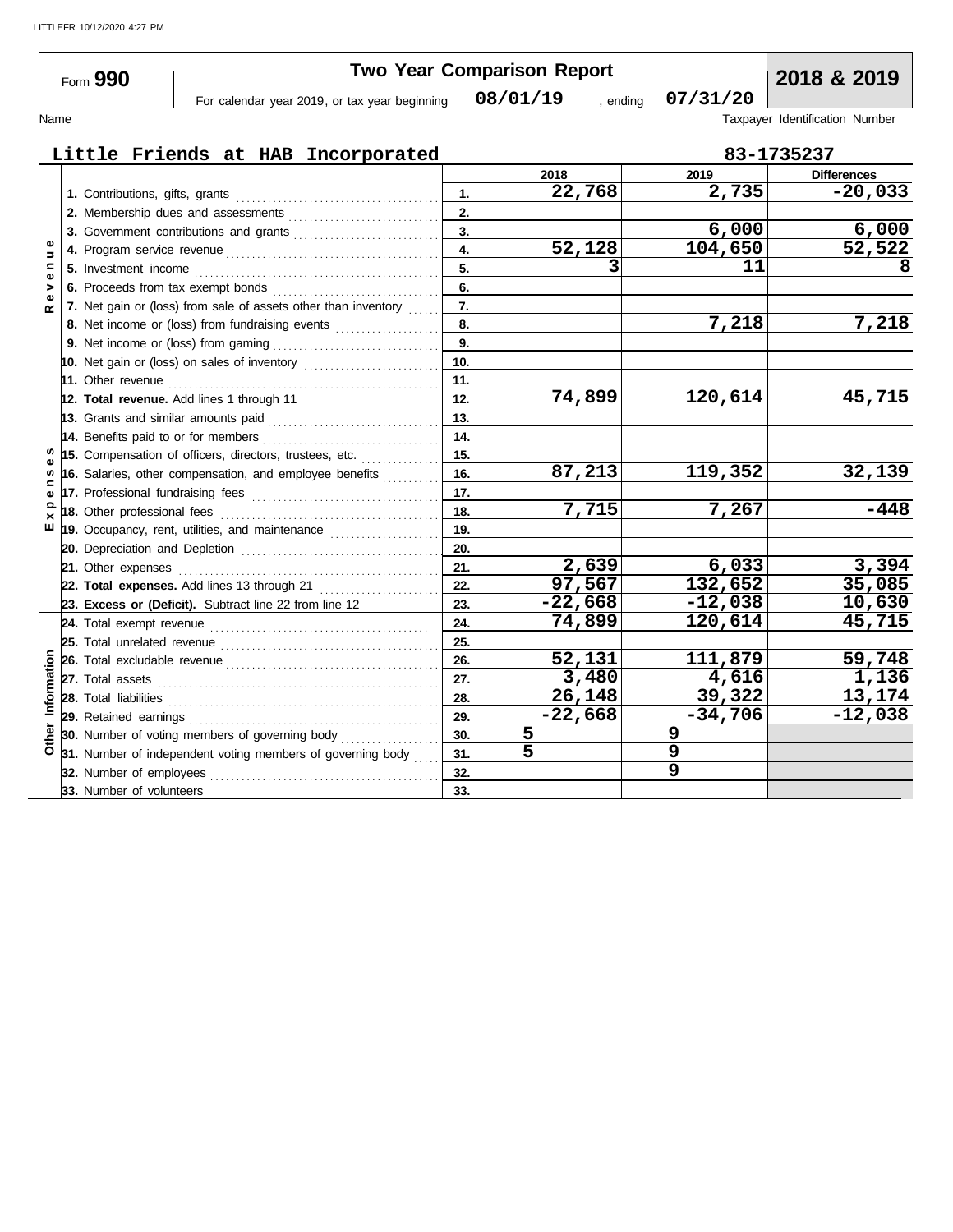| $\vert$ Form 990 | <b>Tax Return History</b>           | 2019                                        |
|------------------|-------------------------------------|---------------------------------------------|
| Name             | Tittle Boiseds of WAD Technological | Employer Identification Number<br>02.152527 |

#### **Little Friends at HAB Incorporated 83-1735237**

|                                                    | 2015 | 2016 | 2017 | 2018      | 2019      | 2020 |
|----------------------------------------------------|------|------|------|-----------|-----------|------|
|                                                    |      |      |      | 22,768    | 8,735     |      |
|                                                    |      |      |      |           |           |      |
| Program service revenue                            |      |      |      | 52,128    | 104,650   |      |
|                                                    |      |      |      |           |           |      |
|                                                    |      |      |      | 3         | 11        |      |
| Fundraising revenue (income/loss)  _______________ |      |      |      |           | 7,218     |      |
|                                                    |      |      |      |           |           |      |
|                                                    |      |      |      |           |           |      |
|                                                    |      |      |      | 74,899    | 120,614   |      |
|                                                    |      |      |      |           |           |      |
|                                                    |      |      |      |           |           |      |
|                                                    |      |      |      |           |           |      |
|                                                    |      |      |      | 87,213    | 119,352   |      |
|                                                    |      |      |      | 7,715     | 7,267     |      |
|                                                    |      |      |      |           |           |      |
|                                                    |      |      |      |           |           |      |
|                                                    |      |      |      | 2,639     | 6,033     |      |
| Total expenses <b>contract to the expenses</b>     |      |      |      | 97,567    | 132,652   |      |
| Excess or (Deficit) <b>Excess</b>                  |      |      |      | $-22,668$ | $-12,038$ |      |
|                                                    |      |      |      |           |           |      |
|                                                    |      |      |      | 74,899    | 120,614   |      |
|                                                    |      |      |      |           |           |      |
|                                                    |      |      |      | 52,131    | 111,879   |      |
|                                                    |      |      |      | 3,480     | 4,616     |      |
|                                                    |      |      |      | 26,148    | 39,322    |      |
|                                                    |      |      |      | $-22,668$ | $-34,706$ |      |